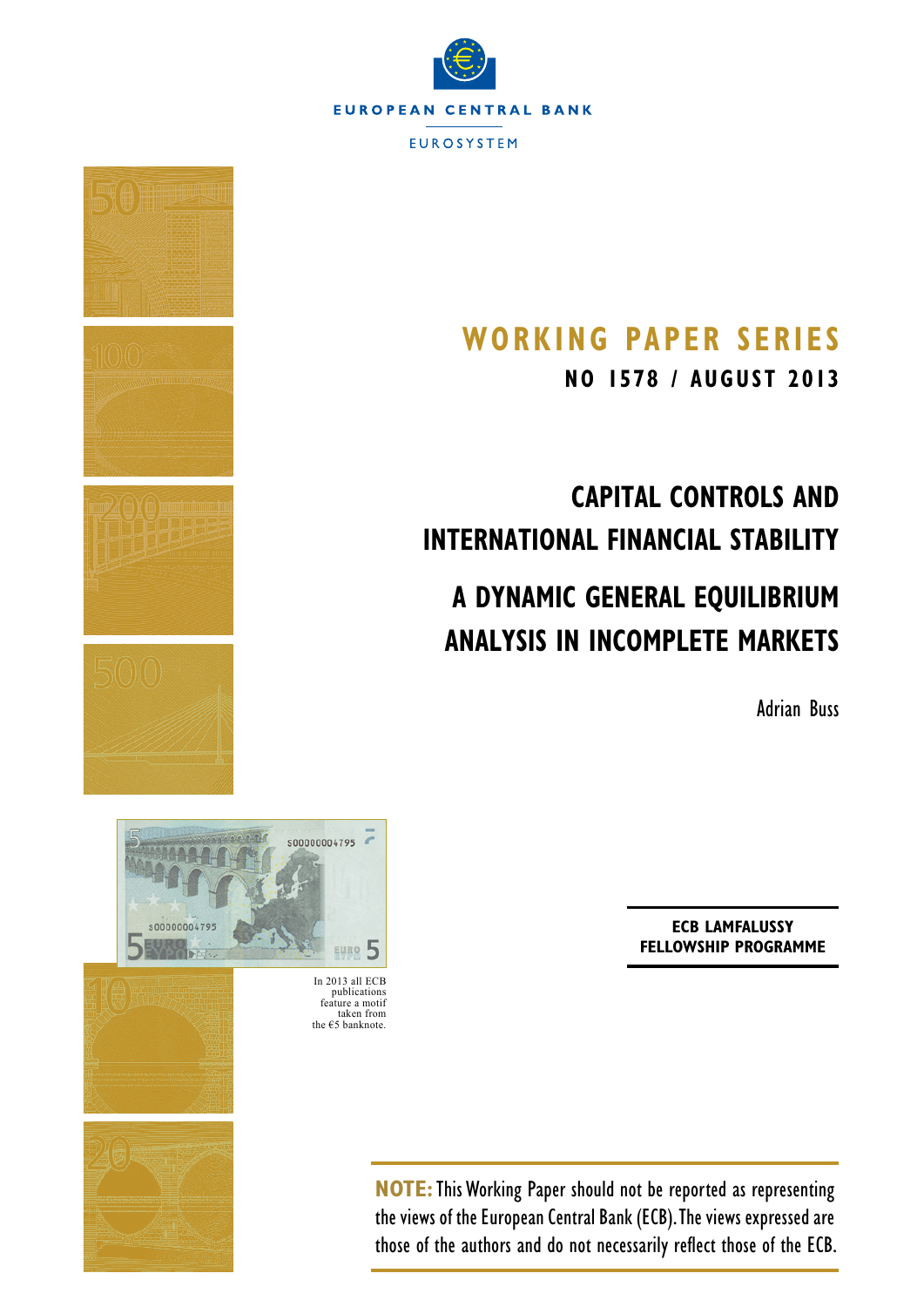#### **Lamfalussy Fellowships**

This paper has been produced under the ECB Lamfalussy Fellowship programme. This programme was launched in 2003 in the context of the ECB-CFS Research Network on "Capital Markets and Financial Integration in Europe". It aims at stimulating high-quality research on the structure, integration and performance of the European financial system.

The Fellowship programme is named after Baron Alexandre Lamfalussy, the first President of the European Monetary Institute. Mr Lamfalussy is one of the leading central bankers of his time and one of the main supporters of a single capital market within the European Union.

Each year the programme sponsors five young scholars conducting a research project in the priority areas of the Network. The Lamfalussy Fellows and their projects are chosen by a selection committee composed of Eurosystem experts and academic scholars. Further information about the Network can be found at http://www.eufinancial-system.org and about the Fellowship programme under the menu point "fellowships".

#### **Acknowledgements**

This paper greatly benefited from discussions with Bernard Dumas, Christian Schlag, Raman Uppal, and Grigory Vilkov. For useful comments and suggestions I thank David Backus, Ian Cooper, Max Croce, Phil Dybvig, Francisco Gomes, Pascal Maenhout, Alex Michaelides, Paolo Pasquariello, Tarun Ramadorai, and Andrea Tamoni. I also received helpful comments at the EFA Doctoral Tutorial 2011 in Stockholm, at the DGF Doctoral Tutorial 2011 in Regensburg, at the European Summer Symposium in Financial Markets 2011 in Gerzensee, as well as the following seminars: Georgia Tech, Goethe University Frankfurt, HEC Lausanne, Imperial College London, INSEAD, London School of Economics, McGill University, UC Irvine, University of Michigan, University of North Carolina, University of Toronto, Washington University at St. Louis. All remaining errors are my own. This paper was initiated while I was at Goethe University Frankfurt and has been prepared under the Lamfalussy Fellowship Program sponsored by the ECB. Any views expressed are only those of the author and do not necessarily represent the views of the ECB or the Eurosystem.

#### **Adrian Buss**

[INSEAD;](http://www.insead.edu/home/) e-mail: [adrian.buss@insead.edu](mailto:adrian.buss%40insead.edu?subject=)

#### **© European Central Bank, 2013**

| Address        | Kaiserstrasse 29, 60311 Frankfurt am Main, Germany  |
|----------------|-----------------------------------------------------|
| Postal address | Postfach 16 03 19, 60066 Frankfurt am Main, Germany |
| Telephone      | $+496913440$                                        |
| Internet       | http://www.ecb.europa.eu                            |
| Fax            | $+496913446000$                                     |
|                |                                                     |

All rights reserved.

| ISSN                   | 1725-2806 (online)           |
|------------------------|------------------------------|
| <b>EU Catalogue No</b> | $QB-AR-13-075-EN-N$ (online) |

Any reproduction, publication and reprint in the form of a different publication, whether printed or produced electronically, in whole or in part, is permitted only with the explicit written authorisation of the ECB or the authors.

This paper can be downloaded without charge from http://www.ecb.europa.eu or from the Social Science Research Network electronic library at http://ssrn.com/abstract\_id=1786423.

Information on all of the papers published in the ECB Working Paper Series can be found on the ECB's website, [http://www.ecb.](http://www.ecb.europa.eu/pub/scientific/wps/date/html/index.en.html) [europa.eu/pub/scientific/wps/date/html/index.en.html](http://www.ecb.europa.eu/pub/scientific/wps/date/html/index.en.html)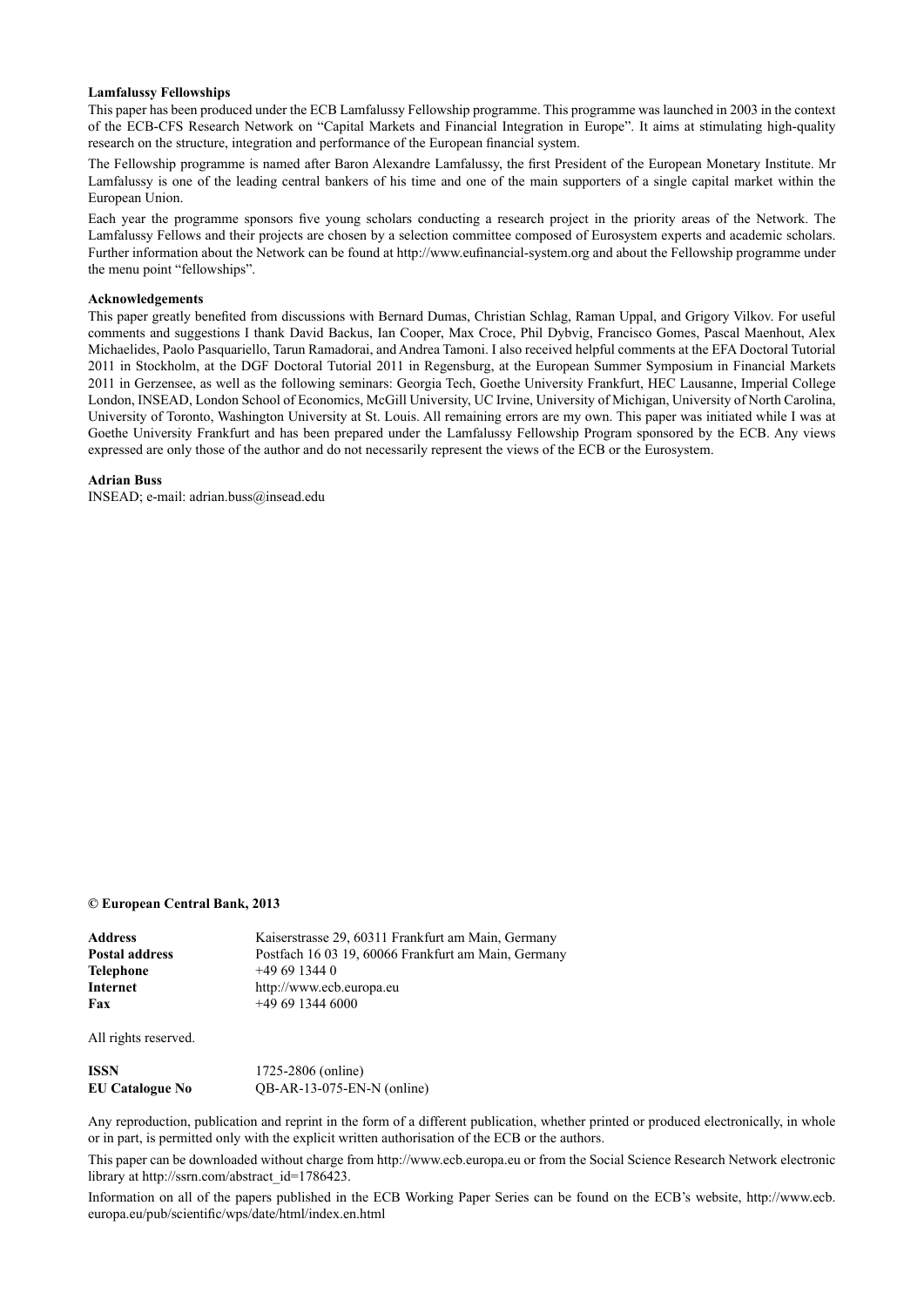#### Abstract

In this paper, we conduct an analysis of the implications of capital controls for financial stability. We study a *financial transaction (Tobin) tax* applicable to cross-border capital flows in a multi-good, multi-country dynamic equilibrium model with incomplete financial markets and heterogeneous agents. The results derived from the model suggest that the impact of capital controls may vary considerably across market segments. In currency markets, capital controls reduce the volatility. However, in international stock markets, their introduction amplifies price movements, thus, increases the volatility; but it reduces a country's vulnerability to external shocks, thereby limiting spillover effects.

Keywords: capital controls, financial transaction (Tobin) tax, financial stability, incomplete financial markets, general equilibrium

JEL classification: F21, F31, G12, G15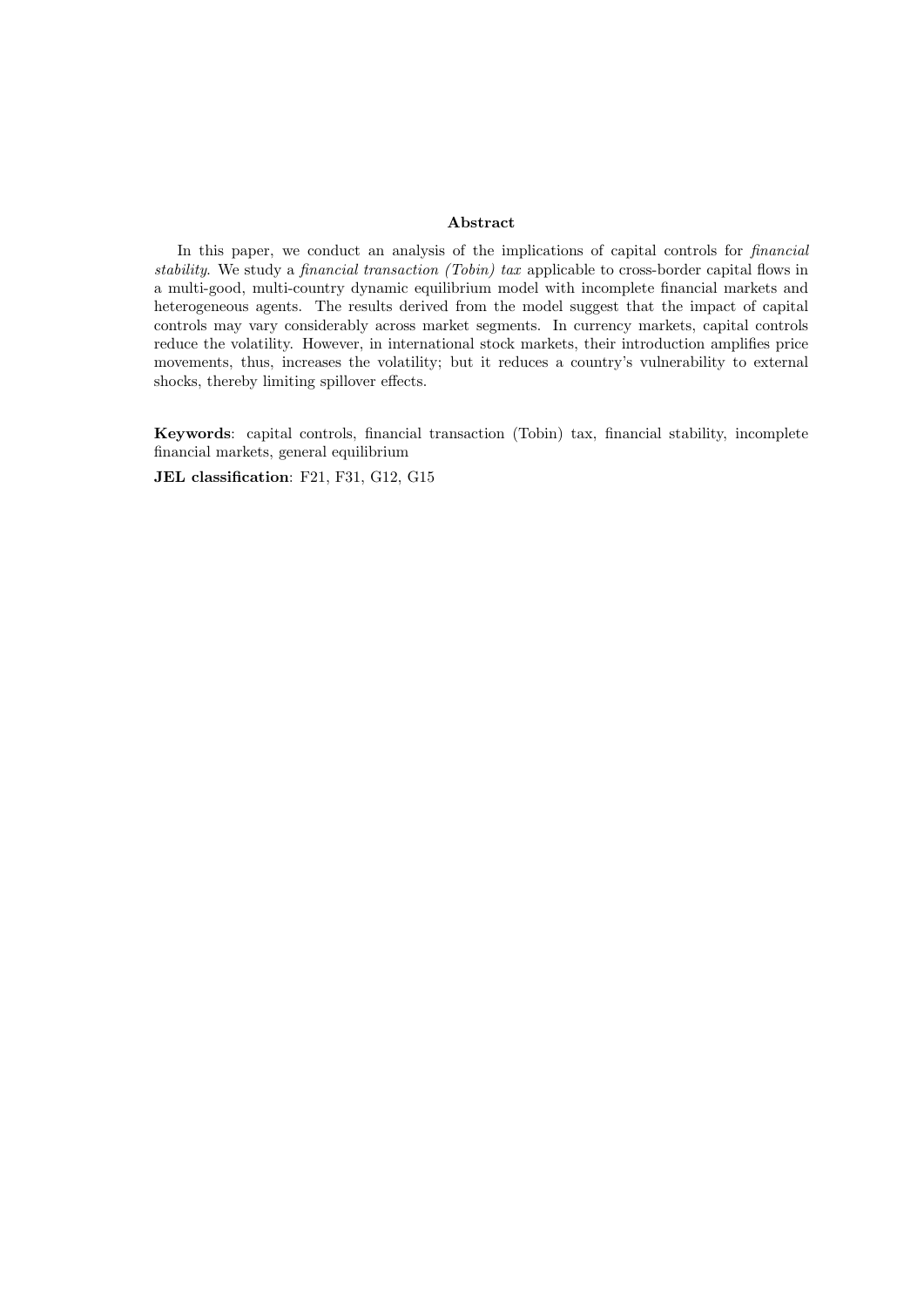## Non-Technical Summary

Capital inflow controls, that is, instruments that aim to reduce capital flows into a country or into specific segments of a country's financial markets, have been used and advocated for some decades. For example, as a reaction to fast international capital flows, Tobin proposed to "throw some sand in the wheels" of the international financial markets and introduce capital controls. Lately, several countries have resorted to the use of capital controls, due to the high level of liquidity in international financial markets. For example, in 2009, Brazil introduced a transaction tax on capital inflows. Other recent examples include Chile, Colombia, South Korea, and Thailand.

However, as the empirical evidence for the effectiveness of capital controls is rather inconclusive and theoretical analyses have yielded mixed evidence, the use of capital controls was always accompanied by an intense debate. The objective of this paper is to assess the effectiveness of capital inflow controls and understand their multilateral implications in a dynamic model. Specifically, we want to understand through which channels capital inflow controls work and how effective they are, e.g., if they can reduce exchange rate or stock market volatility, limit the cross-border propagation of shocks or limit currency appreciations. Furthermore, we assess the adverse consequences of their imposition on foreign exchange and stock markets, as well as wealth and welfare.

We therefore study a model of a full-information, international, dynamic stochastic general equilibrium economy with uncertainty generated by output as well as demand shocks where each country's financial market consists of a risk-free bond and a risky stock. In this model we characterize capital controls as a transaction tax on capital inflows, an often adopted form of capital controls. Specifically, we assume that foreign investors transferring capital into a country that adopts capital inflow controls have to pay a fee proportional to the amount of capital transferred, independent of the nature of the capital flow (bond or stock).

The capital controls used in this paper differ from the currently widely discussed financial transaction tax (FTT) across two dimensions. First, while the FTT would also capture transactions within a country, the capital controls in this paper do not affect within-country trades. Second, the transaction tax on capital inflows studied in this paper is asymmetric by nature, differing from a uniform FTT discussed in the European Union.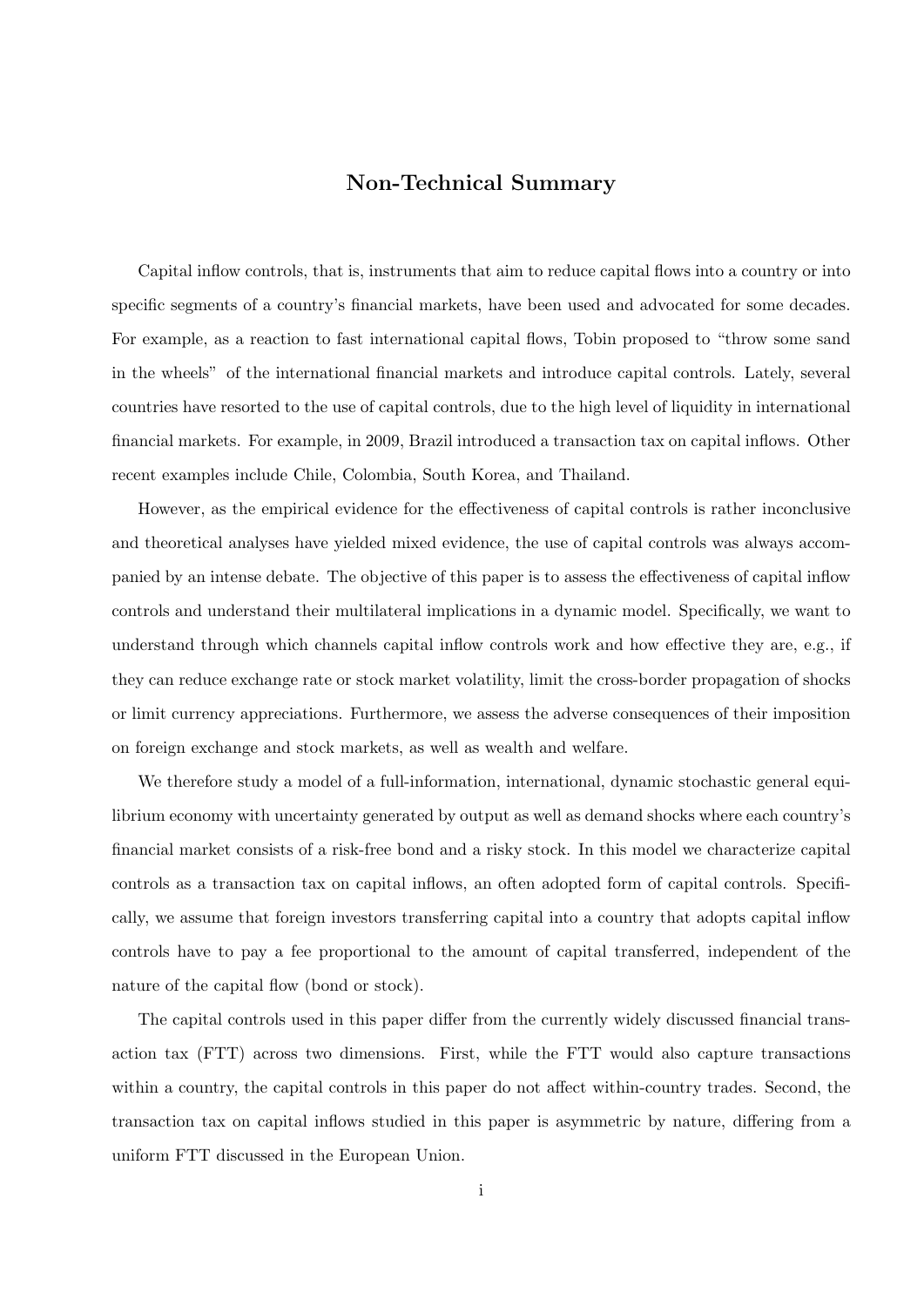In our model the introduction of the tax effectively reduces the level and the volatility of crossborder capital flows. While the effects of the tax on capital flows are unambiguous, its implications for international financial markets are more complex, and heterogeneous effects arise on different market segments. For currency markets, the model does not suggest that capital controls limit currency appreciations, but the inflow controls reduce the volatility of real exchange rate fluctuations for the duration of their implementation. That is, they stabilize currency markets.

However, in the model the stabilizing effects of the controls do not spill over from the currency market to international stock markets. In contrast, we find that the capital controls amplify stock price movements, thereby even increasing the stock market volatility in both countries. The intuition for the increase in stock market volatility is the following: In the presence of capital controls, the portfolio positions of the agents are heavily tilted towards their domestic assets. Therefore, a positive shock to a country's stock price triggers a wealth transfer to the domestic agent as she disproportionately profits from the shock. Subsequently, the additional wealth is used for investment, mainly in her domestic assets, thereby amplifying stock price movements. This effect dominates an opposing demand effect, caused by the lower foreign demand for domestic assets.

On a positive side, the capital inflow controls reduce a country's vulnerability to external shocks, i.e., limit spillover effects, by weakening the integration of the international stock markets. That is, as expected by Tobin (1978), in the presence of capital controls, we "move toward greater financial segmentation between nations or currency areas." Finally, we show that the controls cause a shift in relative welfare in favor of the country implementing them, due to the asymmetry of the inflow controls.

These results suggest some policy implications: A financial transaction tax applicable to capital inflows may not unambiguously strengthen financial market stability. In the analysis conducted it eases the fluctuations in currency markets and limits a country's vulnerability to external shocks, though at the cost of higher stock market volatility. The paper therefore concludes that the introduction of capital controls should be preceded by a clear outline of its purposes and an extensive cost-benefit analysis.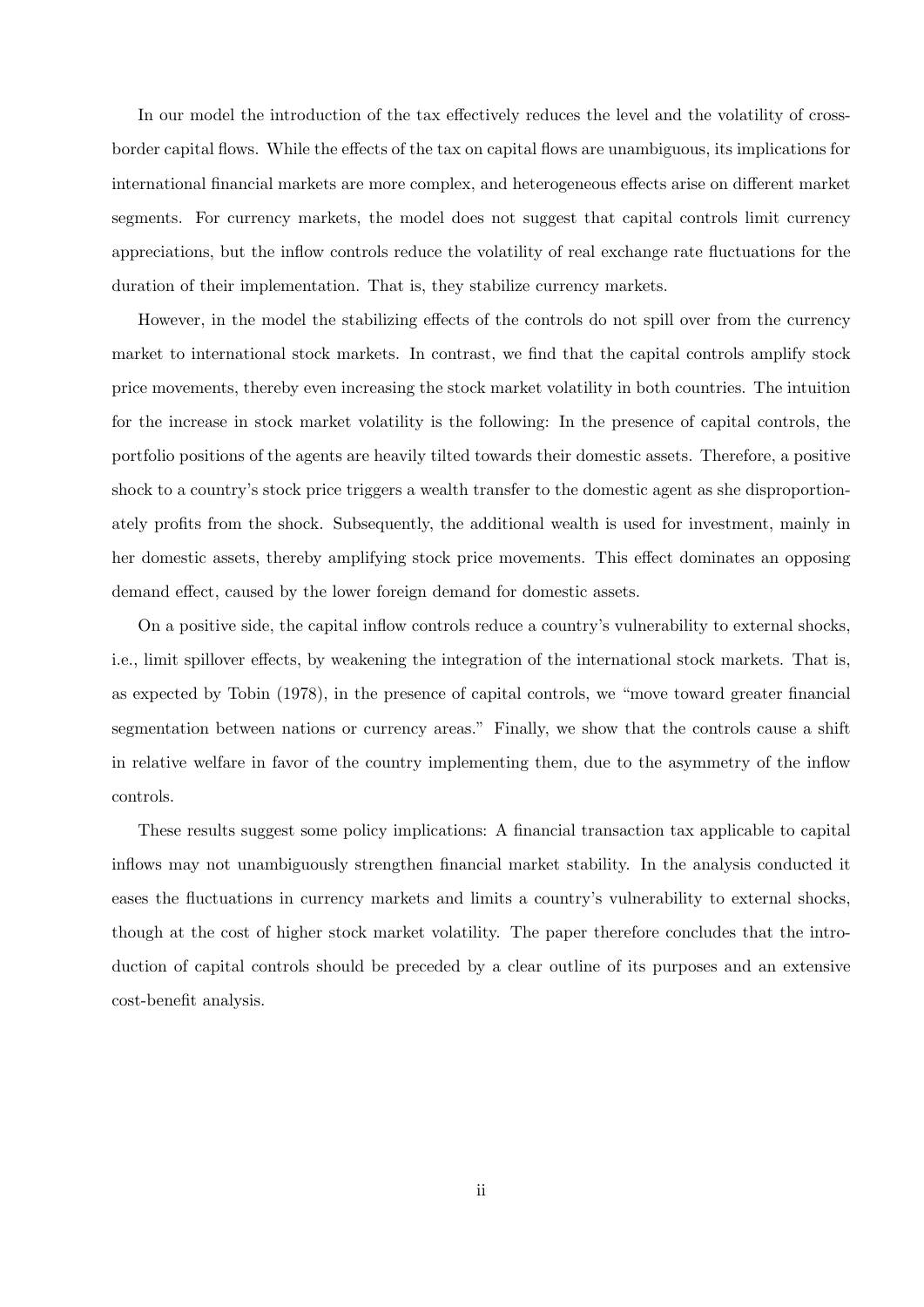## 1 Introduction

"Currency exchanges transmit disturbances originating in international financial markets ... and national governments are not capable of adjusting to massive movements of funds. I therefore regretfully recommend ... to throw some sand in the wheels of our excessively efficient international markets." James Tobin, "A Proposal for International Monetary Reform," 1978.

Whenever we observe extreme movements in international financial markets, e.g., huge capital flows or volatile stock markets, the cries for the introduction of regulatory measures to limit these fluctuations get louder. For instance, as a reaction to massive capital inflows that often trigger an increase in exchange rate volatility that might spill over to the stock market, emerging countries often follow Tobin's advice to "throw some sand in the wheels" of the international financial markets and introduce capital controls on inflows.<sup>1</sup> However, any form of financial regulation, including capital inflow controls, creates distortions in capital allocation and hinders financial integration, thereby eliminating the benefits arising from the free flow of capital. Hence, it is a priori not clear whether financial regulation, e.g., capital controls, will actually ease fluctuations in financial markets.

Consequently, there is currently an intense debate about financial regulation in general and capital controls in specific—in politics and academia. For example, while the ECB Financial Stability Review (2010) argues that the "evidence on the effectiveness of capital controls is inconclusive" and expects "no clear outcome of a cost-benefit analysis," the International Monetary Fund nowadays<sup>2</sup> accepts capital controls as part of the policy toolkit, and leading economists advocate their implementation.<sup>3</sup>

The objective of this paper is to assess quantitatively the implications of a financial transaction tax applicable to cross-border capital flows—a common form of capital inflow controls—for international financial stability. Specifically, we want to understand if regulating international capital flows can strengthen the stability of international financial markets, e.g., reduce the volatility in the markets and limit the cross-border propagation of shocks.

We therefore study a model of a full-information, multi-good, multi-country, dynamic general equilibrium Lucas exchange economy with uncertainty generated by output as well as demand shocks,

 $1$ Recently, Brazil introduced a transaction tax applicable to capital flowing into the country. Other recent examples include Chile, Colombia, South Korea, and Thailand.

<sup>&</sup>lt;sup>2</sup>Working on the establishment of the IMF, Keynes (1941) suggested that the "control of capital movements, inward and outward, should be a permanent feature of the post-war system." However, the IMF later advised nations to steer clear of capital controls and wanted to change its articles of agreement to outlaw capital controls (Chwieroth (2009)).

<sup>&</sup>lt;sup>3</sup>In a letter to Treasury Secretary Timothy Geithner, Secretary of State Hillary Clinton, and Trade Representative Ron Kirk, on January 31, 2011, more than 250 economists urged the U.S. to rethink its opinion on capital controls. The authors argue limiting "the inflow of short-term capital into emerging countries can stem the development of dangerous asset bubbles and currency appreciations."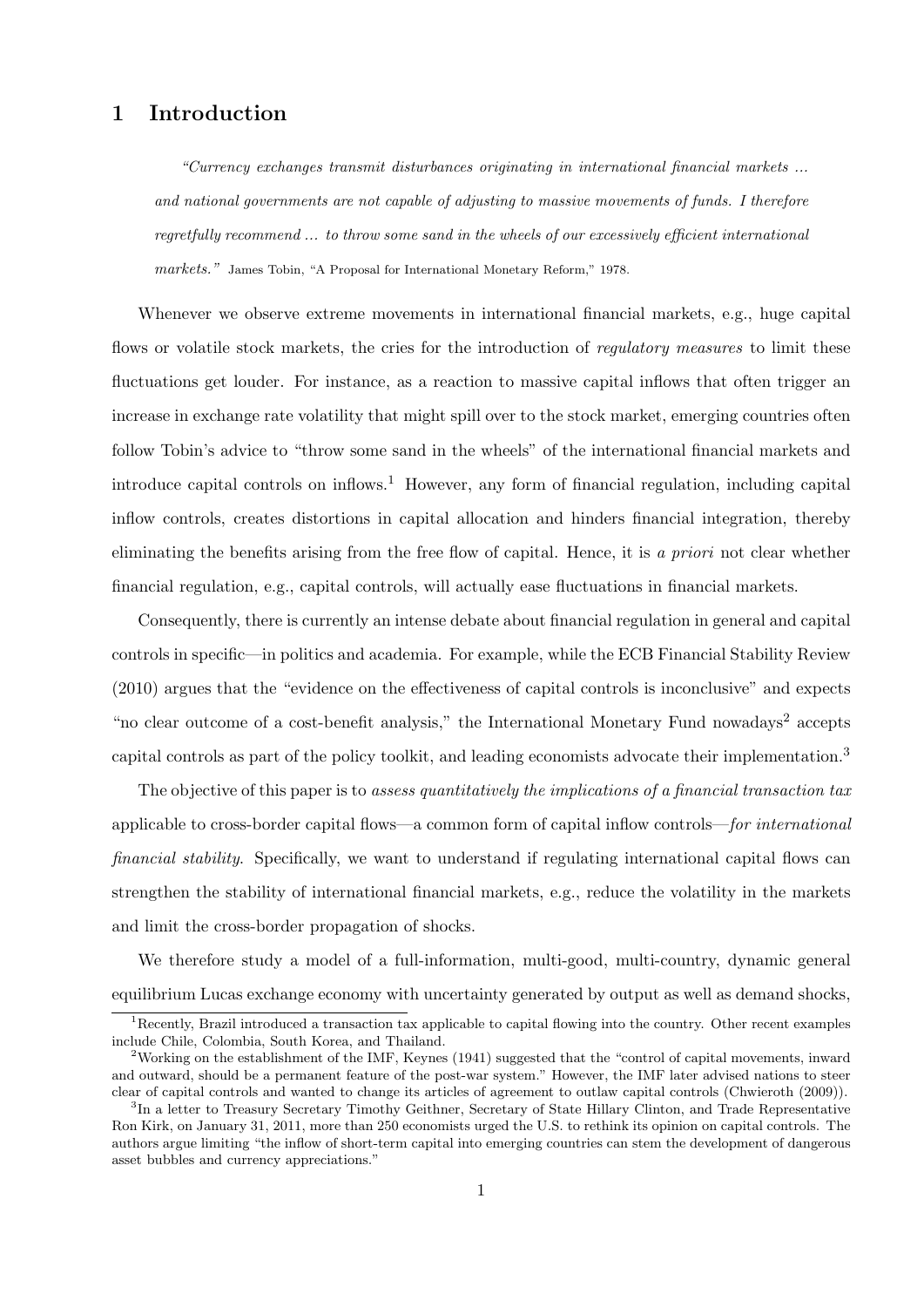and the following three central features. The first is the presence of *multiple goods*, which allows us to analyze the effects of capital controls on real exchange rates, and, hence, to study currency markets and international stock markets in a unified framework. The second key features are *heterogeneous* agents with a rich preference structure—Epstein and Zin (1989) and Weil (1990) preferences with a constant elasticity of substitution consumption basket. In particular, the agents can be heterogeneous with respect to all preference parameters. The third central feature of our model is financial market incompleteness. Typically, dynamic general equilibrium models in financial economics assume complete markets, as this substantially simplifies the task of identifying the equilibrium. However, in the presence of capital controls, financial markets are inherently incomplete.

Specifically, the introduction of a transaction tax gives rise to a "no-trade region" and agents will only trade if their holdings lie outside this (agent-specific) region. This considerably complicates the identification of the equilibrium, especially so, as we relax the small-open economy assumption typically used in the literature on capital controls, i.e., in our economy all prices are determined endogenously through market clearing. Thus, we have to solve *simultaneously* for asset prices, the individual agent's boundaries of her no-trade region, and her optimal trading strategy—with all three components influencing each other. For instance, while an agent's trading strategy depends on the boundaries of the no-trade region, the boundaries itself are driven by current asset prices that in turn influence and are influenced by the trading strategies of the agents.

In this paper, we provide a widely applicable numerical algorithm identifying the equilibrium in the described economy recursively on an event tree—in the presence of financial market incompleteness arising from the introduction of a financial transaction tax. The algorithm can solve large scale international finance problems. It provides the optimal consumption as well as the optimal trading strategy of each agent, market clearing asset prices and real exchange rates.

We calibrate a two-country version of our model to the financial markets of the United States and Brazil and assume that only Brazil, mimicking an emerging country, introduces the transaction tax on capital inflows. Our quantitative results show that the introduction of the tax effectively reduces the level and the volatility of cross-border capital flows. Importantly, a very small tax, e.g., in the range of 0.1–0.2%, already dramatically reduces the level and the volatility of the flows—by up to 50%. This reduction in cross-border capital flows leads to portfolio positions of the agents that are strongly tilted toward their domestic assets, with the investment home bias strengthening over time.

While the effects on the capital flows are unambiguous, the implications of the transaction tax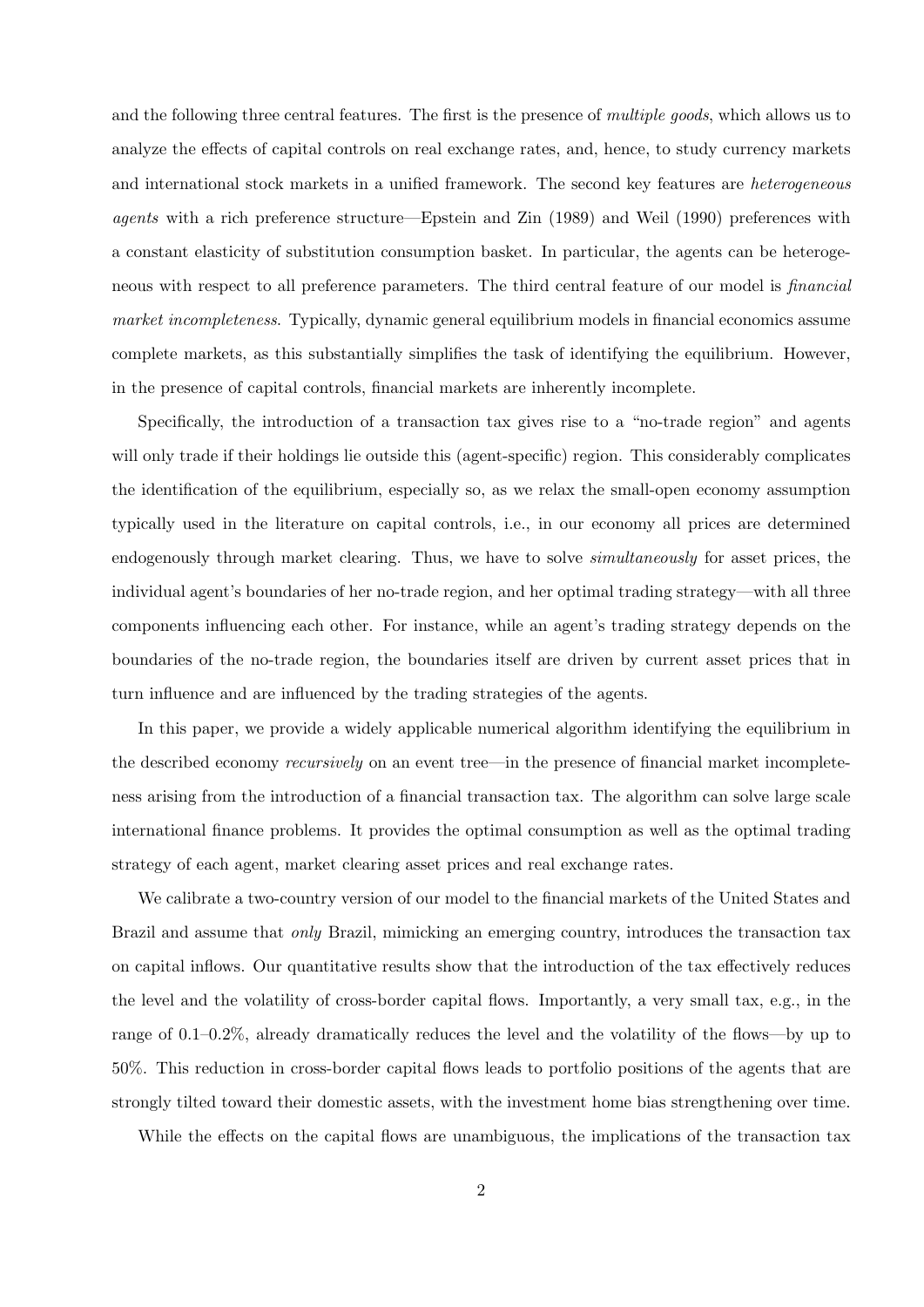for international financial markets are more complex, and heterogeneous effects arise on different market segments. In currency markets, we cannot find any evidence that a financial transaction tax limits currency appreciations, but the transaction tax reduces the volatility of real exchange rate fluctuations for the duration of the capital controls period. That is, the tax stabilizes currency markets, which Tobin (1978) identified as the transmission mechanism for disturbances.

However, we find that the stabilizing effects of the transaction tax do not spill over from the currency market to international stock markets. In contrast, we find that the transaction tax amplifies stock price movements, thereby even *increasing the stock market volatility* in both countries. On a positive side, the transaction tax reduces a country's vulnerability to external shocks, i.e., limits spillover effects, by weakening the integration of the international stock markets. That is, as expected by Tobin (1978), in the presence of capital controls, we "move toward greater financial segmentation between nations or currency areas." In addition, the introduction of the transaction tax causes a reduction in the stock prices of the two countries and raises the market price of risk in the country implementing the tax, i.e., increases the cost of capital.

Finally, we show that in the presence of the tax, the developed country's agent welfare drops, as she is constrained in her investment decisions. In contrast, the emerging country's agent welfare is essentially unaffected, causing a shift in relative welfare—in favor of the emerging country's agent.

The results are driven by two components that may work in opposite directions, thereby easing fluctuations in financial markets, but they may also push in the same direction, hence, amplifying movements in financial markets. The first is a demand effect, as the introduction of capital controls discourages international capital flows, thereby reducing the agents' demand for foreign assets and increasing their demand for domestic assets. The second component is a Keynes (1929) wealth transfer effect. Recall that in the presence of the transaction tax, the portfolio positions of the agents are tilted toward their domestic assets. That is, in case of a positive shock to a country's assets, the country's representative agent profits disproportionately, triggering a wealth transfer to the agent. The additional wealth is used for consumption, mainly in her domestic consumption good, and investment, mainly in her domestic assets, thereby influencing exchange rates and asset prices.

These results have *strong policy implications*: A financial transaction tax applicable to capital inflows does not unambiguously strengthen financial stability. It eases the fluctuations in currency markets and limits a country's vulnerability to external shocks, though at the cost of higher stock market volatility. The introduction of a financial transaction tax should therefore be preceded by a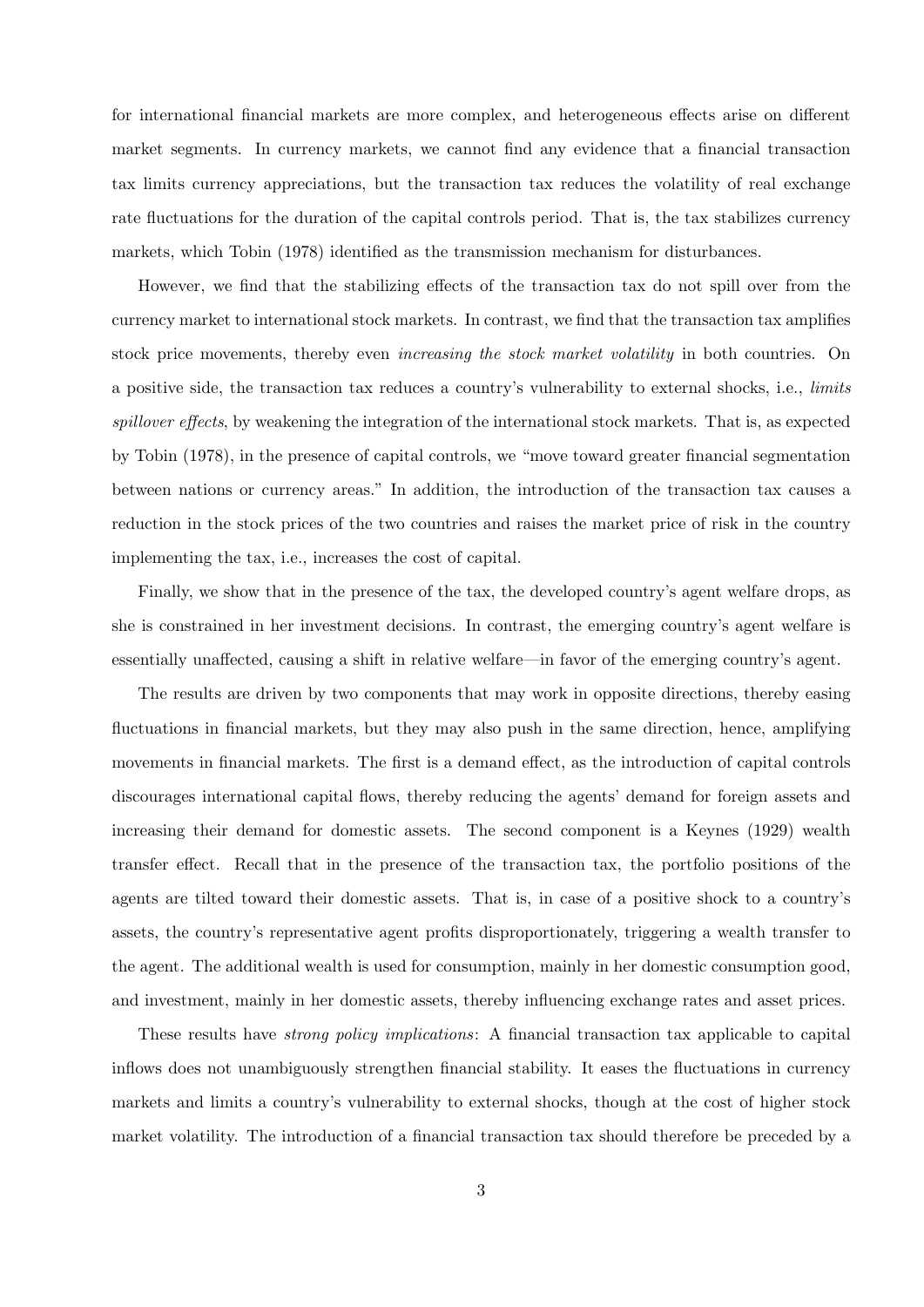clear outline of its purposes and an extensive cost-benefit analysis.

Our paper relates to the theoretical literature on capital controls, pioneered by Black (1974), Stapleton and Subrahmanyam (1977), and Stulz (1981), who show in a CAPM-type setup that a tax on foreign asset holdings leads to an investment home bias. Later, Errunza and Losq (1989) and Bergström, Rydqvist, and Sellin (1993), still in a static setup, show that investment barriers imply a premium for foreign assets and are welfare-deteriorating due to diversification losses. Recently, Reinhart and Smith (1998, 2002), in a small-open economy model with a tax on net foreign interest payments, and Magud, Reinhart, and Rogoff (2011), also in dynamic small-open economy model but with a reduced form approach for a transaction tax modeled indirectly through returns, show that capital controls in principle limit capital flows and currency appreciations. Mendoza (2002, 2010), Korinek (2010, 2011), and Bianchi (2011) show, in small-open economies with a central planner able to internalize the decisions of the agents, that capital controls can control the impact of sudden stops.

Our contribution to this literature is manifold. First, instead of using a tax applicable to interest rate payments or a reduced form approach, we consider a transaction tax applicable directly to capital inflows. This complicates the identification of the equilibrium because it gives rise to a "no-trade region"–we present a numerical algorithm for this task. Second, we relax the small-open economy restriction that assumes exogenously specified asset returns. Thus, we can study the effects of a transaction tax on prices and returns. Third, instead of assuming the existence of a single agent or of a central planner able to internalize the agents' decisions, as in the case of small-open economies, we solve the optimization problem for several agents—a necessary condition to be able to study wealth transfer effects. Fourth, we provide a quantitative analysis of the implications of capital controls for international financial stability, especially on volatilities and correlations. Fifth, we consider a richer preference structure as well as an augmented asset menu.

The paper is complementary to the large body of literature on the macroeconomic role of capital controls, reviewed by Kose, Prasad, Rogoff, and Wei (2010) and Frankel (2011). While some studies argue that openness to capital inflows is essential for long-term growth in emerging countries (among others, Dornbusch (1998), Fischer (1998), and Summers (2000)), others regard unregulated capital flows as a serious threat for global financial stability (e.g., Bhagwati (1998), Rodrik (1998), Stiglitz (2002)), calling for the introduction of capital controls. Recently, Ostry, Ghosh, Habermeier, Chamon, Qureshi, and Reinhardt (2010) have concluded that capital controls are justified under certain conditions, but emphasize that controls imposed by one country may lead other countries to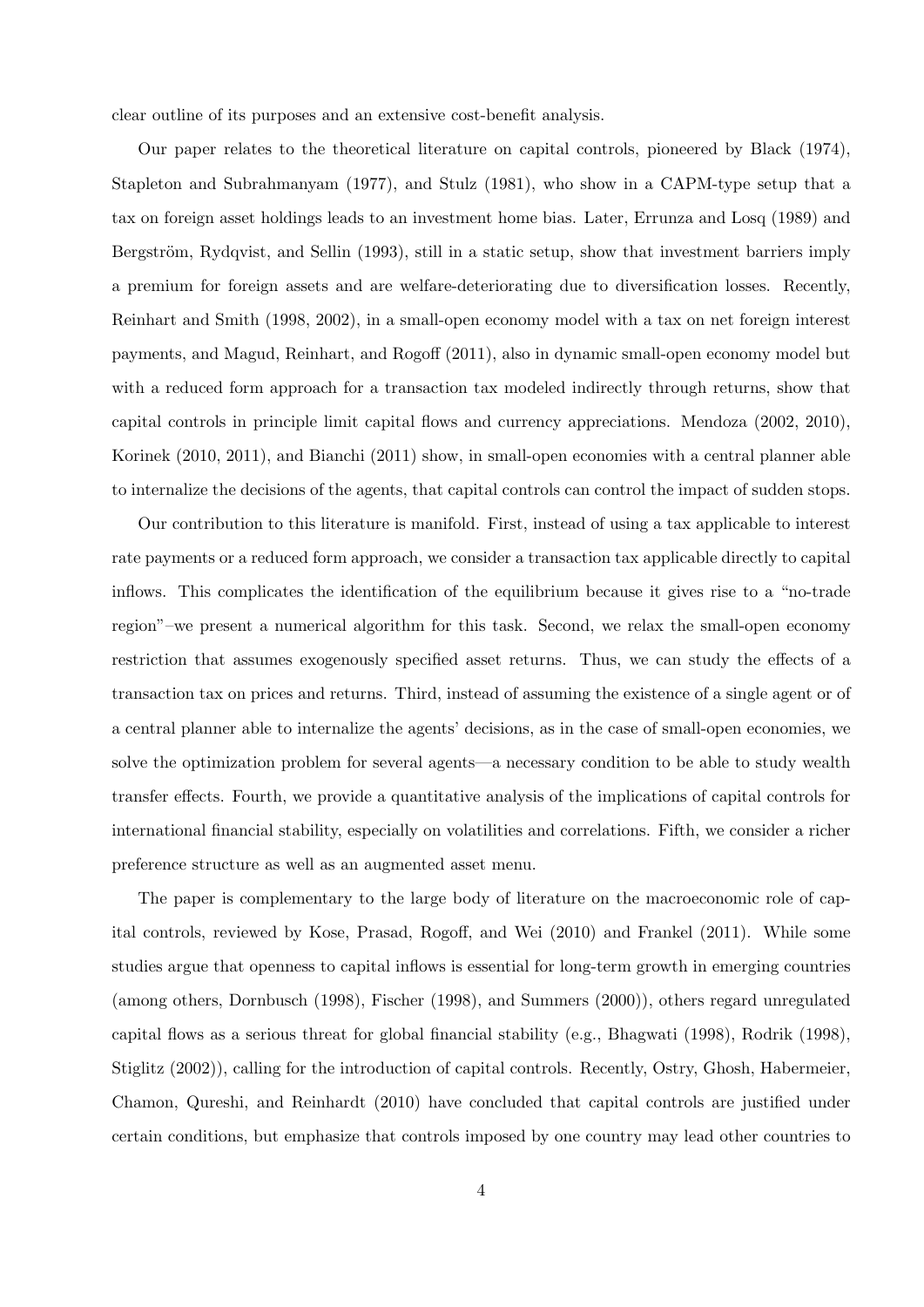adopt them, creating a chilling impact on financial integration.<sup>4</sup> Our contribution to this literature is threefold. First, by studying a theoretical model, we can show through which channels the controls work. Second, we provide explanations for the results discussed in the aforementioned papers. Third, we provide an analysis of the implications for stock markets, often not considered in this literature.

There is currently a growing body of literature that studies optimal policy and optimal regulation of global financial markets, following the historic debate about the (de)stabilizing effects of speculation (Alchian (1950), Friedman (1953)). For example, Fostel and Geanakoplos (2008), and Mendoza (2010) study the effects of collateral restrictions, McCulloch and Pacillo (2010) review the literature on the Tobin tax, Acharya, Pedersen, Philippon, and Richardson (2010) investigate a tax on systemic risk, and Anufriev and Tuinstra (2010) analyze short-sale constraints. We contribute to this literature by analyzing capital controls, another form of financial regulation, in an international setup, showing that regulation may come at high costs and not always strengthens financial stability.

From a modeling perspective, our article relates to the international macro-finance literature, as surveyed by Pavlova and Rigobon (2010b) and pioneered in Helpman and Razin (1978), and Cole and Obstfeld (1991), as well as Zapatero (1995). Specifically, our model extends the log-linear setup in Pavlova and Rigobon (2007, 2008, 2010a) to richer preference structures, i.e., recursive preferences with a constant elasticity of substitution consumption basket. Methodologically, we contribute to this literature by presenting an algorithm that identifies the equilibrium in an economy with these preferences and incomplete financial markets. In their recent survey paper, Pavlova and Rigobon (2010b) note that such a numerical algorithm for international economies is missing.

Finally, the paper complements the literature on transactions costs in general equilibrium, e.g., Heaton and Lucas (1996), Vayanos (1998), Buss and Dumas (2011), and Buss, Uppal, and Vilkov (2011), by studying the impact of a transaction tax—an asymmetric form of transactions costs—on international financial markets. Specifically, in addition to stock markets our model contains currency markets, typically not considered in the single-good economies of the transactions cost literature.

The remainder of the paper is organized as follows: Section 2 presents the analytical framework. Section 3 characterizes the equilibrium and briefly describes the numerical algorithm. Section 4 presents the calibration and discusses the impact of capital controls on financial stability, asset prices, and exchange rates. Finally, Section 5 concludes. The Appendix contains analytical derivations.

 $4$ This paper suggested the latest shift in opinion of the IMF. For example, referencing this paper, The Economist on February 18, 2010, states that "the IMF changed its mind on controls on capital inflow" and, similarly, on March 1, 2010, The Guardian notes that the IMF "realized Keynes's capital controls are a good thing."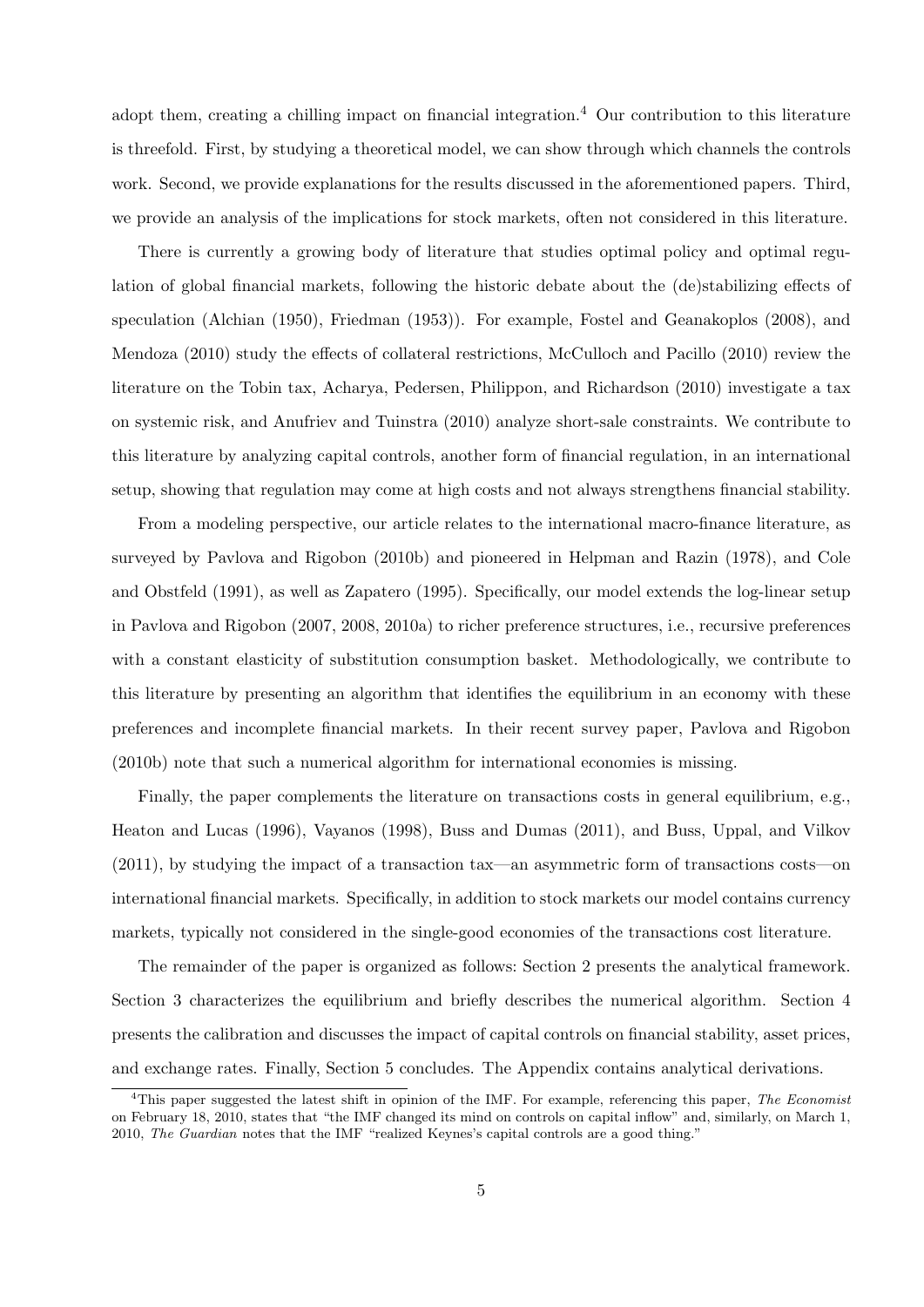## 2 Basic Model

In this section, we describe the main ingredients of our model. Namely, we consider a generalequilibrium pure-exchange, multi-agent, multi-country, multi-good "world economy" in the spirit of Lucas (1982), with heterogeneous agents, uncertainty due to output and demand shocks and incomplete financial markets. Time is assumed to be discrete, indexed by t, and finite,  $0 \le t \le T$ . Uncertainty in the economy is represented by a  $\sigma$ -algebra  $\mathscr F$  on the set of states  $\Omega$  with filtration  $\mathbb F$  and probability measure P. We assume a finite number of states in our economy, such that the filtration can be represented by an event tree, each node capturing a particular state  $\omega(t)$ .

#### 2.1 Countries

There exist  $N + 1$  countries in the world economy, indexed by  $j \in \{1, ..., N + 1\}$ . Each country specializes in producing its own perishable good via a strictly positive Lucas fruit tree output process  $Y_i$ . We assume that log output log  $Y_i(t) = y_i(t)$  has dynamics:

$$
y_j(t) = y_j(t-1) + \bar{g}_j + \epsilon_j(t),\tag{1}
$$

where  $\epsilon_j(t)$  denotes an i.i.d. normal random variable which has a mean of zero, a variance of  $\sigma_j^2$ , and may be correlated with  $\epsilon_i(t)$ ,  $i \neq j$ . The deterministic component  $\bar{g}_j$  of expression (1) reflects exogenous output growth, and the random part reflects economic fluctuations.

## 2.2 Agents

The economy is populated by  $N + 1$  agents (or classes of agents), indexed by  $\ell \in \{1, ..., N + 1\}$ , where agent  $\ell$  represents the representative agent of country  $\ell$ . Each agent derives utility from lifetime consumption of the different goods, albeit with a preference toward her home good.

Specifically, utility of the agents is assumed to be of the Epstein and Zin (1989) and Weil (1990) type, allowing for the separation of risk aversion and elasticity of intertemporal substitution:

$$
V_{\ell}(t) = \left[ \left(1 - \beta_{\ell}\right) \cdot C_{\ell}(t)^{1 - \frac{1}{\psi_{\ell}}} + \beta_{\ell} \cdot E_t \left[ V_{\ell}(t+1)^{1 - \gamma_{\ell}} \right]^{\frac{1 - \frac{1}{\psi_{\ell}}}{1 - \gamma_{\ell}}} \right]^{\frac{1}{1 - \frac{1}{\psi_{\ell}}}},\tag{2}
$$

where  $E_t$  denotes the conditional expectation operator,  $\beta_{\ell}$  denotes the subjective time-preference rate,  $\gamma_{\ell}$  is the degree of relative risk aversion,  $\psi_{\ell}$  denotes the elasticity of intertemporal substitution, and  $C_{\ell}(t)$  denotes the consumption basket, aggregating consumption in the different goods using a constant elasticity of substitution function: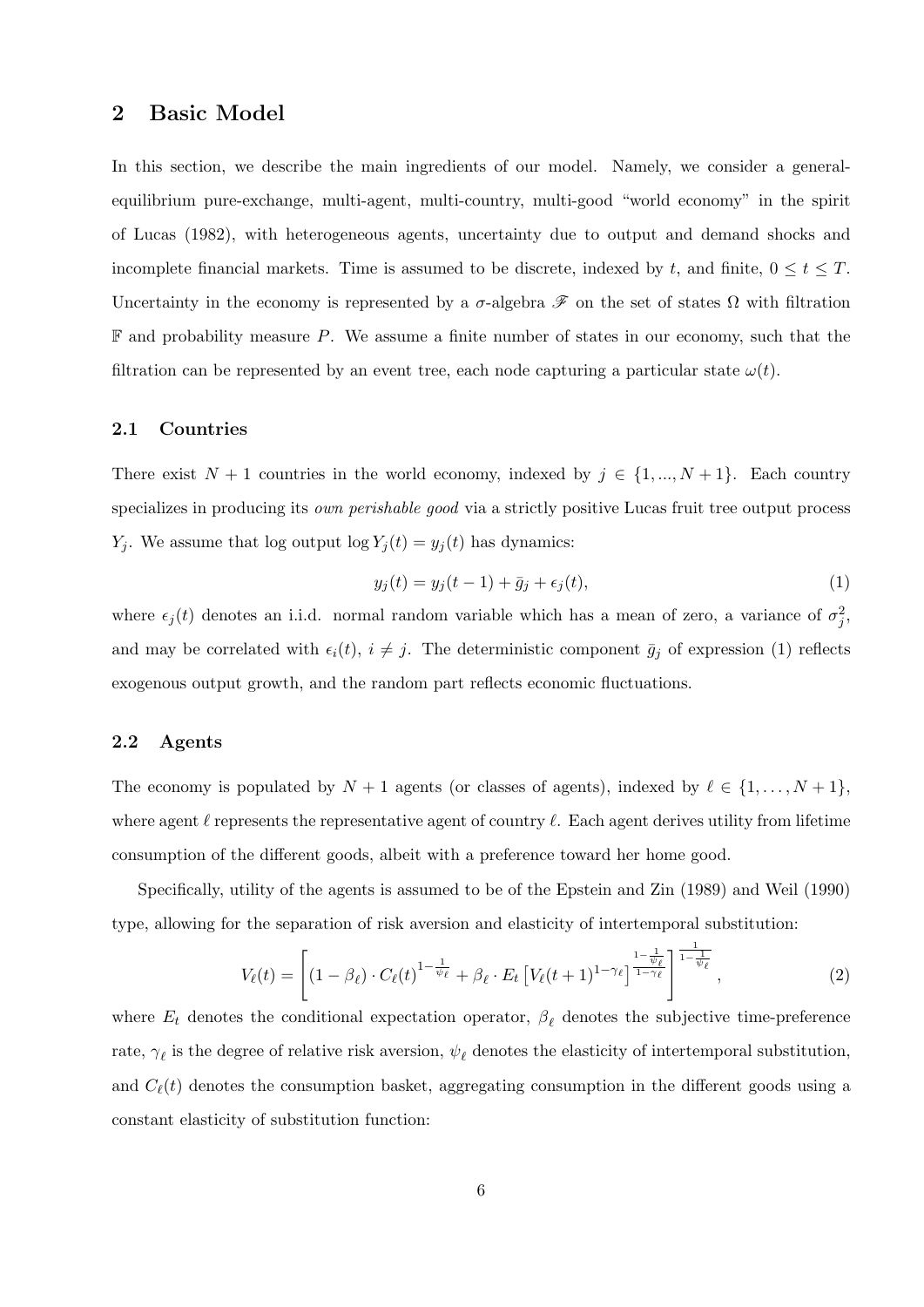$$
C_{\ell}(t) = \left[ \sum_{j=1}^{N+1} \alpha_{\ell,j}(t)^{\frac{1}{s_{\ell}}} \cdot c_{\ell,j}(t)^{\frac{s_{\ell}-1}{s_{\ell}}} \right]^{\frac{s_{\ell}}{s_{\ell}-1}}, \qquad (3)
$$

where  $c_{\ell,j}(t)$  denotes the consumption of agent  $\ell$  in the good of country j, and  $s_{\ell}$  denotes the degree of substitution between the available goods. For  $s_{\ell}$  approaching zero the goods are perfect complements, and for  $s_{\ell}$  approaching infinity the goods are perfect substitutes.

The parameter  $\alpha_{\ell,i}(t) > 0$  reflects agent's  $\ell$  preference for consumption in good j. We assume that  $\alpha_{\ell,\ell}(t) > \alpha_{\ell,j}(t) \ \forall j \neq \ell$ , implying a "home bias" in consumption.<sup>5</sup> Following Pavlova and Rigobon (2008), we model  $\alpha_{\ell,\ell}(t)$  for  $\ell > 1$  as stochastic,<sup>6</sup> allowing for *demand shifts* modeled along the lines of Dornbusch, Fischer, and Samuelson (1977), that influence the extent of the agents' preferences for their domestic good. Demand shifts reduce the excessively high stock market correlation in the absence of demand uncertainty<sup>7</sup> and Pavlova and Rigobon (2007) have empirically shown their importance. Specifically, we assume that each  $\alpha_{\ell,\ell}(t), \ell > 1$  is a martingale with dynamics:

$$
\alpha_{\ell,\ell}(t) = \alpha_{\ell,\ell}(t-1) + \nu_{\ell}(t),\tag{4}
$$

where  $\nu_{\ell}(t)$  denotes an i.i.d. normal random variable with mean zero and time-varying variance  $\sigma_{\alpha_{\ell}}^2(t)$  such that our restriction of a consumption home bias is satisfied.

This preference structure nests several preferences used in the literature. For a one-good economy, the preferences reduce to power utility  $(\psi_{\ell} = 1/\gamma_{\ell})$  or standard Epstein and Zin (1989) and Weil (1990) preferences. Moreover, for two goods,  $s_\ell = \psi_\ell = 1/\gamma_\ell$  and a deterministic consumption home bias  $\alpha_{\ell,i}$ , the preferences are similar to Hollifield and Uppal (1997). In the presence of demand shocks and log utility, we arrive at the log-linear specification, used by Pavlova and Rigobon (2007, 2008) for analytical tractability. In addition, for power utility, a deterministic consumption home bias  $\alpha_{\ell,j}$ , and a constant elasticity of substitution consumption basket the model reduces to Coeurdacier (2009).

## 2.3 Goods Markets

We assume that there exist no market frictions in the goods markets or transportation (shipping)  $\cos\frac{8}{3}$  i.e., goods markets are perfectly integrated, and trading is unrestricted as well as cost-free. In single-good economies one typically normalizes the price of the consumption good to be equal to one. Such a simplification is not possible in multi-good economies—the prices of the goods matter.

 $5$ This is a standard assumption and captures, in reduced form, the existence of non-tradeable goods.

 $^{6}\alpha_{1,1}$  is assumed to be constant. The demand shocks for agents  $\ell > 1$  can then be regarded as *relative* shifts.

<sup>7</sup>See, among others, Helpman and Razin (1978), Cole and Obstfeld (1991), and Zapatero (1995).

<sup>8</sup>For shipping costs models, see Dumas (1992), Sercu, Uppal, and Van Hulle (1995), and Sercu and Uppal (2000).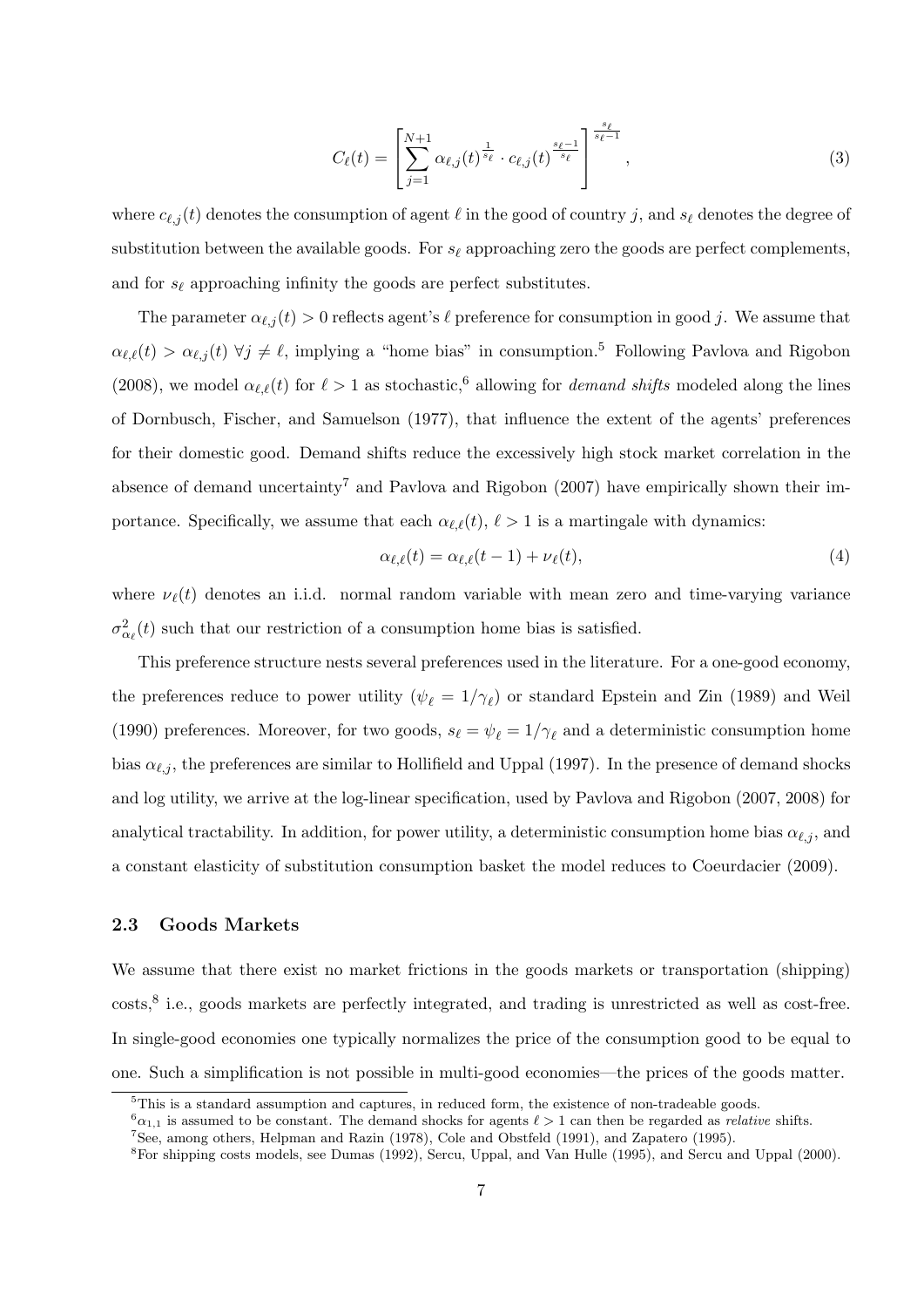Hence, we denote the world price of the good of country j with  $p_i(t)$ . However, as prices are not pinned down in absolute terms in a real model such as ours, we also need to specify a numeraire. We therefore fix the price of a world numeraire basket containing  $\lambda_j > 0$  units of the good produced by each country  $j$  to be equal to unity. This pins down the prices of all goods.

### 2.4 Financial Markets

Each country's financial market consists of a short-lived, in terms of the local consumption good risk-free country bond<sup>9</sup> and a risky stock. The locally risk-free bond represents a claim to one unit of the country's good in the next period and is in zero net supply. The stock is a claim to the country's output stream and available in unit supply. We denote the bond and stock prices of country  $j$  as  $B_i(t)$  and  $S_i(t)$ , respectively. Risk-free rates, expected returns, and volatilities for all assets are determined endogenously in equilibrium.

The agents can invest in all  $2 \times (N+1)$  assets, i.e., all available stocks and bonds—home as well as foreign. In our economy there exist  $N+1$  output shocks and N demand shocks, such that, in the absence of market frictions international financial markets are complete.

We denote the number of shares of the bond and the stock of country  $j$  in the hands of investor l after all transactions at date t by  $\theta_{\ell,j}^B(t)$  and  $\theta_{\ell,j}^S(t)$ , respectively. Initially, at date 0, agent l is endowed with the total stock market of her domestic country, such that her wealth is given by  $S_{\ell}(0)$ .

## 2.5 Capital Controls

We assume that only one of the countries introduces capital controls, which we assume, without loss of generality, is country  $N + 1$ . For the implementation of the capital controls we consider a financial transaction tax on capital inflows, similar to the Tobin (1978) tax, but applicable to capital inflows only. That is, while the tax discourages capital inflows, it poses no restrictions on capital outflows. Specifically, we assume that on each unit of capital that an agent  $\ell \in \{1, \ldots, N\}$  transfers into country  $N+1$ , she has to pay transaction taxes equal to the percentage tax level  $\kappa$ <sup>10</sup> Changing the composition of the investment within country  $N + 1$  is not costly. For example, selling bonds of country  $N + 1$  and using this capital to buy stocks of the same country is cost-free. Transaction taxes are treated as deadweight costs.

<sup>&</sup>lt;sup>9</sup>While the country bonds are locally risk-free, the truly (globally) riskless bond, postponing one unit of consumption of the numeraire, consists of a bond portfolio with weight  $\lambda_j$  for the bond of country j.

<sup>&</sup>lt;sup>10</sup>This type of capital inflow controls resembles very much the ones imposed by Brazil: Since October 19, 2009, capital flowing into Brazil has been subject to transaction taxes, a so-called Tax on Financial Operations.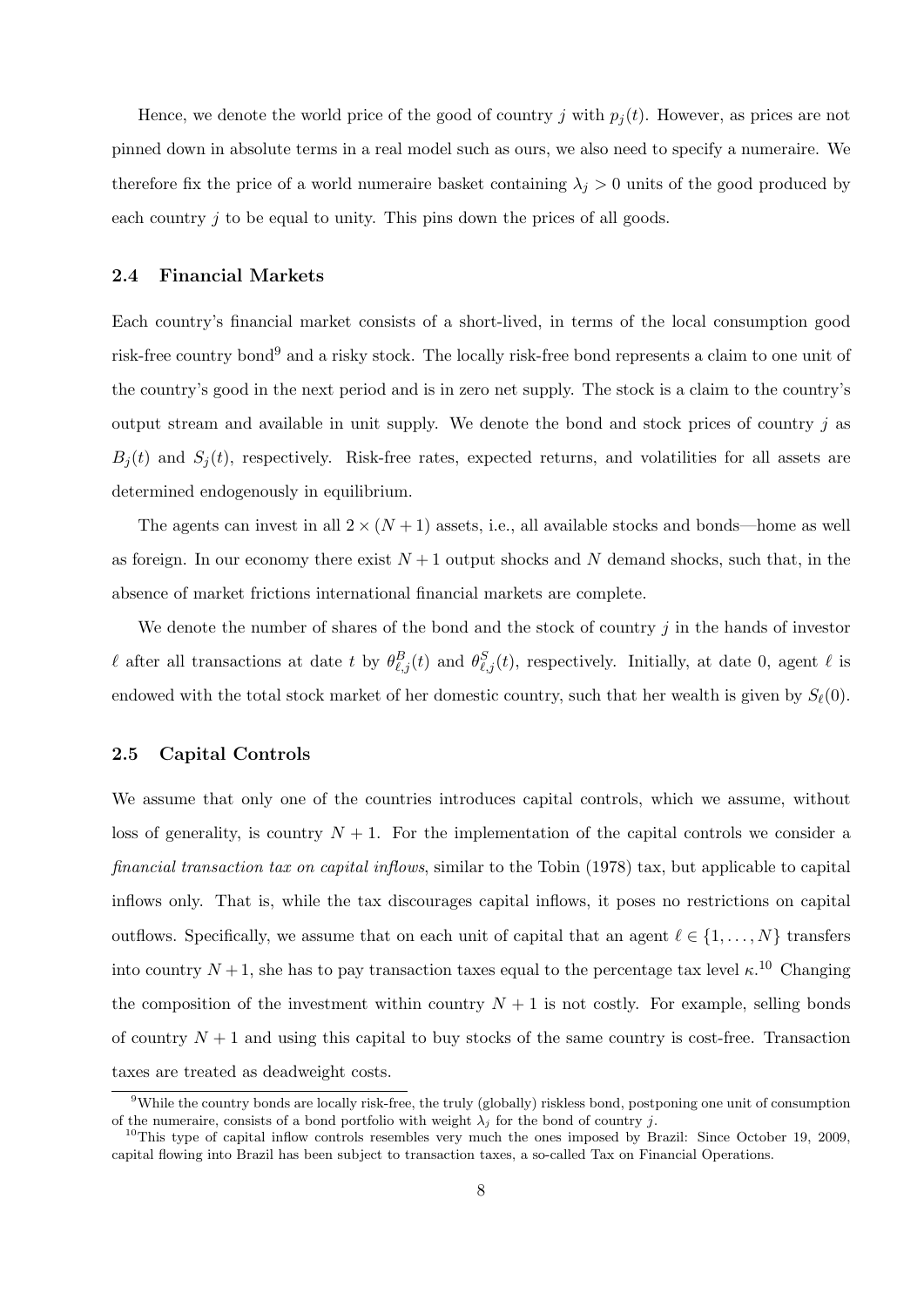

Figure 1: Capital Controls. This figure illustrates the introduction and removal of capital controls over time (Panel (A)) and describes the Markov chain, used to model the agents' beliefs about the introduction and removal of the capital controls (Panel (B)).

Capital inflow is measured by the amount that the investment at date t in country  $N + 1$ , given by  $\theta_{\ell,N+1}^S(t)S_{N+1}(t) + \theta_{\ell,N+1}^B(t)B_{N+1}(t)$ , exceeds the date t value of shares purchased at date  $t-1$ , given by  $\theta_{\ell,N+1}^S(t-1)S_{N+1}(t)+\theta_{\ell,N+1}^B(t-1)p_{N+1}(t)$ . Technically, the transaction taxes paid by agent  $\ell \in \{1, ..., N\}$  for transferring capital into country  $N + 1$  are thus given by:

$$
TT_{\ell}(t) = \left[ \left( \theta_{\ell,N+1}^{S}(t) - \theta_{\ell,N+1}^{S}(t-1) \right) S_{N+1}(t) + \theta_{\ell,N+1}^{B}(t) B_{N+1}(t) - \theta_{\ell,N+1}^{B}(t-1) p_{N+1}(t) \right]^{+} \kappa, \tag{5}
$$

and are zero for  $\ell = N + 1$ , i.e., for an investor transferring capital into her own country.

The transaction tax is imposed exogenously, e.g., by the government or the central bank, and the agents cannot influence their introduction or removal. Specifically, the capital controls are introduced at  $t_1 > 0$  and lifted at  $t_2 < T$ . As illustrated in Panel (A) of Figure 1, this implies that, at first, from date 0 up to  $t_1 - 1$ , investment is unrestricted; then for periods  $t_1$  to  $t_2 - 1$  (shaded area), capital controls are in place; and, finally, for  $t \geq t_2$ , the economy is again free of capital controls.

In this setup, the process of the introduction as well as the removal of the capital controls is crucial. For example, in the extreme case where the agents know exactly when capital controls are imposed and lifted, they can easily hedge against these changes in the investment environment. We assume that the introduction/removal of the controls follows a two-state Markov chain, illustrated in Panel (B) of Figure 1. Specifically, the economy can be in one of two states: (1) without capital controls, and  $(2)$  with capital controls. At each point in time t, the probability to move from the state without controls to the same state in the next period  $t + 1$  is  $p_1$ , and with probability  $1 - p_1$  capital controls will be introduced. Similarly, if capital controls are currently imposed, with probability  $p_2$ they will also be in place in the next period and will be removed with probability  $1 - p_2$ . The agents know the process of the implementation of the controls, i.e., have rational expectations and behave accordingly.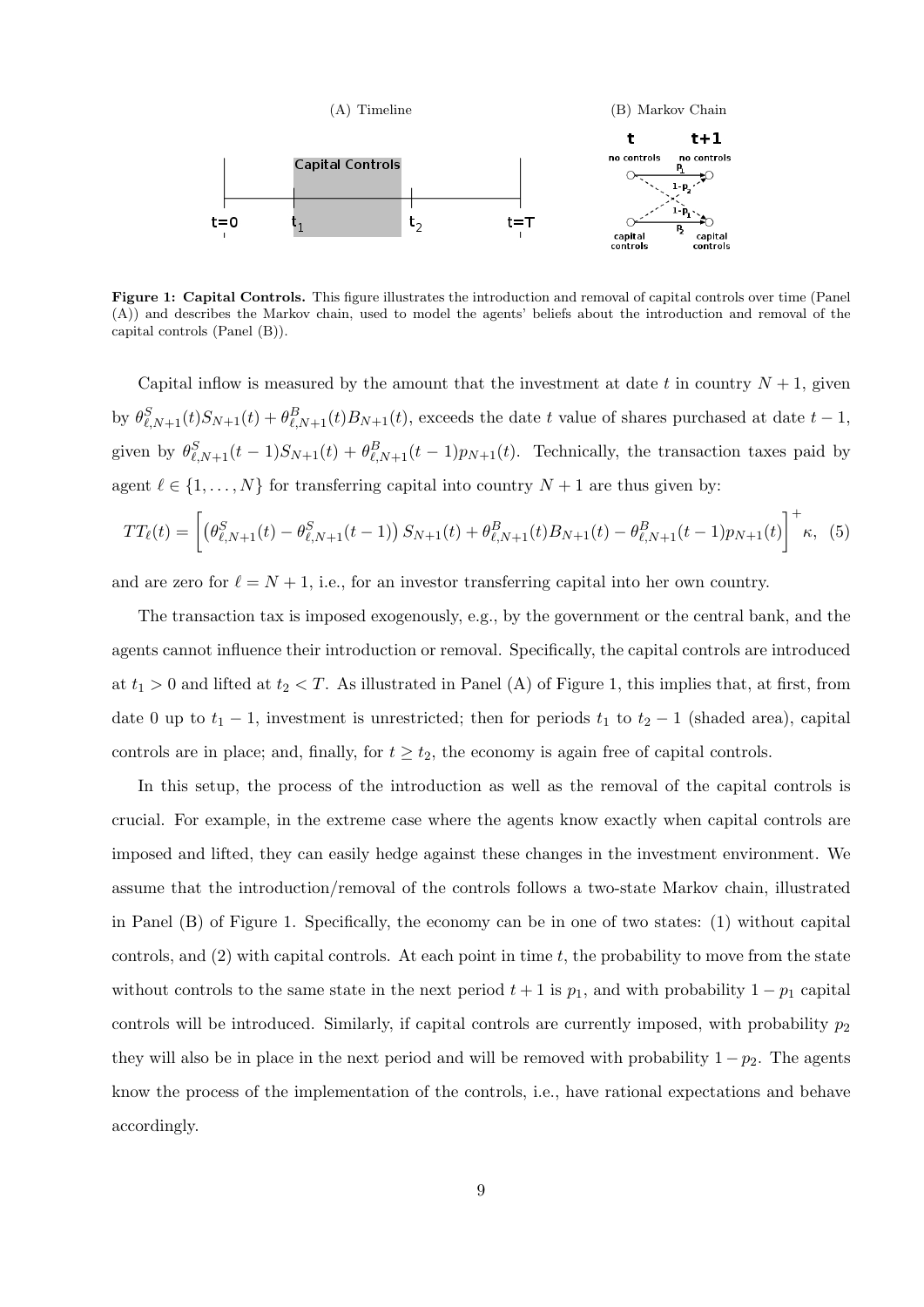## 2.6 Financial Market Incompleteness

In the presence of the financial transaction tax, international financial markets are inherently incomplete. Specifically, the introduction of the transaction tax gives rise to a so-called no-trade region.

In detail, if a foreign agent's total investment in country  $N + 1$  is between the lower and the upper boundary of the no-trade region, the agent abstains from transferring additional capital into the country. Within this region the trading costs induced by the financial transaction tax dominate the additional benefits arising from a better diversification that could be achieved if the agent transfers capital into the country. Only if the agent's total investment in country  $N + 1$  is below (above) the lower (upper) boundary she will trade—to the nearest boundary. For example, if the total investment is below the lower boundary, the agent will transfer exactly such an amount of capital into the country, that, after trading, her total investment is equal to the level of the lower boundary. Importantly, the boundaries of the no-trade region are agent-specific.

In incomplete financial markets the identification of the equilibrium is substantially more complex. That is, in complete markets we can solve the problem sequentially. First, identify the optimal consumption plans of the agents, and, second, obtain the portfolio positions of the agents that finance these consumption plans. In contrast to this, in incomplete markets we have to solve *simultaneously* for the consumption and portfolio strategies of the agents, because for a specific consumption plan there may not exist an admissible trading strategy to finance it.

The existence of the no-trade region further complicates the solution. Specifically, we have to solve *simultaneously* for the each agent's boundaries of her no-trade region, each agent's optimal trading strategy and the market clearing asset prices—all three components influencing each other. For instance, while an agent's trading strategy depends on the boundaries of the no-trade region, the boundaries, in terms of total investment in the country, depend on the current asset prices that are at the same time influencing and influenced by the trading strategies of all agents in the economy.

## 3 Equilibrium

In this section we present the characterization of the equilibrium in our economy. In Section 3.1 we describe the individual agent's optimization problem. In Section 3.2 we introduce the notion of equilibrium and impose market clearing to obtain the characterization of the equilibrium. Finally, in Section 3.3, we briefly describe the numerical algorithm used to identify the equilibrium.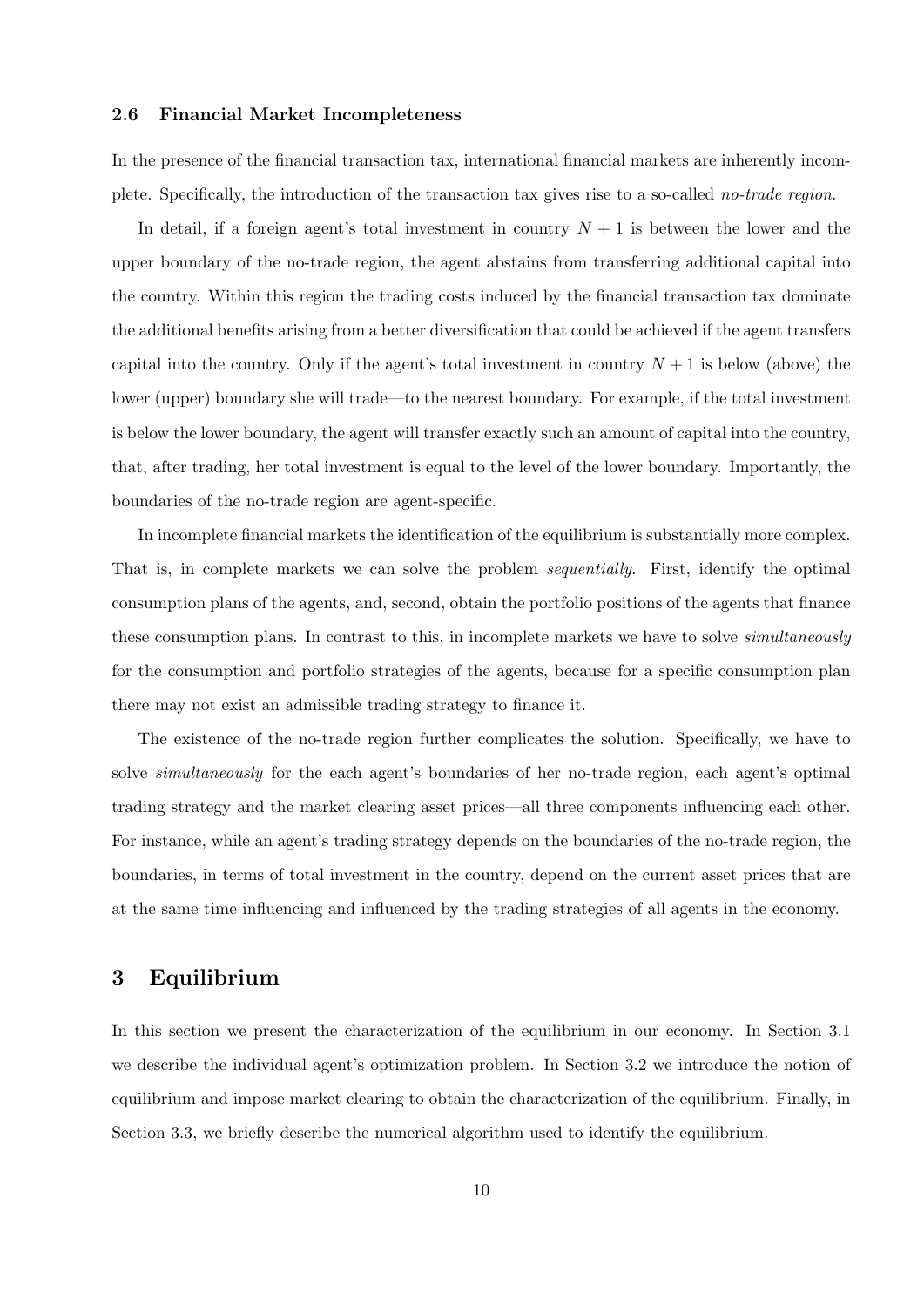## 3.1 Individual Agent's Optimization Problem

The objective of each agent  $\ell \in \{1, \ldots, N+1\}$  is to maximize her lifetime expected utility:

$$
V_{\ell}(t) = \max_{\{c_{\ell,j}(t), \theta_{\ell,j}^{B}(t), \theta_{\ell,j}^{S}(t)\}} \left[ (1 - \beta_{\ell}) \cdot C_{\ell}(t)^{1 - \frac{1}{\psi_{\ell}}} + \beta_{\ell} \cdot E_{t} \left[ V_{\ell}(t+1)^{1 - \gamma_{\ell}} \right]^{\frac{1 - \frac{1}{\psi_{\ell}}}{1 - \gamma_{\ell}}} \right]^{\frac{1}{1 - \frac{1}{\psi_{\ell}}}},
$$
(6)

by choosing consumption  $c_{\ell,j}(t)$ ,  $\forall \ell$  in the available goods, which are aggregated into  $C_{\ell}(t)$  by the constant elasticity of substitution function (3), by choosing investment  $\theta_{\ell,j}^B(t)$  in the countries' bond markets and by choosing investment  $\theta_{\ell,j}^S(t)$  in the countries' stock markets. The optimization is subject to the agent's dynamic flow budget equation:

$$
\sum_{j=1}^{N+1} \theta_{\ell,j}^S(t-1) \cdot (S_j(t) + p_j(t) \cdot Y_j(t)) + \sum_{j=1}^{N+1} \theta_{\ell,j}^B(t-1) \cdot p_j(t)
$$
\n
$$
= \sum_{j=1}^{N+1} p_j(t) \cdot c_{\ell,j}(t) + \sum_{j=1}^{N+1} \theta_{\ell,j}^S(t) \cdot S_j(t) + \sum_{j=1}^{N+1} \theta_{\ell,j}^B(t) \cdot B_j(t) + TT_{\ell}(t),
$$
\n(7)

where the left-hand side of the equation captures the agent's wealth:

$$
W_{\ell}(t) = \sum_{j=1}^{N+1} \theta_{\ell,j}^{S}(t-1) \cdot (S_j(t) + p_j(t) \cdot Y_j(t)) + \sum_{j=1}^{N+1} \theta_{\ell,j}^{B}(t-1) \cdot p_j(t), \tag{8}
$$

given by the date t value of the assets purchased at date  $t - 1$  and the dividends received from the assets. The right-hand side of equation (7) captures the consumption expenditures of the agent, the investment expenditures, i.e., the amount of wealth allocated to the purchase of the available assets, and the tax payments.

The optimization problem of the  $N+1th$  agent is standard, as he faces complete markets. We thus focus on the problem for an agent  $\ell \in \{1, \ldots, N\}$ .<sup>11</sup> This problem is non-standard and quite challenging due to two reasons. First, in the presence of the transaction tax we need to treat the "total investment in country  $N + 1$ " as an additional state variable. However, it is a priori not clear what values this variable will take on, i.e., we do not know its range. Second, the maximum operator in the transaction tax formulation entails the emergence of a step function in the first-order conditions of the agent, i.e., a discontinuity.

To overcome this problem, we use the insights in Buss and Dumas (2011) and introduce two additional decision variables, first, the capital inflow  $x_{\ell}(t)$  to and, second, the capital outflow  $y_{\ell}(t)$ from the  $N + 1$ th country's securities market triggered by agent  $\ell$ . Note that transaction taxes can

<sup>&</sup>lt;sup>11</sup>One can nest the problem of agent  $N + 1$  into this setup by using agent-specific transaction taxes  $\kappa_{N+1} = 0$ .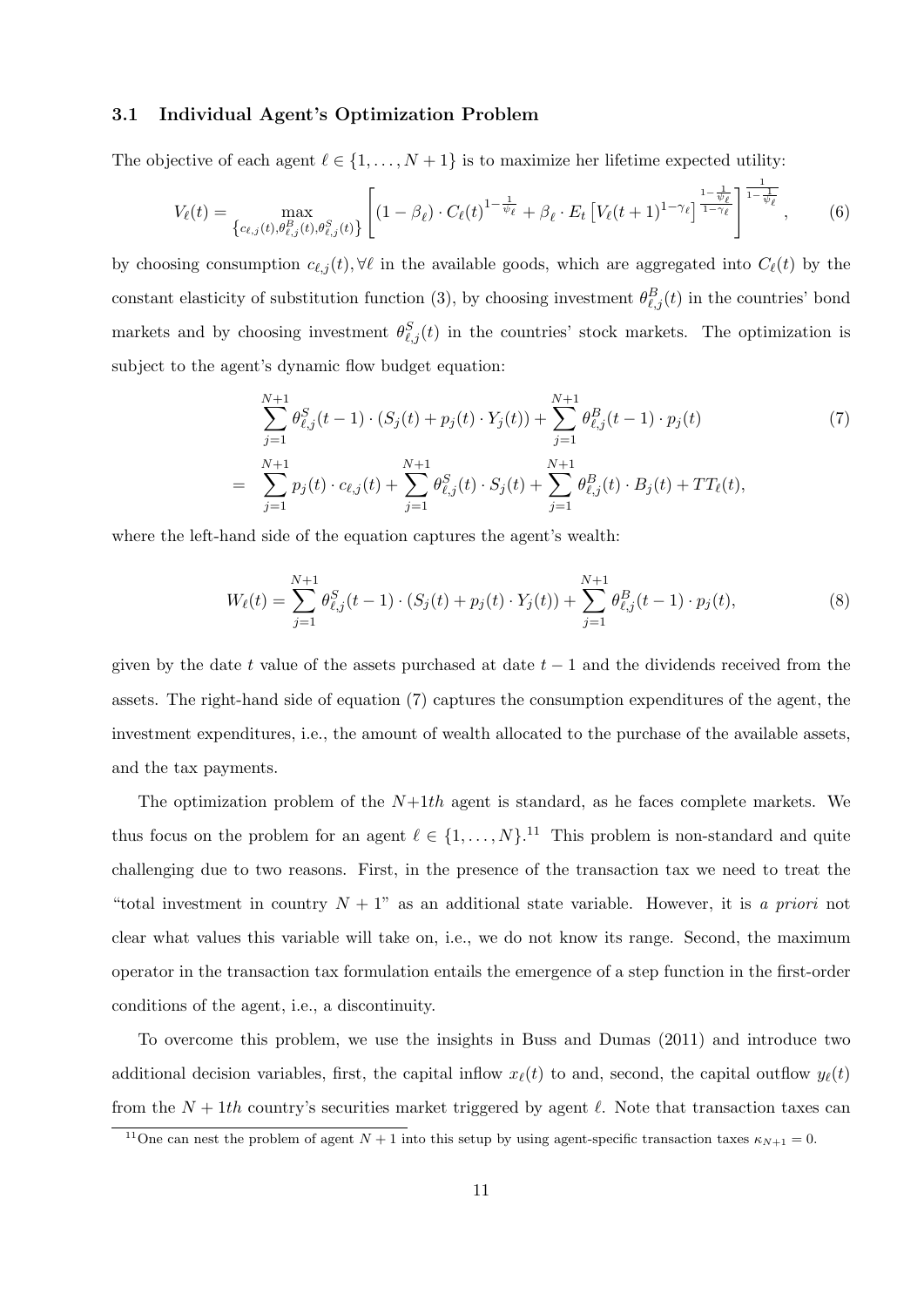then be written as  $TT_{\ell}(t) = x_{\ell}(t) \cdot \kappa$ . That way, we can later use a "dual variable" that has a clear defined range and eliminates the step function from the first-order conditions, instead of the primal variable "total investment in country  $N + 1$ ."

With these definitions, we can rewrite the dynamic budget equation (8) as:

$$
\sum_{j=1}^{N+1} \theta_{\ell,j}^S(t-1) \cdot (S_j(t) + p_j(t) \cdot Y_j(t)) + \sum_{j=1}^{N+1} \theta_{\ell,j}^B(t-1) \cdot p_j(t)
$$
\n
$$
= \sum_{j=1}^{N+1} p_j(t) \cdot c_{\ell,j}(t) + \sum_{j=1}^{N+1} \theta_{\ell,j}^S(t) \cdot S_j(t) + \sum_{j=1}^{N+1} \theta_{\ell,j}^B(t) \cdot B_j(t) + x_{\ell}(t) \cdot \kappa(t).
$$
\n(9)

However, we now have to make sure that the evolution of the agent's investment positions in country  $N+1$  is consistent with the capital inflow and outflow decisions of the agent. We therefore impose the following conditions:

$$
\left(\theta_{\ell,N+1}^{S}(t) - \theta_{\ell,N+1}^{S}(t-1)\right)S_{N+1}(t) + \theta_{\ell,N+1}^{B}(t)B_{N+1}(t) - \theta_{\ell,N+1}^{B}(t-1)p_{N+1}(t) + x_{\ell}(t) - y_{\ell}(t) = 0; \tag{10}
$$

$$
x_{\ell}(t) \ge 0; y_{\ell}(t) \ge 0,\tag{11}
$$

that ensure that the agent's investment in country  $N+1$ , after trading at date t, is equal to the date t value of assets purchased at date  $t - 1$  plus capital inflows minus capital outflows.

In Appendix A we derive the first-order conditions for the problem in terms of the dual variable.

## 3.2 Characterization of the Equilibrium

The notion of equilibrium in our economy is an extension of the single-agent, single-country equilibrium in Lucas (1978). All agents maximize their expected utility and all markets clear. Accordingly, equilibrium is defined as price processes  $\{S_j(t); B_j(t); p_j(t)\}\$ and consumption as well as trading strategies  $\left\{c_{\ell,j}(t)$ ;  $\theta_{\ell,j}^B(t)$ ;  $\theta_{\ell,j}^S(t)$ ;  $x_{\ell}(t)$ ;  $y_{\ell}(t)\right\}$  such that  $\forall t, 0 \leq t \leq T$ :

- 1. the consumption plan  ${c_{\ell,j}(t)}$  maximizes objective (6), given initial asset allocations;
- 2. the consumption plan  $\{c_{\ell,j}(t)\}\$ is financed by the trading strategy  $\{\theta_{\ell,j}^B(t); \theta_{\ell,j}^S(t); x_{\ell}(t); y_{\ell}(t)\}\$
- 3. financial markets clear; and
- 4. consumption good markets clear.

Imposing market clearing on the agents' first-order conditions presented in Appendix A, the equilibrium is characterized by the following system of equations.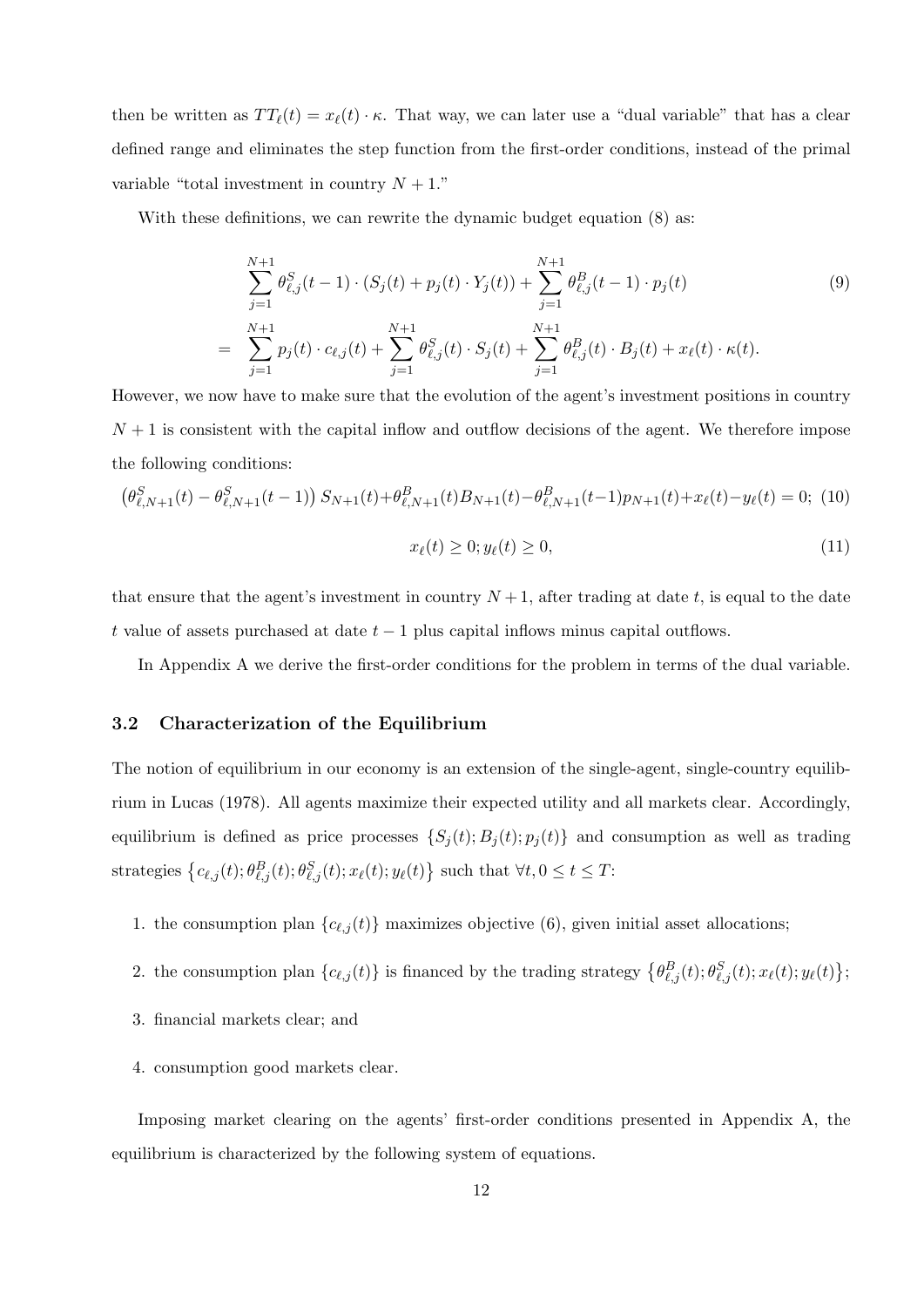First, the dynamic *flow budget equation* for each agent  $\ell \in \{1, ..., N + 1\}$ :

$$
\sum_{j=1}^{N+1} \theta_{\ell,j}^S(t-1) \cdot (S_j(t) + p_j(t) \cdot Y_j(t)) + \sum_{j=1}^{N+1} \theta_{\ell,j}^B(t-1) \cdot p_j(t)
$$
\n
$$
= \sum_{j=1}^{N+1} p_j(t) \cdot c_{\ell,j}(t) + \sum_{j=1}^{N+1} \theta_{\ell,j}^S(t) \cdot S_j(t) + \sum_{j=1}^{N+1} \theta_{\ell,j}^B(t) \cdot B_j(t) + x_{\ell}(t) \cdot \kappa,
$$
\n(12)

that, as described above, equates the wealth of an agent, with her consumption and investment expenditures plus tax payments.

Second, the *kernel conditions* for countries  $j \in \{1, ..., N\}$ ,  $\forall \ell \in \{1, ..., N\}$ :

$$
E_t \left[ \frac{M_{N+1}(t+1)}{M_{N+1}(t)} \cdot p_j(t+1) \right] = E_t \left[ \frac{M_\ell(t+1)}{M_\ell(t)} \cdot p_j(t+1) \right],
$$
\n
$$
E_t \left[ \frac{M_{N+1}(t+1)}{M_{N+1}(t)} \cdot (Y_j(t+1) \cdot p_j(t+1) + S_j(t+1)) \right]
$$
\n
$$
= E_{\ell,t} \left[ \frac{M_\ell(t+1)}{M_\ell(t)} \cdot (Y_j(t+1) \cdot p_j(t+1) + S_j(t+1)) \right],
$$
\n(14)

as well as the kernel conditions for the bond and stock from country  $N + 1, \forall \ell \in \{1, \ldots, N\}$ :

$$
E_{t}\left[\frac{M_{N+1}(t+1)}{M_{N+1}(t)}\cdot p_{N+1}(t+1)\right] = \frac{1}{R_{\ell}(t)}E_{t}\left[\frac{M_{\ell}(t+1)}{M_{\ell}(t)}\cdot R_{\ell}(t+1)\cdot p_{N+1}(t+1)\right],
$$
(15)  

$$
E_{t}\left[\frac{M_{N+1}(t+1)}{M_{N+1}(t)}\cdot (Y_{N+1}(t+1)\cdot p_{N+1}(t+1) + S_{N+1}(t+1))\right]
$$
  

$$
= \frac{1}{R_{\ell}(t)}E_{\ell,t}\left[\frac{M_{\ell}(t+1)}{M_{\ell}(t)}\cdot (Y_{N+1}(t+1)\cdot p_{N+1}(t+1) + R_{\ell}(t+1)\cdot S_{N+1}(t+1))\right],
$$
(16)

with the pricing kernel

$$
\frac{M_{\ell}(t+1)}{M_{\ell}(t)} = \beta_{\ell} \cdot \frac{p_{N+1}(t+1)}{p_{N+1}(t)} \cdot \left(\frac{\alpha_{\ell,N+1}(t+1)}{\alpha_{\ell,N+1}(t)}\right)^{\frac{1}{s_{\ell}}} \cdot \left(\frac{c_{\ell,N+1}(t+1)}{c_{\ell,N+1}(t)}\right)^{-\frac{1}{s_{\ell}}}
$$

$$
\cdot \left(\frac{C_{\ell}(t+1)}{C_{\ell}(t)}\right)^{\frac{1}{s_{\ell}} - \frac{1}{\psi_{\ell}}} \cdot \left(\frac{V_{\ell}(t+1)^{1-\gamma_{\ell}}}{E_{t}\left[V_{\ell}(t+1)^{1-\gamma_{\ell}}\right]}\right)^{\frac{1-\frac{1}{\psi_{\ell}}}{1-\gamma_{\ell}}},\tag{17}
$$

ensuring that the agents agree on the prices of the traded assets (bonds and stocks). For the assets of country  $N + 1$  this accounts for possible transaction payments.

The *dual variable R* $_{\ell}(t)$ , capturing the shadow costs of the transaction tax, is thereby defined, according to equation  $(A.23)$ , as:

$$
\phi_1(t) \cdot (R_\ell(t) - 1) \triangleq \phi_1(t) \cdot \kappa - \mu_{\ell,1}(t) = \mu_{\ell,2}(t),\tag{18}
$$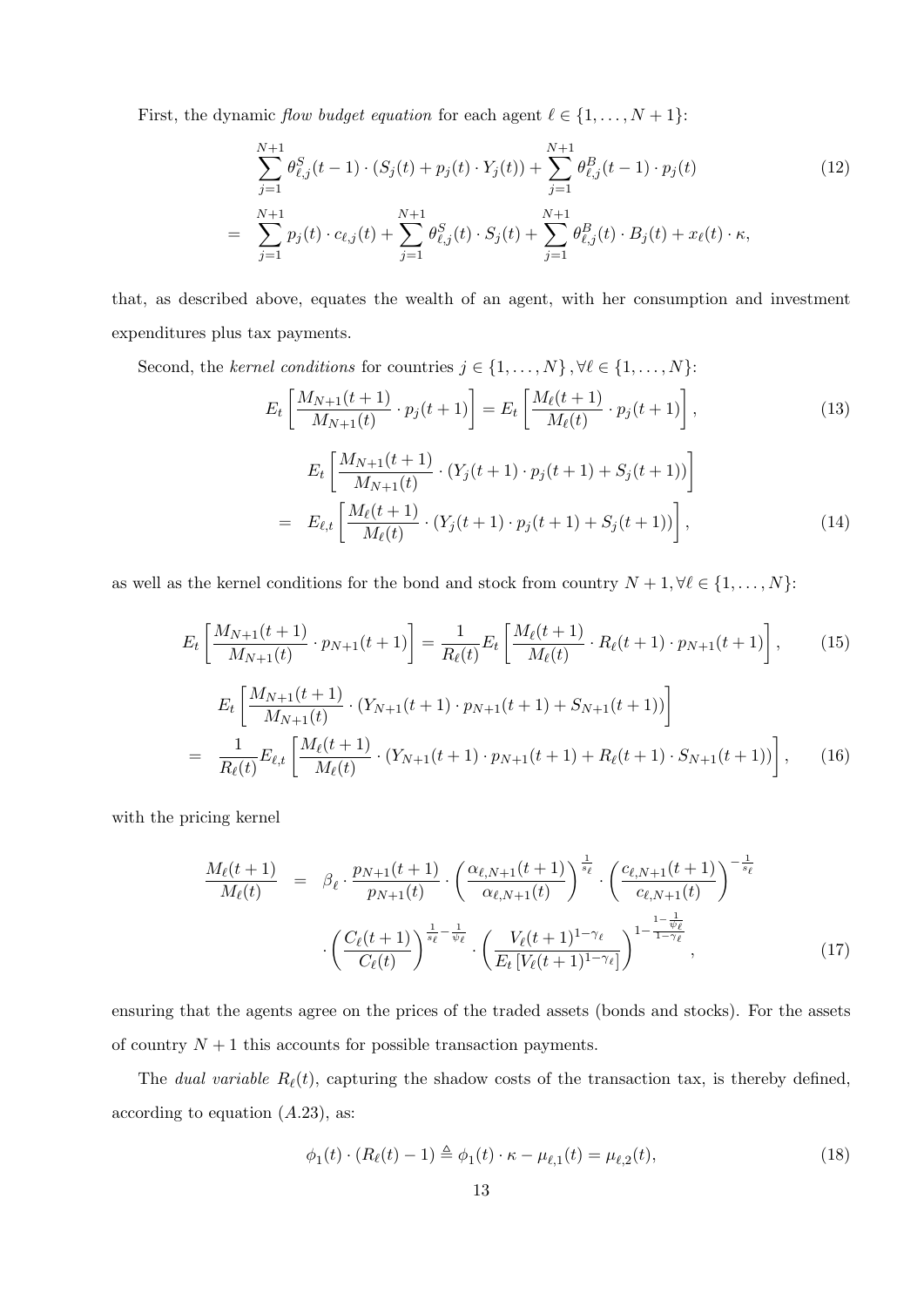and lie in the range  $[1, 1 + \kappa]$ . The variable merges the two Lagrange multiplier  $\mu_{\ell,1}(t)$  and  $\mu_{\ell,2}(t)$ , associated with the inequality conditions (11), into one multiplier  $R_{\ell}(t)$ .

Third, consumption good pricing conditions,  $\forall \ell \in \{1, ..., N\}$ ,  $\forall j \in \{2, ..., N + 1\}$ :

$$
\left(\frac{\alpha_{N+1,j}(t)}{\alpha_{N+1,1}(t)}\right)^{\frac{1}{s_{N+1}}} \cdot \left(\frac{c_{N+1,j}(t)}{c_{N+1,1}(t)}\right)^{-\frac{1}{s_{N+1}}} = \left(\frac{\alpha_{N+1,j}(t)}{\alpha_{\ell,1}(t)}\right)^{\frac{1}{s_{\ell}}} \cdot \left(\frac{c_{\ell,j}(t)}{c_{\ell,1}(t)}\right)^{-\frac{1}{s_{\ell}}},\tag{19}
$$

equating the relative good prices across agents, i.e., the agents agree on the prices of the goods.

Fourth, market clearing conditions, ensuring that financial markets clear,  $\forall j \in \{1, ..., N + 1\}$ :

$$
\sum_{\ell=1}^{N+1} \theta_{\ell,j}^B(t) = 0; \sum_{\ell=1}^{N+1} \theta_{\ell,j}^S(t) = 1.
$$
 (20)

Fifth, *aggregate resource constraints*, equating endowment with consumption plus taxes:

$$
\sum_{\ell=1}^{N+1} c_{\ell,N+1}(t) = Y_{N+1}(t); \sum_{\ell=1}^{N+1} c_{\ell,j}(t) + \sum_{\ell=1}^{N} \frac{x_{\ell}(t) \cdot \kappa}{p_j(t)} = Y_j(t), \quad \forall j \in \{1, \dots, N\}.
$$
 (21)

Sixth, buying/selling definitions,  $\forall \ell \in \{1, \ldots, N\}$ :

$$
\left(\theta_{\ell,N+1}^{S}(t) - \theta_{\ell,N+1}^{S}(t-1)\right)S_{N+1}(t) + \theta_{\ell,N+1}^{B}(t)B_{N+1}(t) - \theta_{\ell,N+1}^{B}(t-1)p_{N+1}(t) + x_{\ell}(t) - y_{\ell}(t) = 0, (22)
$$

ensuring that the agents' investment in country  $N + 1$  after trading at date t is equal to the date t value of assets purchased at date  $t - 1$  plus capital inflows minus capital outflows.

Finally, complementary slackness conditions,  $\forall \ell \in \{1, \ldots, N\}$ :

$$
(1 + \kappa - R_{\ell}(t)) \cdot x_{\ell}(t) = 0; (1 - R_{\ell}(t)) \cdot y_{\ell}(t) = 0,
$$
\n(23)

with accompanying *inequality conditions*,  $\forall \ell \in \{1, \ldots, N\}$ :

$$
1 \le R_{\ell}(t) \le (1 + \kappa); \ x_{\ell}(t) \ge 0; \ y_{\ell}(t) \ge 0,
$$
\n(24)

ensuring that the inequality conditions (11) are fulfilled for all agents – now expressed in terms of the dual variables  $R_{\ell}(t)$ .

After solving this system of equations, one can compute the market clearing asset prices at date t, given by the discounted future value of the asset and its dividend payments – discounted with the pricing kernel:

$$
B_j(t) = E_t \left[ \frac{M_{N+1}(t+1)}{M_{N+1}(t)} \cdot p_j(t+1) \right],
$$
\n(25)

$$
S_j(t) = E_t \left[ \frac{M_{N+1}(t+1)}{M_{N+1}(t)} \cdot (S_{N+1}(t+1) + Y_{N+1}(t+1) \cdot p_{N+1}(t+1)) \right]. \tag{26}
$$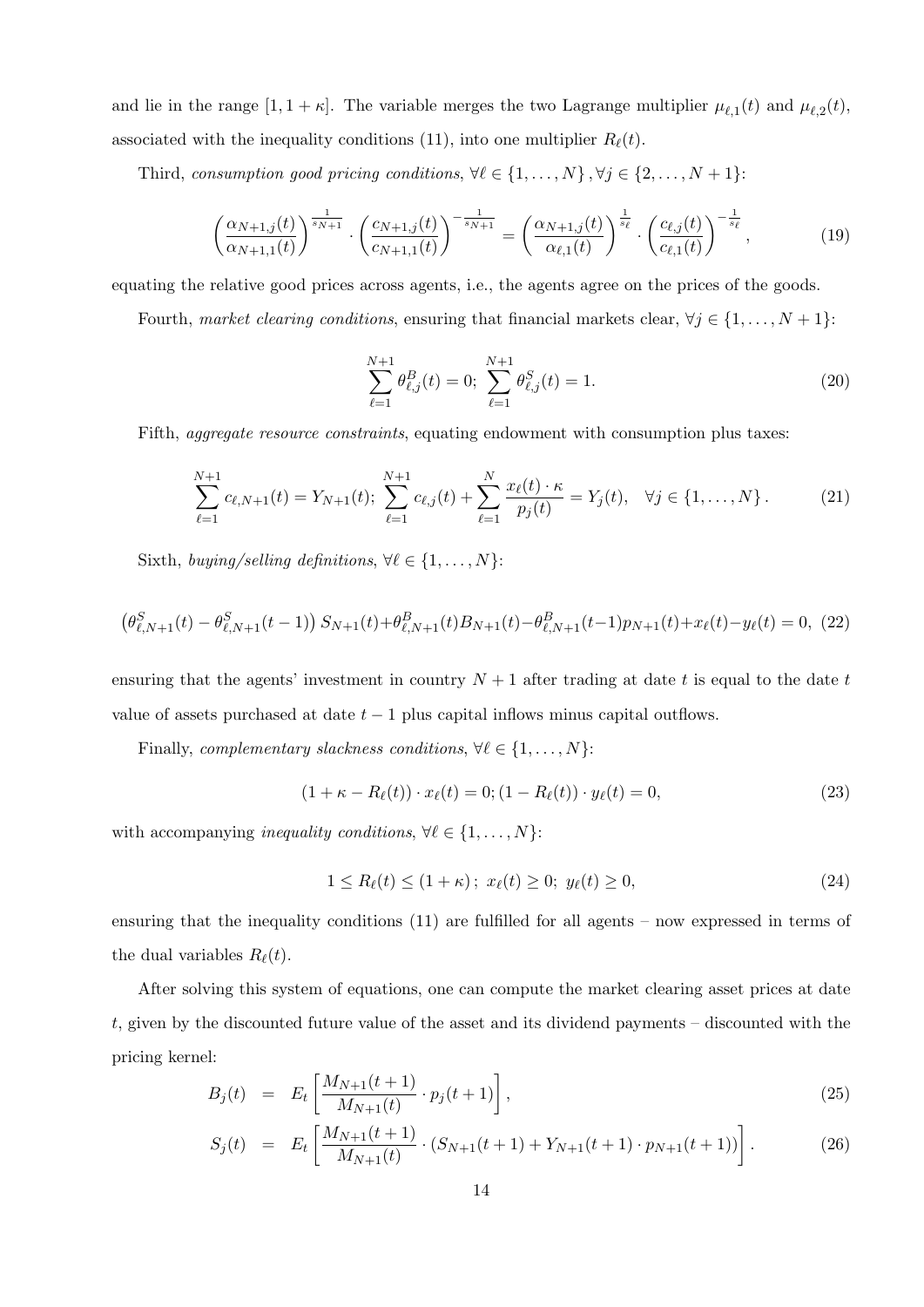#### 3.3 Numerical Solution Technique

One way to identify the equilibrium in our economy would be solve the system of equations at all nodes of the event tree simultaneously—the so-called "global method." However, in the presence of the financial transaction tax the problem is path-dependent, because the optimal consumption and trading strategies of an agent depend on the preceding period's total investment in country  $N + 1$ . The number of equations to be solved simultaneously would therefore easily be in the billions. A recursive solution would therefore be desirable.

Note that in the system of equations presented in the preceding section the current, date  $t$ , asset prices, given by (25) and (26), depend on future consumption through the pricing kernel. That is, if we would solve this specific system of equations recursively, consumption at date  $t + 1$  and, accordingly, asset prices at date t would already be determined when we start the computations at date t. However, when we solve for the current, date t, optimal consumption and investment decisions of the agents in general equilibrium, the prices must be able to adjust such that financial markets can clear. Consequently, to obtain a solution for these equations we would need to iterate backwards and forwards—essentially over all nodes in the tree—until the future prices are such that the financial markets at date t clear.

To overcome this problem, we rely on the algorithm proposed by Dumas and Lyasoff (2010). Dumas and Lyasoff show how to identify the equilibrium in economies with incomplete financial markets *recursively* on an event tree. They therefore propose a "time-shift," i.e., shifting some of the equations one period ahead. This renders the system of equations at each node backward only, such that a recursive approach is possible. The recursive scheme has the advantage that one only has to solve a small number of equations at each node. However, this standard form of the algorithm cannot capture the form of market incompleteness arising in the presence of a transaction tax.

Accordingly, we base our algorithm on an extension of the Dumas and Lyasoff (2010) scheme. Specifically, we use the insights in Buss and Dumas (2011) who show how to identify the equilibrium in an economy with proportional transaction costs and how to use dual variables instead of the primal variables "total holdings in country  $N + 1$ " as state variables. Here, we extend this algorithm further such that it can handle Epstein and Zin (1989) and Weil (1990) type of utility functions with a constant elasticity of substitution consumption basket over multiple goods.

The system of equations that we need to solve recursively on the event tree is presented in Appendix B together with some auxiliary computations and a brief description of the implementation.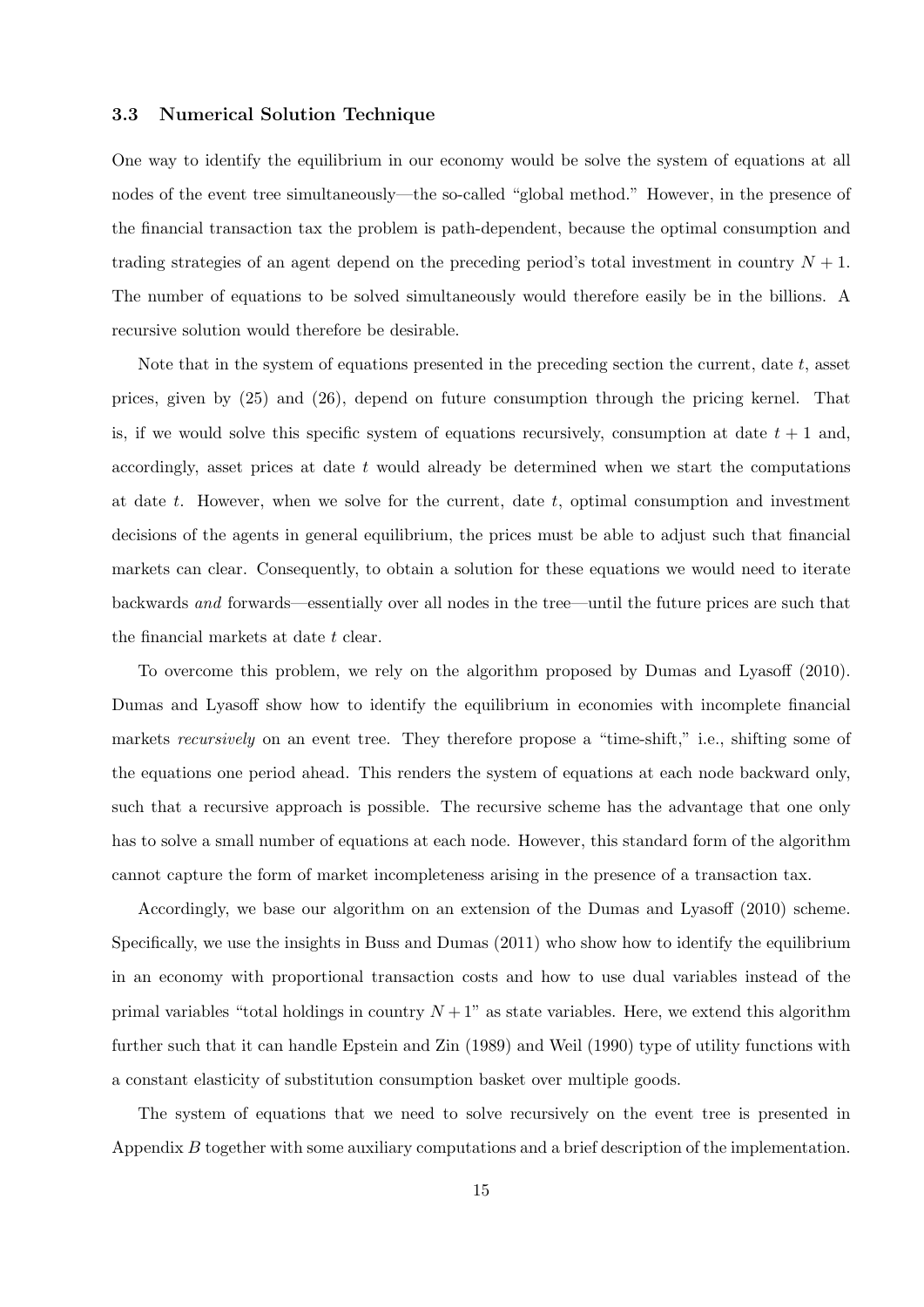## 4 Quantitative Analysis of Capital Controls

In this section, we analyze the quantitative implications of capital inflow controls in a calibrated version of our model. In Section 4.1, we present the calibration of our world economy. In Section 4.2, we discuss the impact of the controls on international capital flows and portfolio holdings. Next, in Sections 4.3 and 4.4, we study their effect on international financial markets—focusing on stability and prices, respectively. Finally, in Section 4.5, we briefly discuss welfare effects.

## 4.1 Calibration

We set one period in our model to be one year and, accordingly, calibrate our model, having in mind the financial markets of the United States, representing an developed country in our model, and Brazil, representing an emerging country in our model. Given the drastic changes in the Brazilian economy around 2000, we rely on financial market data for the years 2003 to 2010 in the calibration.<sup>12</sup>

First, we set the output growth rate in our model equal to the real GDP growth rates of the United States and Brazil, obtained from the Bureau of Economic Analysis and the Banco Central do Brasil, the Brazilian central bank. Specifically, the real GDP growth rates for the years 2003–2010 were 1.74% and 4.01%, respectively. In addition, we assume that the random variables  $\epsilon_i(t), j = 1, 2$ , driving the output shocks, are uncorrelated with the random variable  $\nu_2(t)$ , driving the emerging country's demand shocks.

Second, we assume that the world numeraire basket, used to pin down the prices of the goods, consists of 92% of the developed country's good and 8% of the emerging country's good, based on the relative size, measured by real GDP, of the U.S. and the Brazilian economy.

Third, to simplify numerical computations, we set the elasticity of intertemporal substitution equal to the coefficient of consumption substitution. Specifically, for all agents we assign a value of 2.35—a number consistent with both variables. For example, Barro (2009) and Drechsler and Yaron (2011) choose an elasticity of intertemporal substitution of 2, and estimates for consumption substitution from RBC-type macro models lie in the range between 1 and 3 (see Backus, Kehoe, and Kydland (1994)).

Fourth, we set the coefficient of relative risk-aversion for the developed country's representative agent to 1.25 and for the emerging country's representative agent to 3, both values within the range

 $12$ In January 1999 the central bank announced that the Brazilian Real would no longer be pegged to the U.S. dollar, and in mid-2002 Brazil needed a \$30.4-billion rescue package from the IMF to avoid default.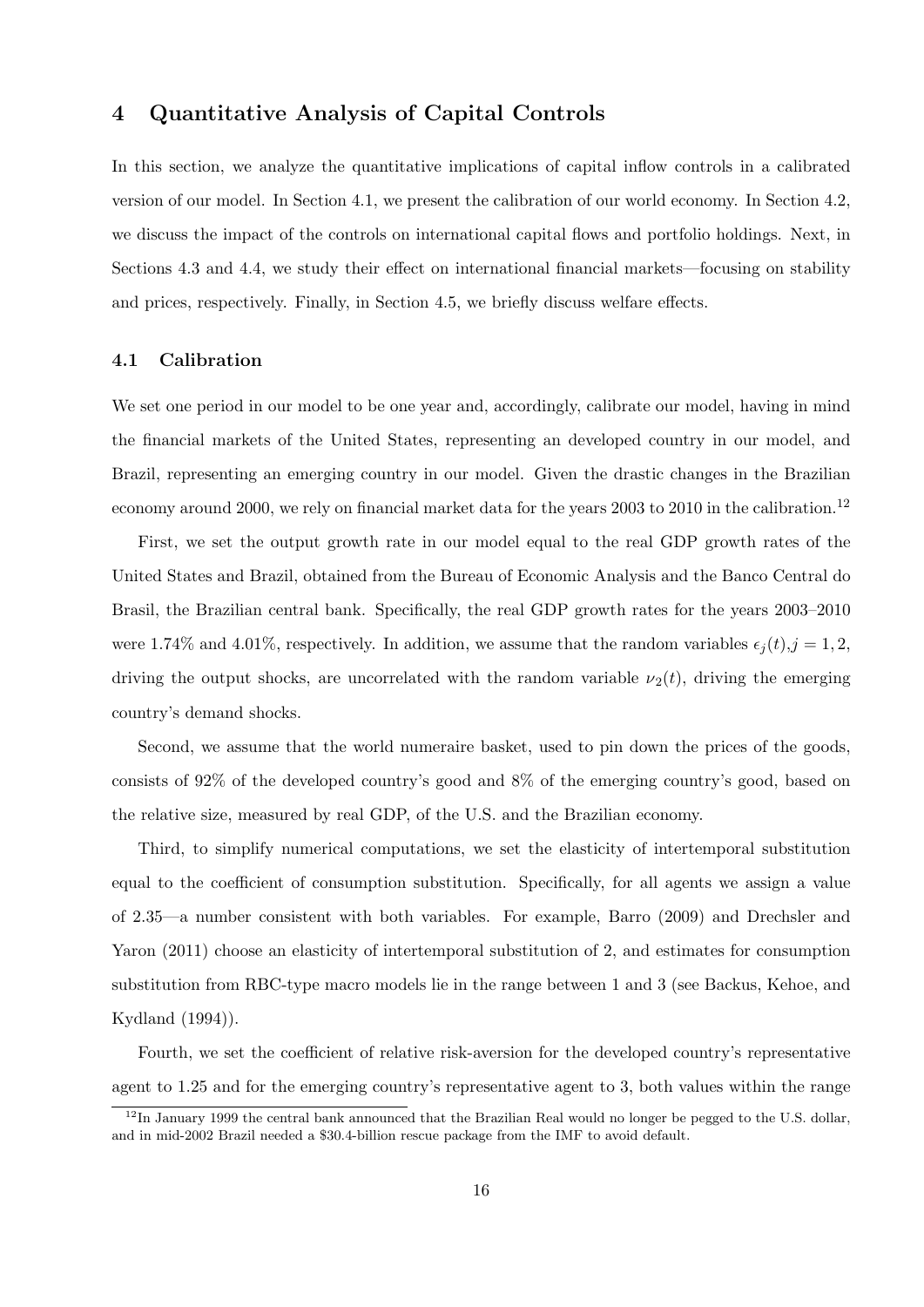| Variable                                                                                                                               | Description                                                                                                                                                                                                                                                                                                                                                                                                                                                                                                                                                               | Value                                                          |
|----------------------------------------------------------------------------------------------------------------------------------------|---------------------------------------------------------------------------------------------------------------------------------------------------------------------------------------------------------------------------------------------------------------------------------------------------------------------------------------------------------------------------------------------------------------------------------------------------------------------------------------------------------------------------------------------------------------------------|----------------------------------------------------------------|
|                                                                                                                                        | <b>Output Process Parameters</b>                                                                                                                                                                                                                                                                                                                                                                                                                                                                                                                                          |                                                                |
| $\frac{\bar{g}_1}{\bar{g}_2}$<br>$\sigma_1$<br>$\sigma_2$<br>$\rho_{1,2}$<br>$Y_1(0)$<br>$Y_2(0)$                                      | output growth rate in developed country<br>output growth rate in emerging country<br>output growth volatility in developed country<br>output growth volatility in emerging country<br>output growth correlation developed / emerging country<br>initial output level developed country<br>initial output level emerging country                                                                                                                                                                                                                                           | 0.0174<br>0.0401<br>0.1090<br>0.1835<br>0.2340<br>1.00<br>0.95 |
|                                                                                                                                        | Demand Process Parameters                                                                                                                                                                                                                                                                                                                                                                                                                                                                                                                                                 |                                                                |
| $\alpha_1(0), \alpha_2(0)$<br>$\sigma_{\alpha}$                                                                                        | initial consumption home bias<br>demand shock volatility emerging country                                                                                                                                                                                                                                                                                                                                                                                                                                                                                                 | 0.8925<br>0.09                                                 |
| Preference Parameters<br>$\gamma_1$<br>$\psi_1 \overset{\gamma_2}{=} s_1$<br>$\psi_2^1 = s_2$<br>$\beta_1$<br>$\beta_2$<br>$\lambda_1$ | coefficient of relative risk aversion of representative agent developed country<br>coefficient of relative risk aversion of representative agent emerging country<br>coefficient of EIS and consumption elasticity of representative agent developed country<br>coefficient of EIS and consumption elasticity of representative agent emerging country<br>rate of subjective time-preference representative agent of developed country<br>rate of subjective time-preference representative agent of emerging country<br>share of developed country in consumption basket | 1.25<br>3.00<br>2.35<br>2.35<br>0.999<br>0.868<br>0.92         |
| Capital Controls                                                                                                                       |                                                                                                                                                                                                                                                                                                                                                                                                                                                                                                                                                                           |                                                                |
| $\kappa$<br>$t_1$<br>t <sub>2</sub><br>$p_1$<br>$p_2$                                                                                  | level of the transaction tax<br>date of introduction of capital controls<br>date of removal of capital controls<br>probability of staying in state "no controls"<br>probability of staying in state "capital controls"                                                                                                                                                                                                                                                                                                                                                    | 0, 0.01 <br>$\frac{2}{8}$<br>0.975<br>0.90                     |

Table 1: Model Parameters. This table lists the parameter values used for the quantitative analysis, including the parameter values for the output processes, the demand process, the preference parameters of the agents, and the values for the capital controls.

between 1 and 10, which the literature typically views as reasonable. We chose a higher risk aversion for the emerging country's representative agent to accommodate the higher equity risk premium in emerging countries.

Finally, we assume that the initial, i.e, date 0, consumption home bias of the emerging country's representative agent is equal to the constant consumption home bias of the developed country's agent, and we normalize the initial output of the developed country to 1.

We then use the remaining eight parameters, namely, the two countries' output growth volatilities, the correlation between the countries' output growth, the two subjective time-preference parameters of the agents, the (constant) consumption home bias of the developed country's representative agent, the volatility of the emerging country's agent demand shocks, and the initial output level of the emerging country, to match asset pricing moments of the United States and Brazil. Specifically, we select a total of eight moments: the domestic risk-free rate, the domestic equity premium, and the domestic stock market volatility—always for both countries—as well as the cross-country stock market correlation and the real exchange rate volatility. Following Barro (2009), we assume that stock returns reflect leverage and associate real world stock returns with a leveraged claim on output in the model, using a leverage factor of 1.5.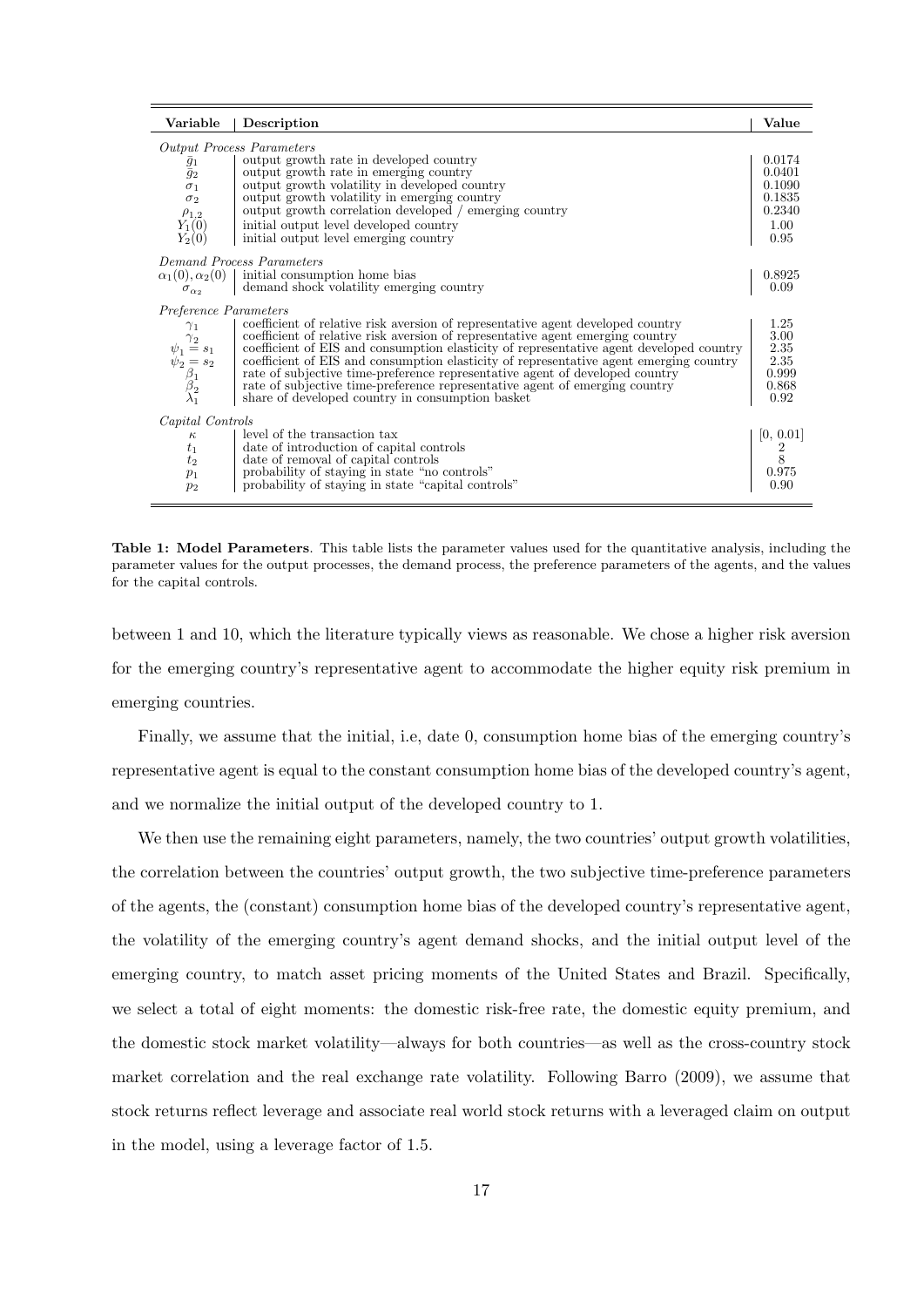| real terms                             | Data      |               | Model                |                     |
|----------------------------------------|-----------|---------------|----------------------|---------------------|
|                                        | U.S.      | <b>Brazil</b> | Developed<br>Country | Emerging<br>Country |
| risk-free rate (local)                 | $-0.23\%$ | 9.08%         | 1.55%                | 8.18%               |
| expected stock return (local)          | $6.51\%$  | 27.04\%       | 5.71\%               | 27.81\%             |
| stock market volatility (local)        | 20.21\%   | 43.57%        | 21.39%               | 42.64%              |
| stock market correlation (U.S. dollar) | 81.41\%   |               | 81.66%               |                     |
| exchange rate volatility               | 16.08%    |               | 15.83%               |                     |

Table 2: Asset Pricing Moments. This table presents the risk-free interest rate, the expected stock return, the stock market volatility, stock market correlation as well as exchange rate volatility in real terms for our model and the empirical data for the years 2003–2010. The developed country in the model is calibrated to match the U.S. data and the emerging country in the model is calibrated to match the Brazilian data.

We use the  $S\&P500$  and the *Bovespa*, as representative stock markets for the U.S. and Brazil, and obtain total return data, including dividends, through Datastream and the Brazilian Central Bank, respectively. As proxy for the riskless bond, we use three-month zero coupon government bonds for each country, obtained from the Federal Reserve Board and the Banco Central do Brasil. As our model is in real terms, we use inflation data, specifically Consumer Price Indices from the Bureau of Labor Statistics, as well as the Brazilian Central Bank, to deflate returns and risk-free rates. Finally, we obtain real exchange rate data for the U.S. dollar and the Brazilian Real from the International Financial Statistics dataset of the International Monetary Fund.

The values assigned to all parameters are listed in Table 1. Note that the eight parameters used to match the empirical moments, are assigned economically reasonable values though some slightly differ from the values typically encountered in the literature. For example, while the subjective time-preference rate for the Brazilian representative agent is 0.868—reasonable, given the fact that Fernández-Villaverde, Guerrón-Quintana, Rubio-Ramírex, and Uribe (2011) use values between 0.785 and 0.919 for Latin American countries, the a bit too high subjective time-preference rate for the U.S. representative agent (0.999) is necessary in our exchange economy to calibrate the low U.S. interest rate.

A notable point is that our calibration assigns volatilities for output growth that are higher than the empirically observable real GDP growth volatilities. This was to be expected, as we face the well-known dilemma that with standard preferences one cannot match the equity risk premium and the stock market volatility using the volatility of GDP growth.<sup>13</sup> To match the equity premium and stock market volatility with GDP data, we would need more complex models, like long-run risk or

<sup>13</sup>See, among others, the seminal work of Mehra and Prescott (1985).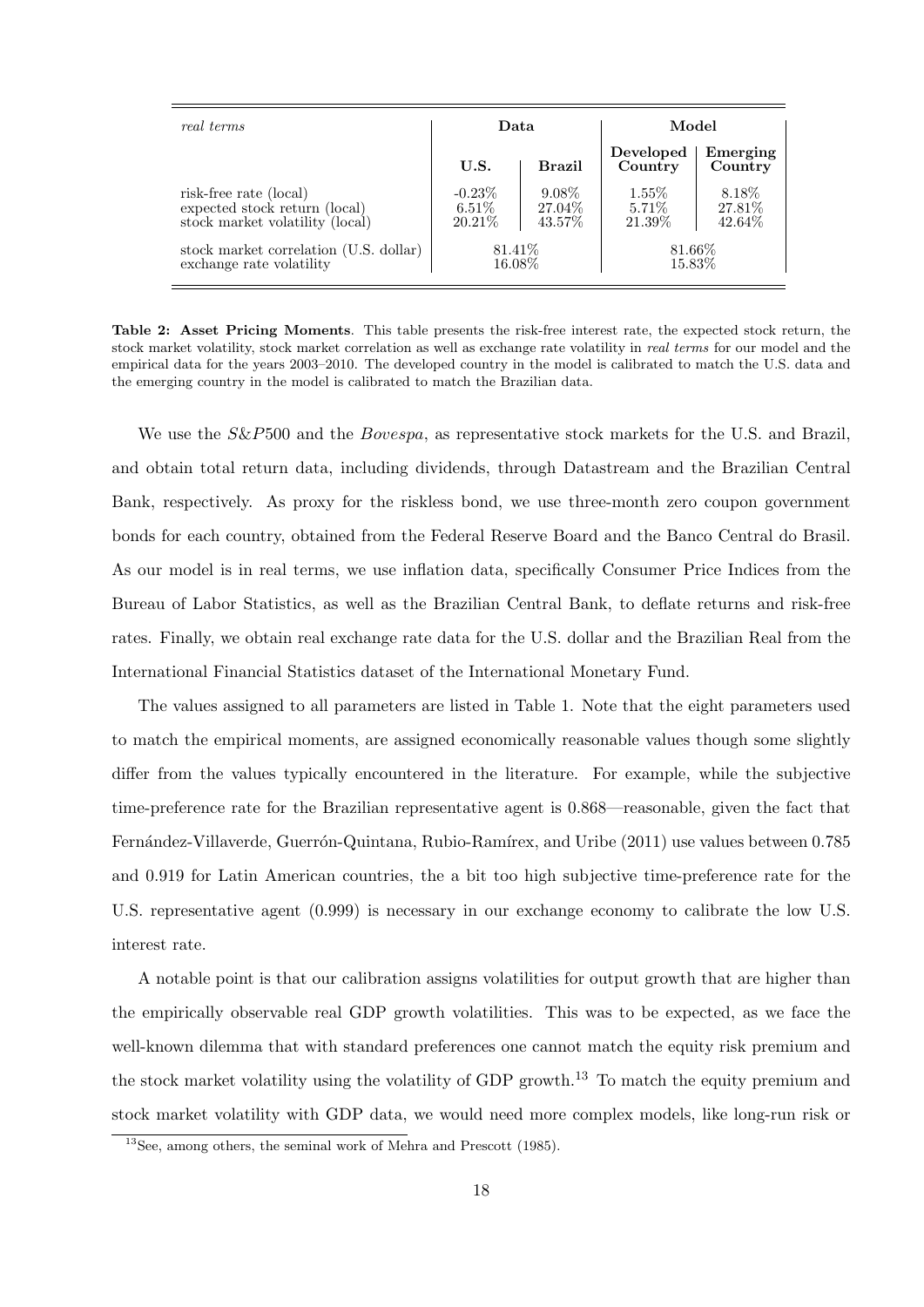habit formation.<sup>14</sup> Though possible, this would further complicate the model.

Table 2 shows the empirical and the model-implied moments. Note that due to the finite nature of our economy, we disregard the last three model periods in the moment computations, as the uncertainty in the economy diminishes as we reach the terminal date  $T$ . The calibration comes close to matching the empirical moments. The average absolute deviation between the empirical and the model-implied moments is 0.85%.

We assume that the financial transaction tax on capital inflows is introduced for the emerging country's financial market at date  $t_1 = 2$  and lifted at time  $t_2 = 8$ , so that they are imposed in total for seven years. A seven-year horizon is consistent with the empirical evidence on the use of capital inflow controls. For example, Brazil implemented capital controls from 1993 to 1997 and Chile from 1991 to 1998. We vary the level of the transaction tax between 0.25% and 1%, well in line with currently discussed levels for a financial transaction tax.<sup>15</sup>

To compute the quantities reported in the subsequent sections, we simulate for each level of the transaction tax 10, 000 paths of two economies—one economy with and one economy without capital controls. We then average at each point in time over all 10, 000 paths for the two economies. Finally, we compute either the relative (percentage) deviation, i.e., the ratio of the average value in an economy with capital controls in place and the average value in an economy without capital controls, or, in the case that the quantity may become zero, we compute the absolute deviation, i.e., the difference of the average value in an economy with capital controls in place and the average value in an economy without capital controls. Consequently, values below (above) 0 indicate that the quantity is lower (higher) in the case that capital controls are imposed.

## 4.2 International Capital Flows, Portfolio Holdings, and Wealth Transfers

The introduction of the transaction tax renders capital flows into the emerging country costly, and, accordingly, discourages the developed country's agent from investing into the country. Specifically, in the presence of capital controls the developed country's agent faces a tradeoff between better diversification and low tax payments. Below a certain threshold of tax payments, and, accompanying, capital flows, the benefits of better diversification will dominate. However, above the threshold the costs due to the transaction tax will prevail, limiting the investment in the emerging country. Intuition, therefore, strongly suggests that the introduction of capital controls should lead to lower

<sup>&</sup>lt;sup>14</sup>See Colacito and Croce (2011) and Heyerdahl-Larsen (2010) for the use of these models in international settings. <sup>15</sup>For example, in 2001, James Tobin suggested the rate as "let's say  $0.5\%$ ."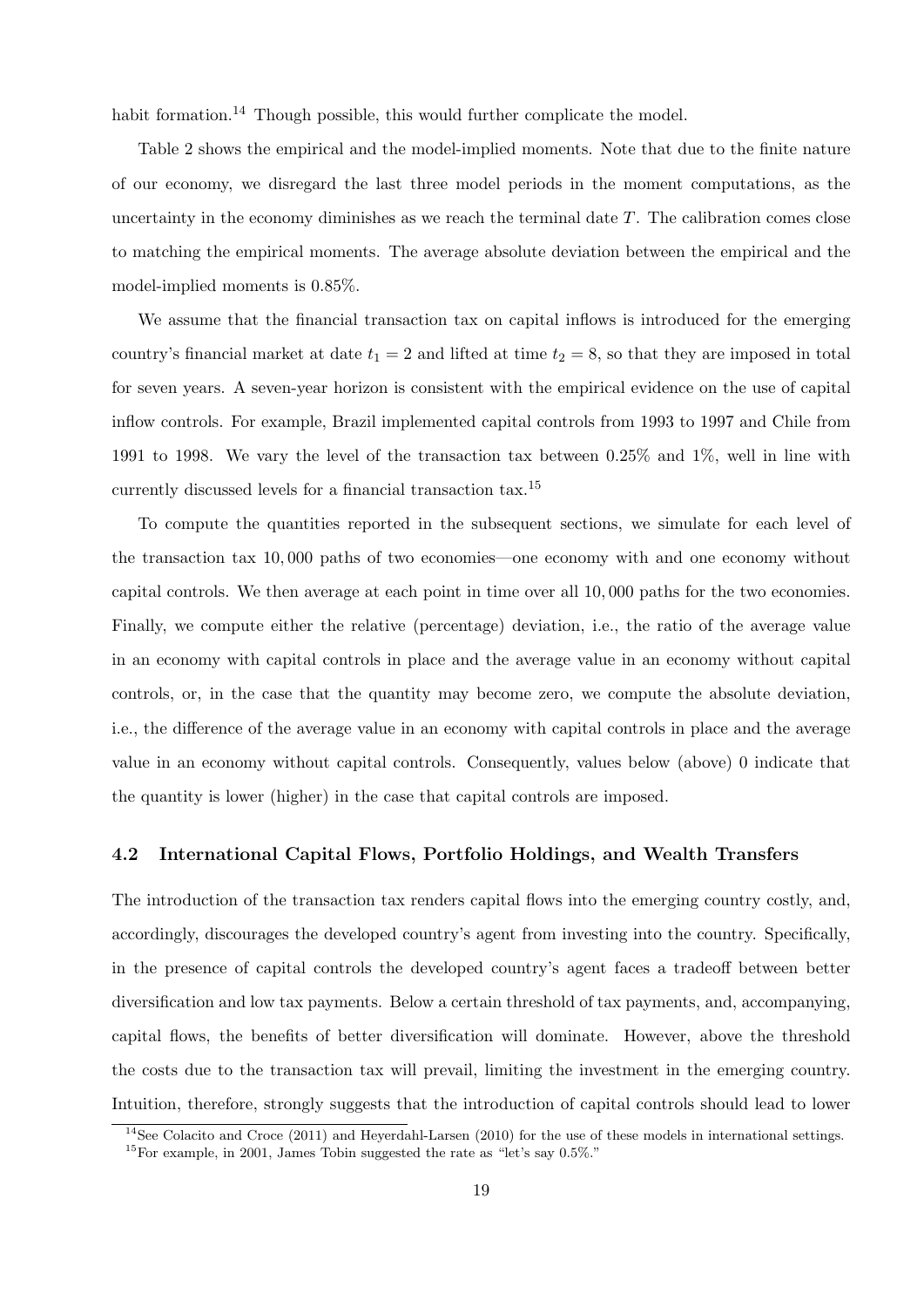

Figure 2: International Capital Flows, Portfolio Holdings and Wealth Transfers. This figure presents the average relative deviation in the level and the volatility of capital flows into the emerging country (Panel  $(A)$ ), the average relative deviation in the developed country's representative agent portfolio share of domestic assets (Panel (C)), and the average relative deviation in the change of the wealth share of the developed country's agent (Panel (D)) over the duration of the capital controls period for different levels of the transaction tax. Panel (B) shows the absolute deviation in the level of capital inflows in the time-dimension for a transaction tax of 0.75%. Numerical values for the model parameters are as in Table 1.

capital flows into the emerging country.

Panel (A) of Figure 2 presents the relative reduction in capital flows into the emerging country, averaged over the duration of the capital controls period. As expected, the introduction of the transaction tax strongly reduces the level of capital inflows. Interestingly, a rather small level of the tax already leads to a significant reduction in capital inflows, while further reductions due to higher levels of the transaction tax are comparably small. For example, for a transaction tax of only 0.15%, capital flows into the emerging country are reduced by more than 50%. That is, even for a low level of the transaction tax, the direct costs of the tax dominate the losses due to insufficient diversification.

Panel (A) of Figure 2 also shows the volatility of capital flows to the emerging country, again, averaged over the duration of the capital controls period. We can observe that the volatility is also significantly reduced. The intuition behind this result is as follows: First, the costs that the developed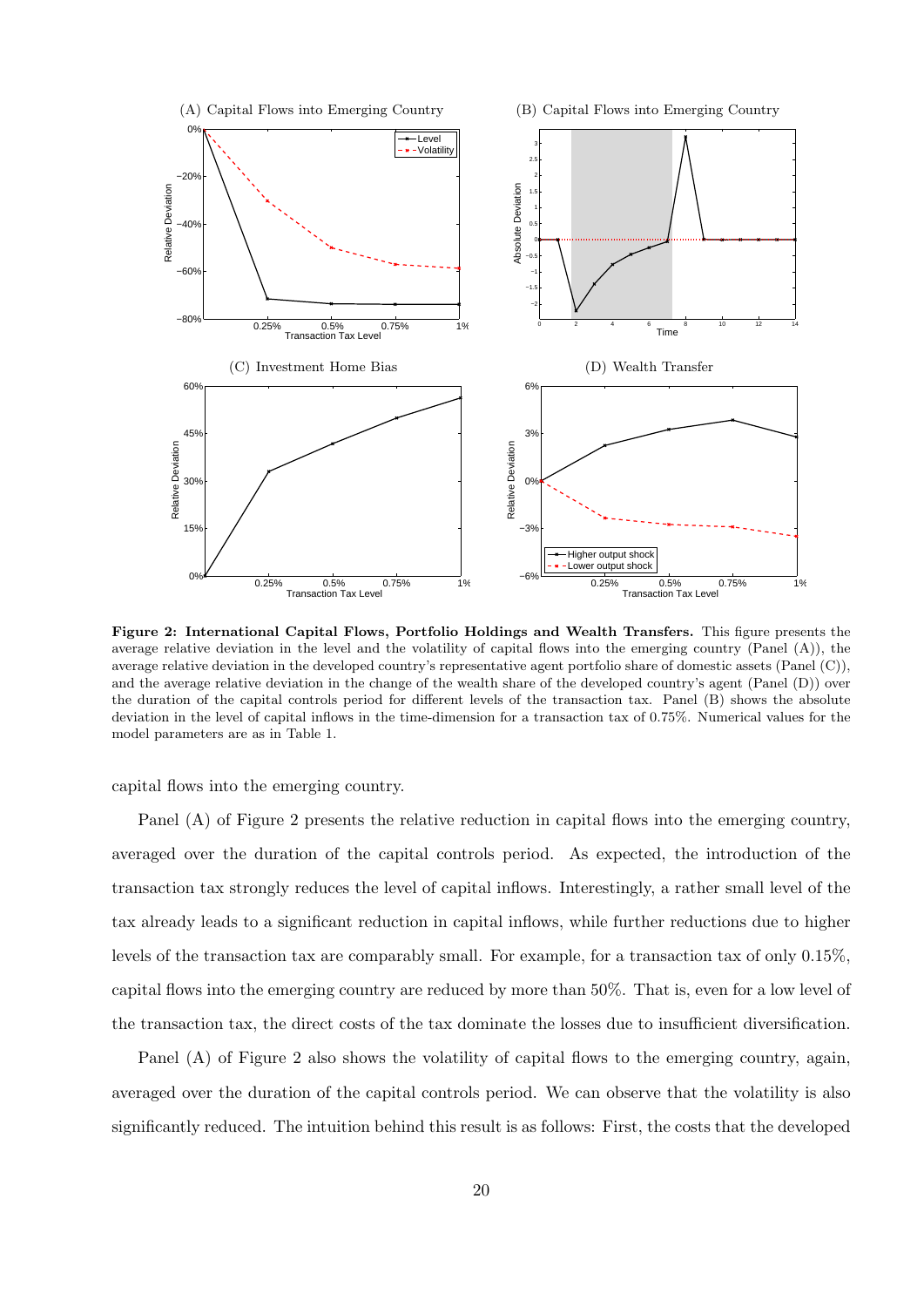country's agent incurs when transferring capital into the emerging country reduce capital inflows. Second, by reducing capital inflows, the investment of the developed country's agent in the emerging country is automatically reduced, implying that possible future capital outflows must also be lower. In summary, in the presence of a transaction tax on capital inflows, capital flows into as well as capital flows out of the emerging country are smaller, and, accordingly, more clustered around the mean. This reduces the volatility of the capital flows into and out of the emerging country. While being substantial, the reduction in the volatility of capital flows is weaker than for the level of the capital flows. For example, a reduction of about 50% can be achieved with a transaction tax of 0.35%—still a rather small tax level.

The result that already a small transaction tax causes strong reductions in the level as well as the volatility of capital flows into the emerging country confirms the Tobin's (1978) suspicion that a small tax would "throw some sand in the wheels of our excessively efficient international markets, ... slowing the flow of capital across borders."

The results presented up to now constituted averages over the full capital controls period. In Panel (B) of Figure 2 we present the implications of capital controls on the absolute level of capital inflows in the time dimension—for a transaction tax of 0.75%. We can observe that the reduction in capital inflows is most prevalent at the time of their introduction. For the last couple of years the reduction is not that strong, which can be explained as follows. For the year of their introduction, the costs incurred due to the transaction tax dominate the losses due to insufficient diversification. However, the deviation in the developed country's agent portfolio holdings from her preferred holdings, and, consequently, the losses due to insufficient diversification increase with each unit of capital not transferred into the emerging country. Therefore, as time proceeds, the losses due to insufficient diversification amplify, and, accordingly, the developed country's agent starts to transfer more capital into the emerging country, accepting the costs induced by the transaction tax.

In addition, we observe a strong "backlash effect" when capital controls are removed. After their removal, transferring capital into the emerging country has returned to being cost-free, and, consequently, the agent makes up for the reduced capital flows of the preceding periods, leading to sudden and huge capital inflows. This observation strongly suggests a gradual relaxation of the controls—common sense in the financial integration literature.

The reduction in capital flows into the emerging country in the presence of capital controls implies that the developed country's agent portfolio holdings deviate from her preferred holdings.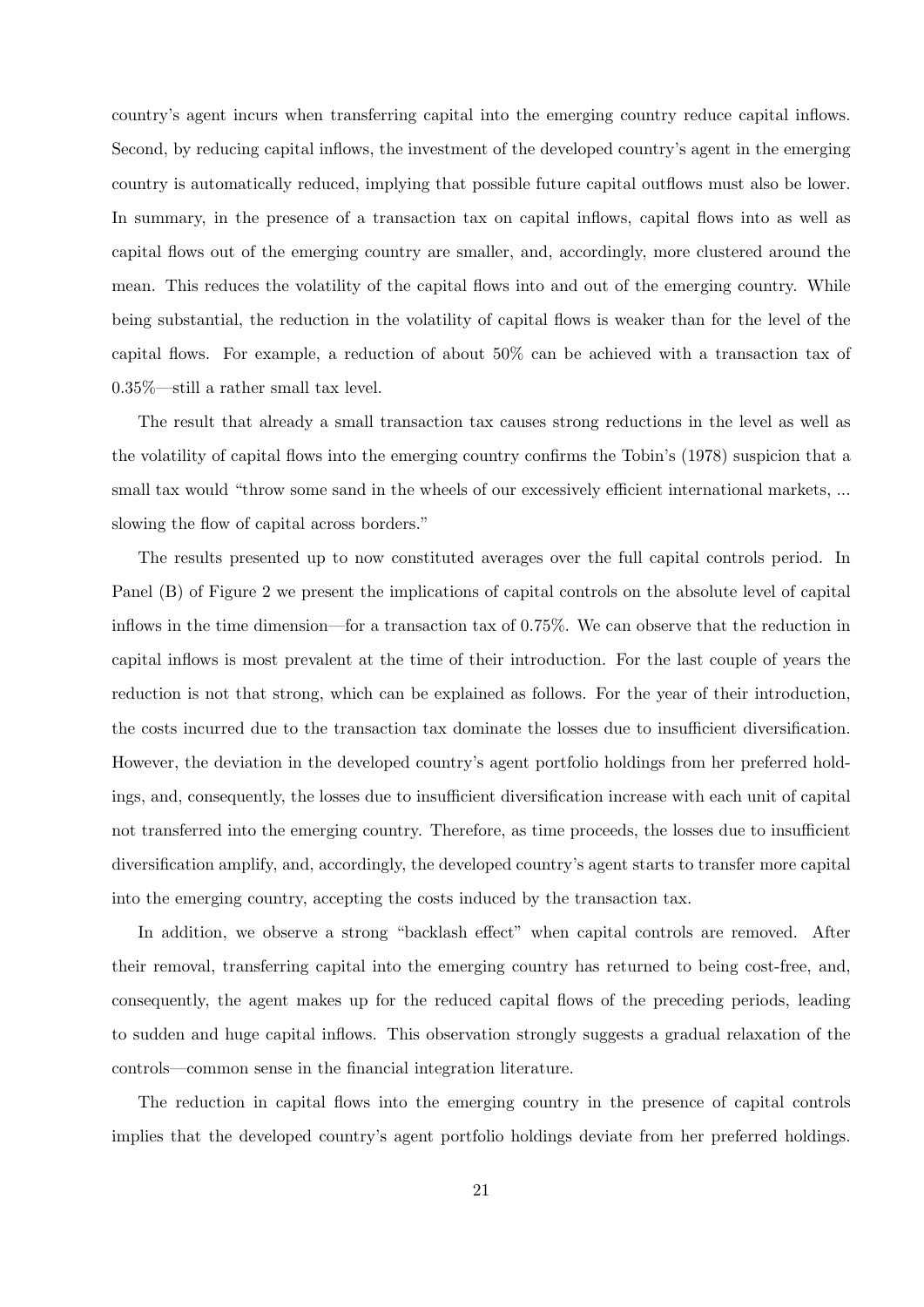Specifically, the lower level of cross-border capital flows automatically leads to a higher portfolio share of her domestic assets—a stronger investment home bias. For example, Panel (C) of Figure 2 shows the relative deviation between the developed country's agent portfolio share of her domestic assets in economies with and without capital controls, averaged over the capital controls period. Her portfolio share of domestic assets grows monotonically with the level of the transaction tax. For instance, for a transaction tax of 0.5%, the average increase in the share of the domestic assets, in relative terms, is about 40% during the duration of the capital controls period. This implies that, say, a 60% share of domestic assets in an economy without capital controls increases to more than 84% in an economy with capital controls—a rather drastic shift in portfolio positions.

The increase in the portfolio share of domestic assets observable in the presence of capital controls triggers a wealth transfer, similar to the classic "Transfer Problem."<sup>16</sup> For example, in the presence of capital controls, a positive output shock, say, to the developed country, leads to a disproportionately positive wealth shock for the developed country's representative agent, i.e., a wealth transfer to the agent, as she outweighs her domestic assets. Similarly, a negative output shock to the developed country implies a wealth transfer away from the country's representative agent. Hence, an agent's wealth is more sensitive to domestic output shocks and less susceptible to foreign output shocks, and, accordingly, wealth shocks are less correlated in an economy with capital controls.

To illustrate this mechanism, define the developed country's agent wealth share as:

$$
\xi(t) = \frac{W_1(t)}{W_1(t) + W_2(t)},\tag{27}
$$

where  $W_{\ell}(t)$  denotes the wealth of agent  $\ell$ , as defined in expression (8). We can now analyze how output shocks to the developed country affect the share of total wealth of the developed country's representative agent—comparing economies with and without controls.

In Panel (D) of Figure 2 we report how the change in the developed country's wealth share  $\frac{\Delta\xi(t)}{\xi(t)}$ differs in economies with and without capital controls as a reaction to output shocks, averaged over the capital controls period. The results confirm our expectations discussed above. A higher output shock for the developed country than for the emerging country leads to an excessive increase in the wealth share of the developed country's agent, compared to an economy without capital controls, i.e., a wealth transfer to this agent. Similarly, a lower output shock for the developed country compared to the emerging country causes an excessive reduction in the wealth share, inducing a wealth transfer

<sup>&</sup>lt;sup>16</sup>The Transfer Problem originates from Keynes (1929), reasoning that in the presence of a consumption home bias, transferring income from one country to another leads to an appreciation in the exchange rate of the transfer's recipient.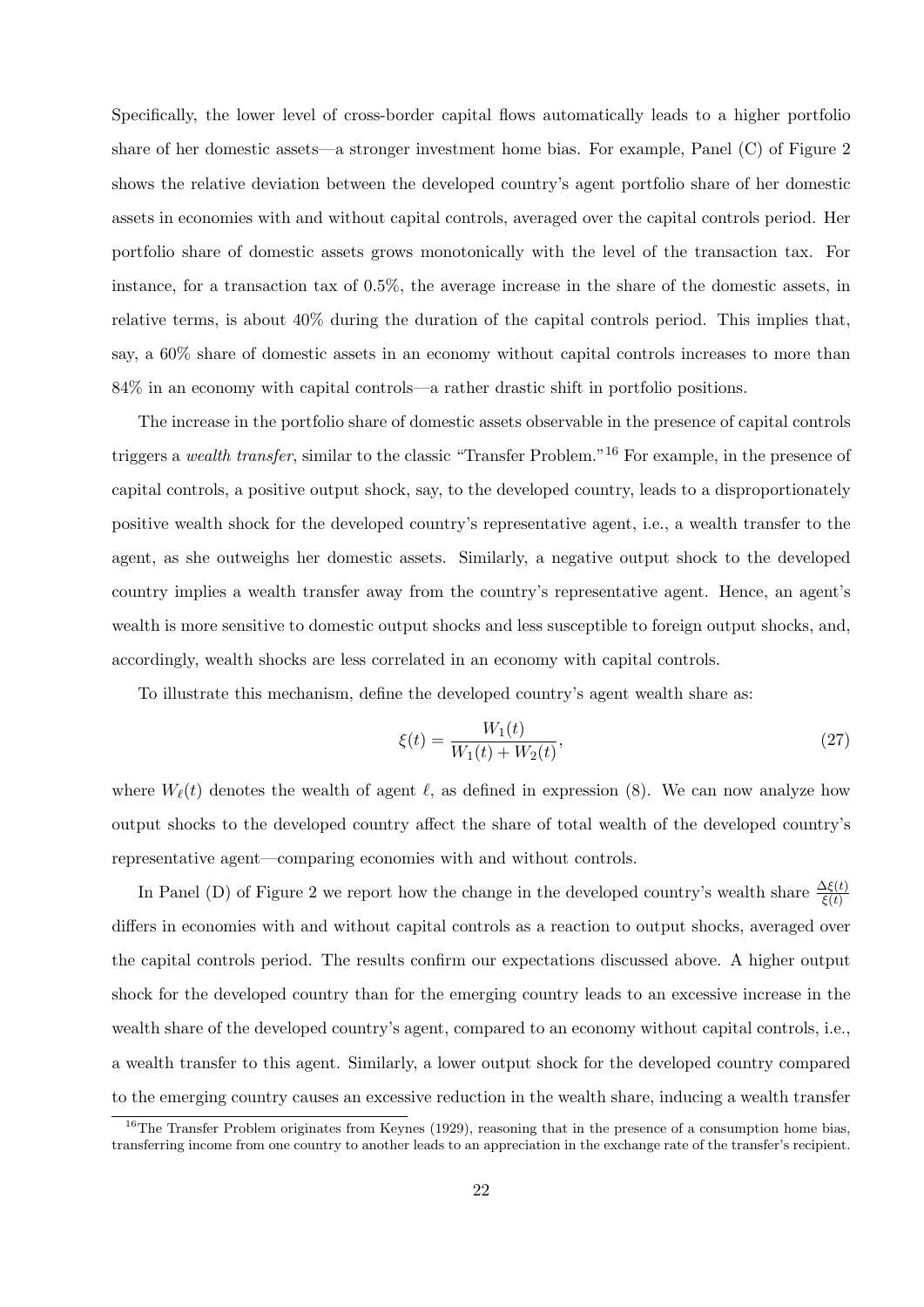

Figure 3: Financial Stability: Currency Markets. This figure presents the average relative deviation in the volatility of the real exchange rate between the emerging and the developed country over the duration of the capital controls period for different levels of the transaction tax (Panel (A)), and in the time-dimension for a transaction tax of 0.75% (Panel (B)). Numerical values for the model parameters are as in Table 1.

away from the developed country's representative agent.

## 4.3 International Financial Markets: Stability and Integration

We will now study the impact of capital controls on the stability and integration of international financial markets. Specifically, we focus on currency and stock markets.

#### 4.3.1 Currency Markets

Keeping in mind the implications of the transaction tax on the agents' portfolio holdings, we can now address the question whether capital controls can reduce the volatility of exchange rate movements, i.e., stabilize foreign exchange markets—as intended. The real exchange rate  $X_{2,1}(t)$  between the emerging country and the developed country is given by the ratio of the price indices  $P_j(t)$  for the two countries:

$$
X_{2,1}(t) = \frac{P_2(t)}{P_1(t)}.\t(28)
$$

Following Obstfeld and Rogoff (1996), we define the price index of country  $j$  as the lowest cost for the agent inhabiting country  $j$  to achieve one unit of aggregate consumption. One can show that this definition implies a price index for country  $j$  of:<sup>17</sup>

$$
P_j(t) = \left[\sum_{k=1}^{N+1} \alpha_{j,k}(t) \cdot p_k(t)^{1-s_j}\right]^{\frac{1}{1-s_j}}.
$$
\n(29)

 $^{17}\mathrm{See},$  among others, Obstfeld and Rogoff (1996).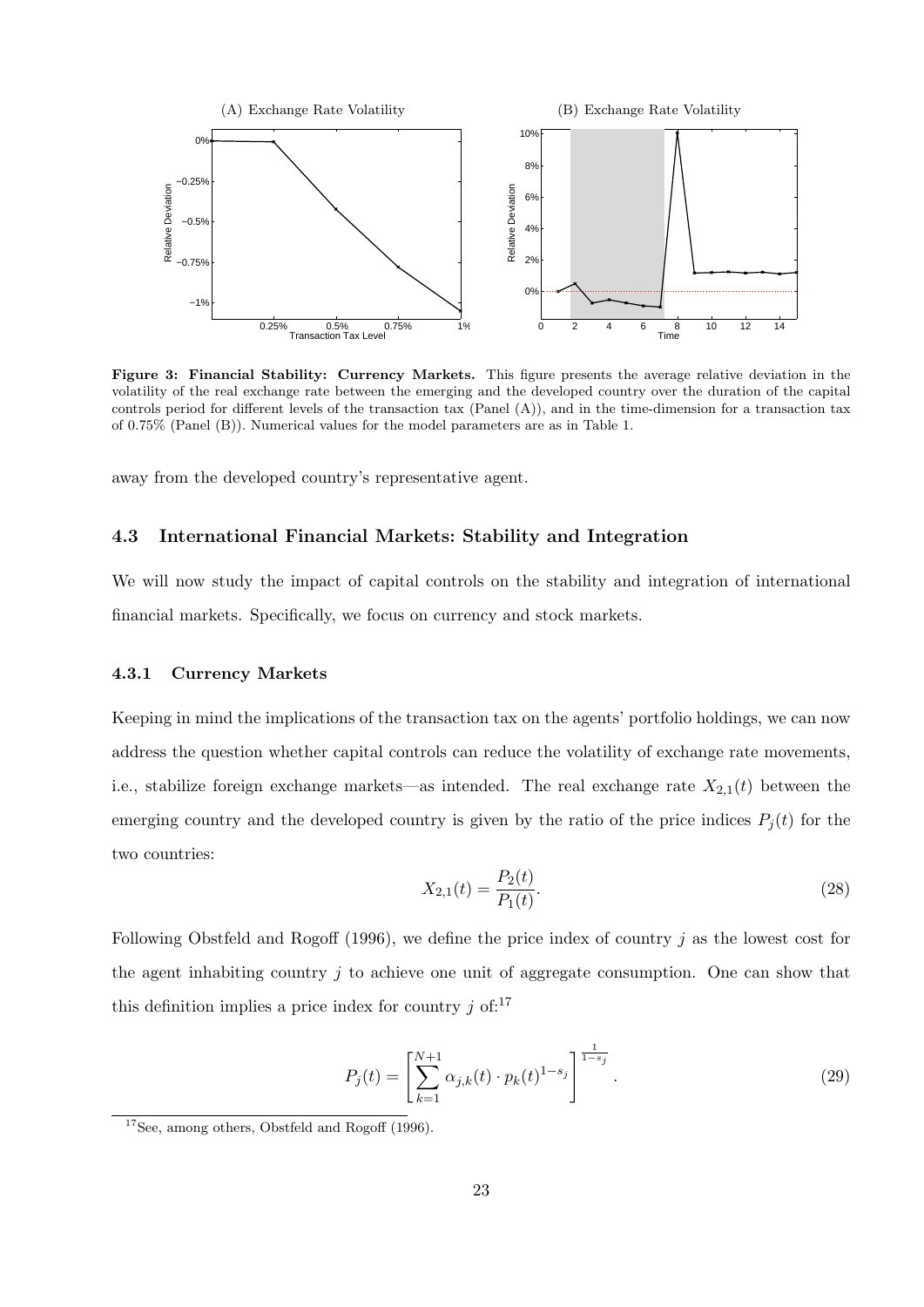The changes  $r_{2,1}^X(t)$  in the real exchange rate between the emerging and the developed country can then easily be computed as:

$$
r_{2,1}^{X}(t) = \frac{X_{2,1}(t) - X_{2,1}(t-1)}{X_{2,1}(t-1)},
$$
\n(30)

and can be used to compute, at each date, the realized volatility of the exchange rate movements. We now contrast the volatilities in economies with and without capital controls in place.

As Panel (A) of Figure 3 reveals, a transaction tax on capital inflows causes a reduction in the volatility of real exchange rate movements for the duration of the capital controls period. For instance, for a transaction tax of  $1\%$ , the relative deviation from an economy without capital controls is more than 1%. This confirms the Tobin (1978) suspicion, that a tax on cross-border transactions can "cushion exchange rate fluctuations."

The underlying economic force driving this result is the aforementioned wealth transfer. Namely, in a pure exchange economy—with and without capital controls in place—a higher output shock, say, for the emerging country, all else being equal, directly leads to a lower price  $p_2(t)$  relative to the other country's good price as the supply of the country's good increases more strongly. This is the so-called Ricardian effect, as described in Ricardo (1817). A lower price of the domestic good relative to the foreign good implies a lower domestic price index  $P_2(t)$  compared to the foreign index  $P_1(t)$ , and, accordingly, a reduction in the level of the real exchange rate.

In the presence of capital controls, the higher output shock for the emerging country triggers a wealth transfer to the country's representative agent. The agent profits more from the shock than the developed country's agent as she outweighs her domestic assets. Due to the consumption home bias, the emerging country's agent utilizes this excess wealth to disproportionately demand her home good. This leads to an increase in the price of the emerging country's good, which pushes the real exchange rate up.

Comparing economies with and without capital controls, we can see that in the economy without capital controls, only the Ricardian effect takes place. In contrast to this, in the presence of the transaction tax, we observe, in addition to the Ricardian effect, a wealth transfer effect. Importantly, as the discussion above highlights, the wealth effect always works in the opposite direction of the Ricardian effect. Thus, shocks to the real exchange rate are smoothed, leading to the observed reduction in the volatility of the exchange rate movements in the presence of the transaction tax.

To understand the implications of the transaction tax on the volatility of the real exchange rate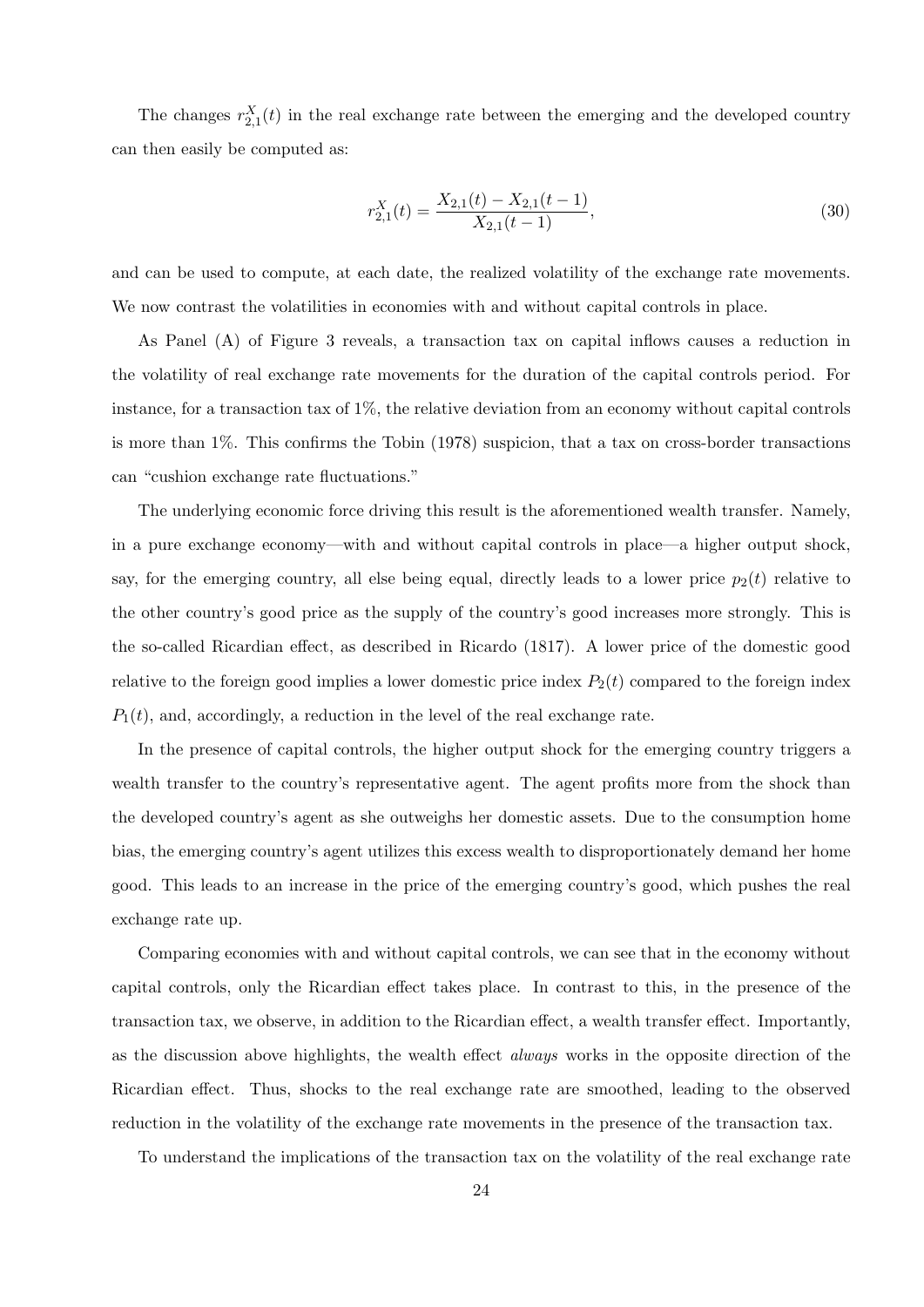

Figure 4: Financial Stability and Integration: Stock Markets. This figure presents the average relative deviation in the countries' stock market volatility (Panel (A)) and in the stock return correlation between the emerging and the developed country (Panel (B)) over the duration of the capital controls period for different levels of the transaction tax. Numerical values for the model parameters are as in Table 1.

fluctuations at different points in time, Panel (B) of Figure 3 depicts the volatility in the time dimension for a transaction tax of 0.75%. The tax consistently reduces the volatility over the horizon of the capital controls period. However, the figure also illustrates that the volatility of the real exchange rate movements spikes up when the controls are lifted. This effect is due to the huge capital flows at this date and is probably a bit exaggerated in our model due to the abrupt removal of the controls, but would most probably, though in a weaker fashion, be observable if one lifts the controls gradually.

#### 4.3.2 International Stock Markets

Given that currency markets and international stock markets are closely intertwined, intuition might suggest that a reduction in real exchange rate movements would also induce lower stock market volatilities. Hence, we now study the effects of the transaction tax on the stock market volatilities of the two countries.

We therefore first briefly review the components that drive stock market returns in an economy absent of capital controls. Recall that the stock is modeled as a claim to the future output stream of a country, and, accordingly, we define the return  $r_j^S(t)$  of stock j as:

$$
r_j^S(t) = \frac{S_j(t) + p_j(t)Y_j(t)}{S_j(t-1)},
$$
\n(31)

where the first part of the numerator denotes the current stock price, i.e., the price of a claim to future dividends, and the second part denotes the value of the current dividend payment. Accordingly, the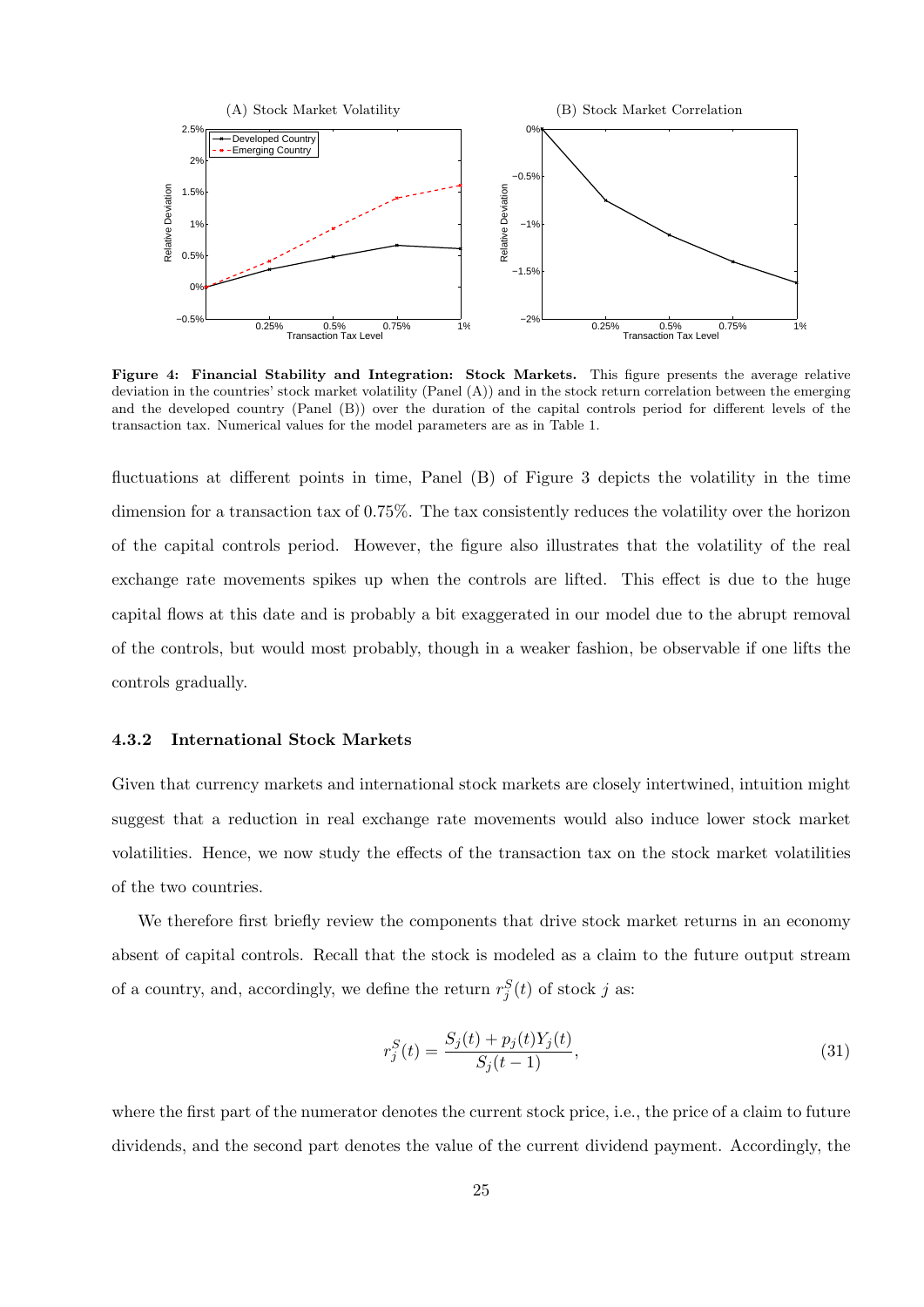stock return is driven by two components: (i) the level of current and future dividends, and (ii) the current and future prices of the consumption good.

For illustration purposes, let us now consider the case of a positive output shock, say, for the developed country. First, a positive output shock implies a high level of current dividend payments and a higher expectation of future dividends, boosting the price of the stock. Second, in a pure-exchange economy the positive output shock implies a higher current and future supply of the developed country's good, lowering the price of the good—for today and the future. Lower prices for the good of the developed country lead to a decline in the value of current and future dividends, and, consequently, to downward pressure on the stock. In the model, the first effect dominates, leading to a higher stock price, i.e., a positive stock return.

Now, consider the economy with a transaction tax on capital inflows in place. Recall that the developed country's agent invests more in her domestic stock in the presence of capital controls. This implies that, compared to an economy without capital controls, the developed country's agent profits more from the positive stock return. The agent now uses her additional wealth to consume and invest, tilting her additional investment strongly toward her domestic stock, thereby increasing the demand for this stock in the presence of capital controls. For financial markets to clear, the stock price will raise above the level in an economy without capital controls. Consequently, the return of the stock is higher in the presence of capital controls. Similar lines of reasoning show that a negative output shock for the developed country leads to a stock return that is more negative than in an economy without capital controls.

To summarize, in the presence of capital controls, we should observe an amplification of positive and negative stock returns, increasing the dispersion in the stock return distribution and, accordingly, the stock market volatility. The results for our model are presented in Panel (A) of Figure 4 and confirm these expectations. In both countries—developed and emerging—the stock market volatility is higher in the presence of capital controls. Hence, the stabilizing effect of the capital controls in currency markets does not spill over to the international stock markets.

Not only volatilities are important for financial stability, but also the cross-border propagation of shocks, the so called "spillover effects." To understand how a transaction tax applicable to capital inflows affects the cross-border propagation of output shocks, let us abstract for now from the existence of demand shocks and analyze the comovement of the countries' stock returns in a model similar to ours but without demand shocks.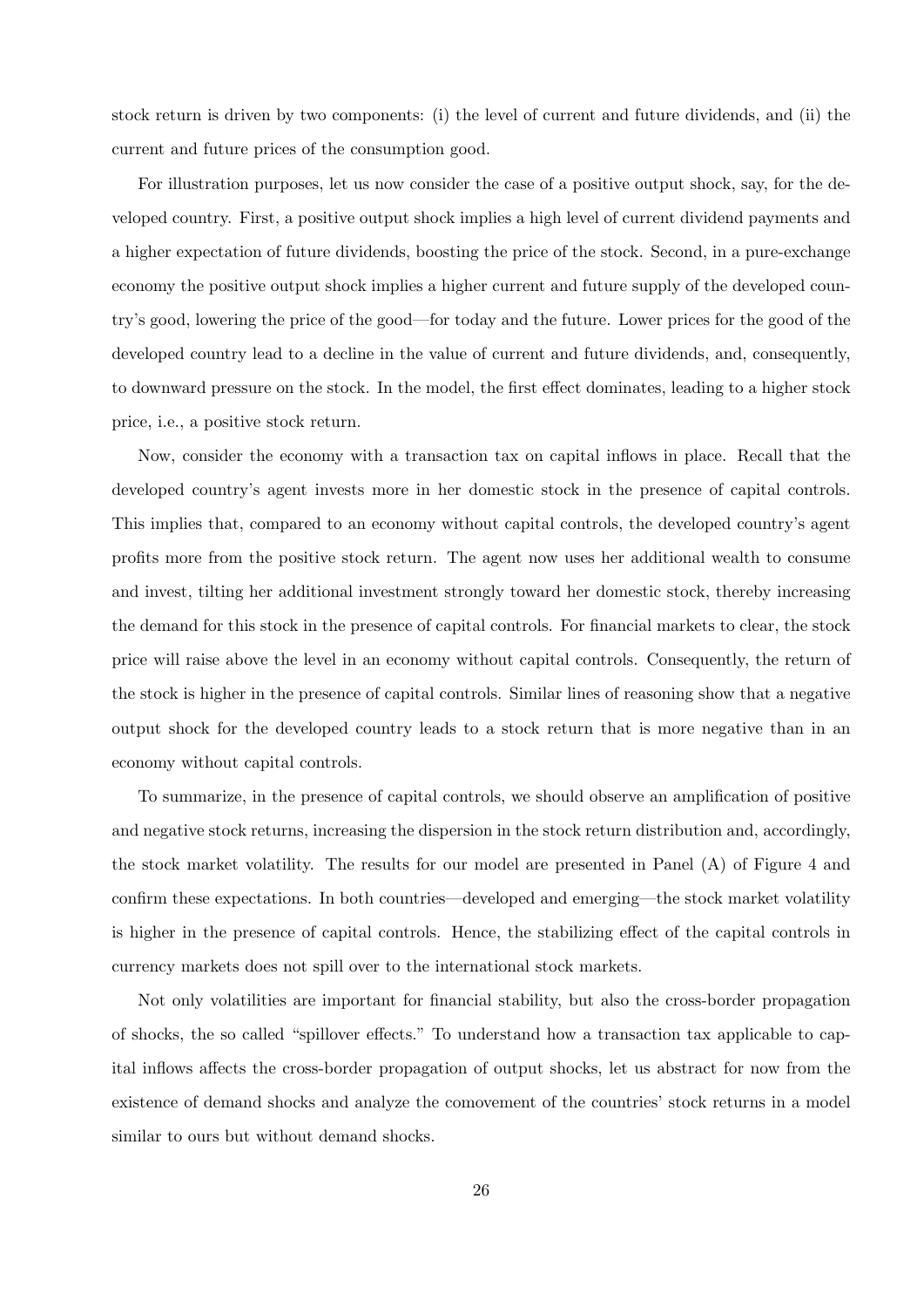Ceteris paribus, a positive output shock for the developed country would have two effects. First, as discussed above, the stock price of the developed country would increase. Second, the higher supply in the good of the developed country would lead to a decrease in the country's good price relative to the price of the emerging country's good (Ricardian effect). The higher relative price of the emerging country's good would then boost the value of future dividends of the country's stock, raising its price. Specifically, one can show that the prices of the two stocks will always move in the same direction, implying a *perfect correlation* between the stock returns in the two countries.<sup>18</sup>

In the presence of the transaction tax, the positive output shock for the developed country triggers a wealth transfer to the country's representative agent, as she outweighs the domestic stock. The higher wealth increases her demand for the consumption goods, but due to the consumption home bias, her demand for her local good increases disproportionately, raising the price of her domestic good relative to the foreign one. In the case that this wealth transfer effect dominates the Ricardian supply effect, the price of the emerging country's stock will drop, i.e., stock prices will move inversely. That is, while stock prices can still move in the same direction, it is now possible that they move in opposite directions, reducing the correlation of the countries' stock returns.

The introduction of demand shocks, as in our model, reduces the comovement of the stock returns in the economy without capital controls, i.e., it leads to a correlation below 1. But, the basic mechanisms in the presence of capital controls are still the same, leading to the same conclusion: the stock return correlation should drop if capital controls are introduced. In Panel (C) of Figure 4 we show the deviation in the correlation for economies with and without capital controls, again, averaged over the full capital controls period. The results confirm our suspicion. The correlation drops, as we increase the level of the transaction tax. For example, for a transaction tax of 1%, the correlation between the two countries' stock returns drops, in relative terms, by about 1.5%. Economically, this means that shocks to one country's stock market influence the other country's stock less in the presence of capital inflow taxes. That is, the emerging country's vulnerability to external shocks is reduced.

### 4.4 International Financial Markets: Prices

We will now in turn discuss the impact of the transaction tax on the level of the real exchange rate and on stock prices as well as on the market price of equity risk in the country implementing the

<sup>&</sup>lt;sup>18</sup>See, for instance, Helpman and Razin (1978), and Cole and Obstfeld (1991), as well as Zapatero (1995).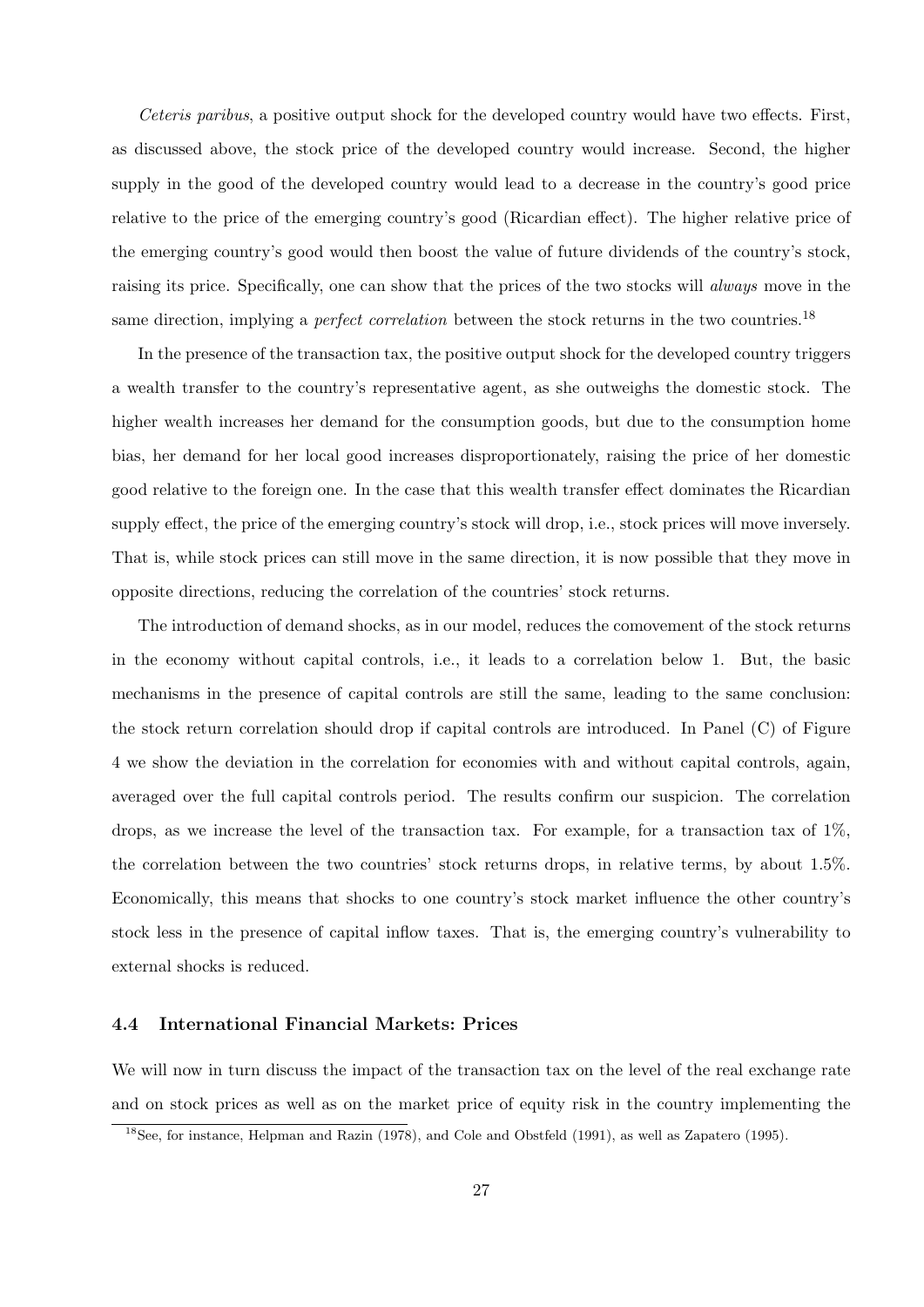

Figure 5: Real Exchange Rate. This figure presents the average relative deviation in the real exchange rate between the emerging and the developed country over the duration of the capital controls period for different levels of the transaction tax (Panel  $(A)$ ), and in the time-dimension for a transaction tax of 0.75% (Panel  $(B)$ ). Numerical values for the model parameters are as in Table 1.

capital controls.

#### 4.4.1 Currency Markets

One of the purposes for introducing capital controls is to reduce the upward pressure on a country's exchange rate. We therefore now analyze the ability of a transaction tax applicable to capital inflows to reduce the real exchange rate between the emerging country and the developed country.

As already discussed, the introduction of capital inflow controls leads to a reduction in the developed country's agent demand for the emerging country's assets. Both assets, the emerging country's bond and stock, are claims to the emerging country's good. Specifically, the bond is a claim to one unit of the emerging country's good in the next period, and the stock is a claim to the output of the emerging country. The lower demand for the emerging country's assets, therefore, automatically leads to a lower demand for the emerging country's good. The lower demand for the emerging country's good would then lead to a depreciation in the real exchange rate. Intuition, therefore, suggests that the introduction of capital controls should lead to a depreciation in the real exchange rate between the emerging country and the developed country.

However, Panel (A) of Figure 5 reveals that there is no impact of the capital controls on the average level of the real exchange rate over the duration of the capital controls. One of the economic forces driving this result is, again, the wealth transfer. Specifically, consider, all else equal, a positive output shock for the emerging country in the economy with capital controls. The positive output shock triggers a shift in the wealth distribution—a wealth transfer to the emerging country's representative agent. As the wealth of the agent goes up, her total demand increases, but due to the consumption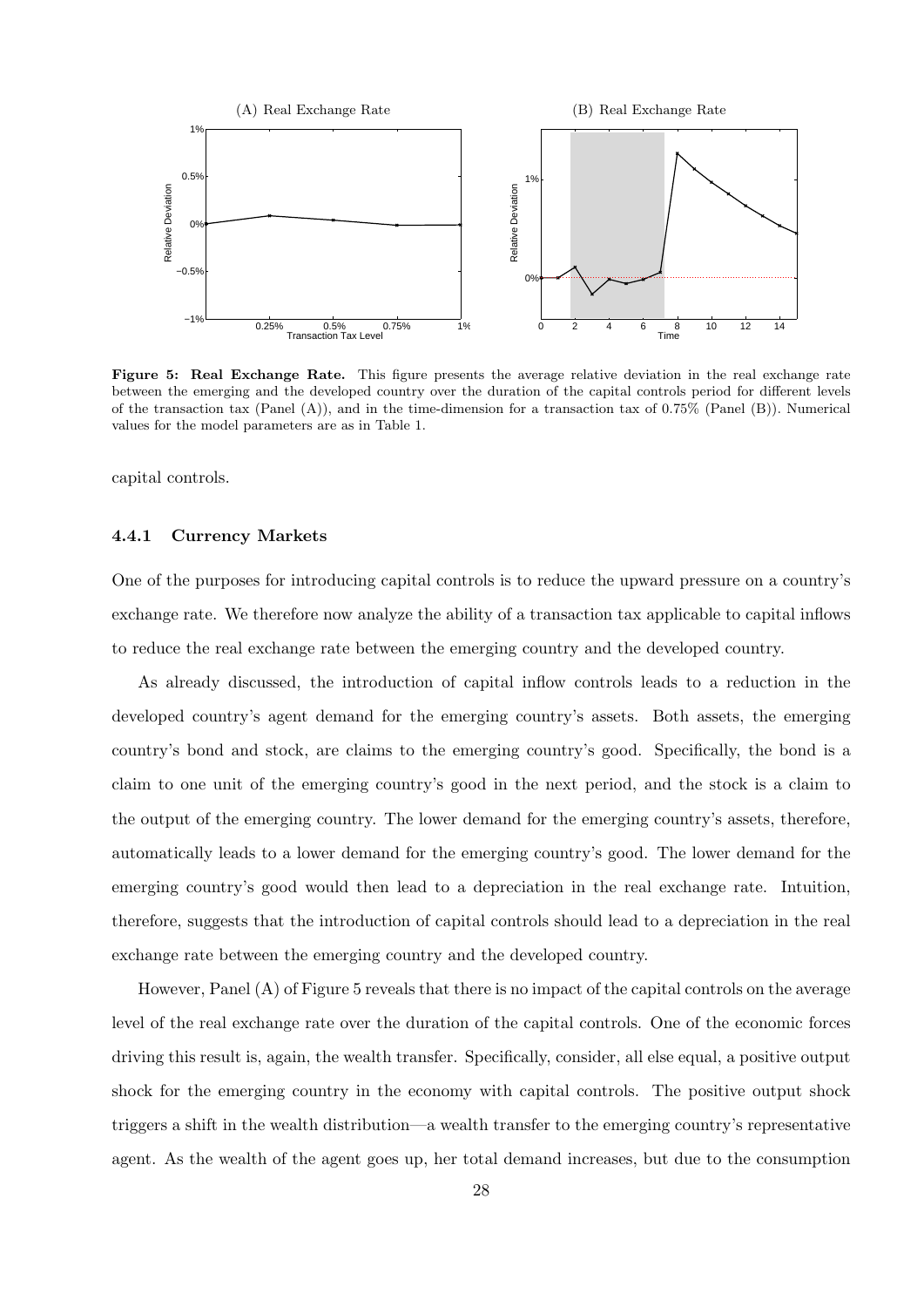home bias the agent's demand for her domestic good increases disproportionately, driving up the emerging country's good price relative to the developed country's good price. If this wealth effect dominates the demand effect described above, the use of capital controls leads to a higher level of the real exchange rate compared to an economy without capital controls. Instead of reducing the upward pressure on the real exchange rate, capital controls can even increase the upward pressure.

Note that the wealth transfer effect cannot be solely responsible for the weak effects of the capital inflow controls on the real exchange rate. Specifically, the wealth transfer only leads to an increase in the real exchange rate if (i) the emerging country exhibits a higher output shock than the developed country, and (ii) the effect induced by the wealth transfer dominates the demand effect.

To illustrate the other economic forces driving the results presented in Panel (A), we present in Panel (B) of Figure 5 the evolution of the real exchange rate in the time dimension for a 0.75% transaction tax. Note that for the first couple of years of the implementation of the controls, their use effectively depreciates the real exchange rate. However, the figure also shows that the impact of the controls is only temporary, i.e., they lose their effectiveness rather quickly. Namely, in the last couple of years while capital controls are still in place, the average level of the exchange rate is about the same in the economy with capital controls than in the economy without capital controls. To grasp this effect, let us briefly concentrate on the behavior of the real exchange rate at the time of the removal of the controls. We have already established that at this point in time the demand of the developed country's agent for the assets of the emerging country sharply spikes up, and, accordingly, we observe a strong appreciation in the real exchange rate when the capital controls are lifted.

Although the agents do not know when the controls will be lifted, they anticipate this appreciation in case the controls are removed in the next period. Thus, if either the probability of moving from the state "capital controls" to the state "no controls" or the expected appreciation is strong enough to dominate the demand effect, the real exchange rate will appreciate. Ceteris paribus, the expected appreciation is stronger the longer the capital controls are already in place, because the capital inflows at the time of the removal increase with the length of the imposition of the capital controls. Consequently, the real exchange rate increases at the end of the capital controls period.

To summarize, capital controls can only lead to a reduction in the real exchange rate for a very short time, and they may be even counterproductive if kept too long in place. Moreover, the temporary nature of the controls implies future revaluation pressure on the exchange rate.<sup>19</sup>

<sup>&</sup>lt;sup>19</sup>This may explain Brazil's intervention in the futures market on January 7, 2011—one and a half years after imposing capital controls—unexpectedly announcing a new measure to abate the short-selling of the dollar against the Real.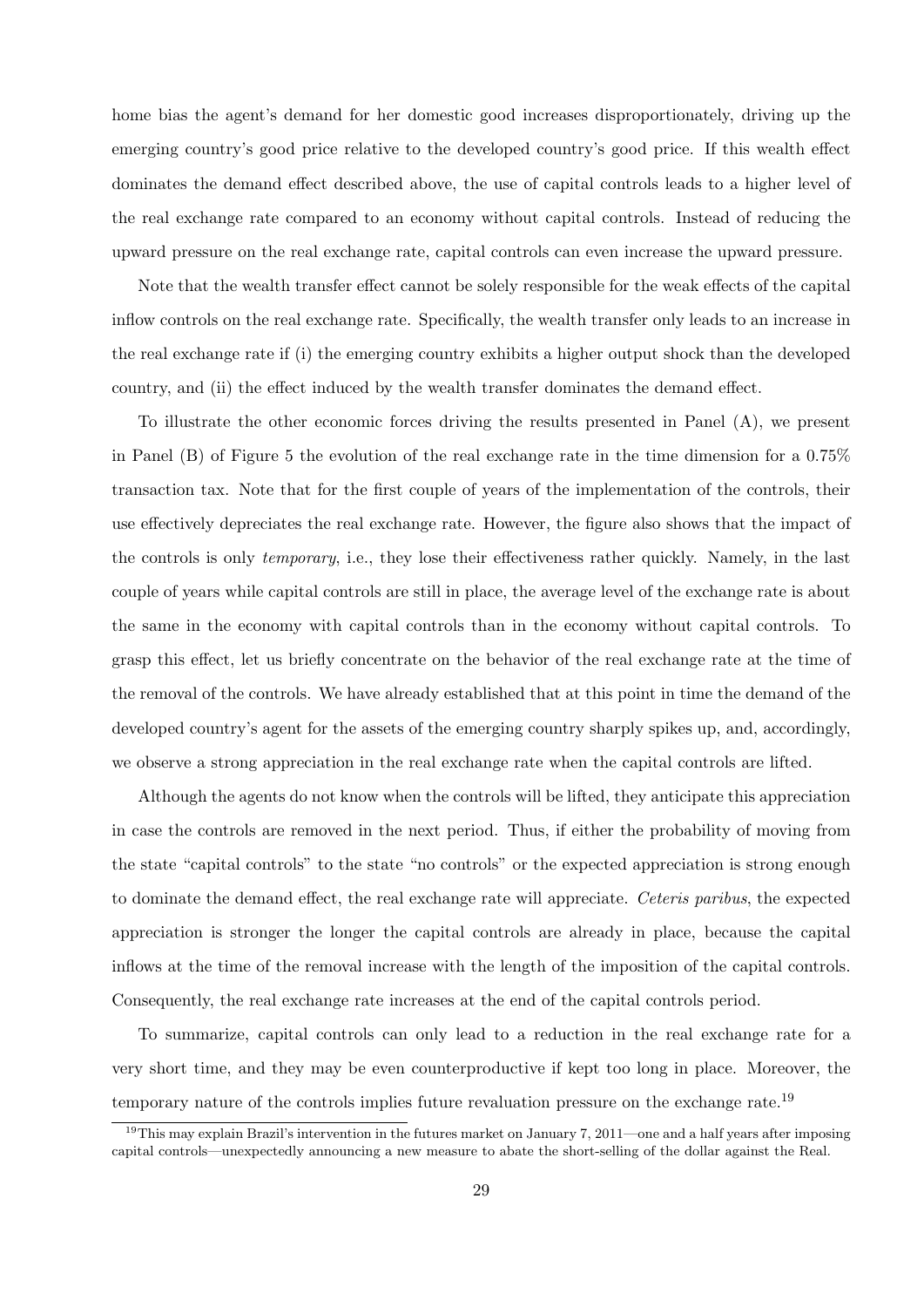

Figure 6: Stock Markets. This figure presents the average relative deviation in the countries' stock prices over the duration of the capital controls period for different levels of the transaction tax (Panel (A)), the relative deviation in the emerging country's stock price in the time-dimension for a transaction tax of 0.75% (Panel (B)), and the average relative deviation in the emerging country's market price of risk over the duration of the capital controls period for different levels of the transaction tax (Panel (C)). Numerical values for the model parameters are as in Table 1.

#### 4.4.2 International Stock Markets

The shifts in the agents' portfolio positions induced by the introduction of the transaction tax on capital inflows obviously also affect the international stock markets. On the level of stock prices, there are two major economic forces. First, in the presence of capital controls, the agents' portfolio holdings deviate from their preferred holdings, and, accordingly, the agents are less able to smooth consumption across states. These deviations in consumption are transmitted through the pricing kernel, and, consequently, affect stock prices. Specifically, we would expect that a higher consumption volatility induces lower stock prices. Second, the introduction of the transaction tax entails a demand shift between the stocks of the two countries. On the one hand, the costs of foreign investment, in the presence of capital controls, force the developed country's agent to reduce her demand for the foreign stock, and, hence, to increase her demand for the domestic stock. On the other hand, the demand of the emerging country's agent for the two stocks is not affected by the transaction tax, as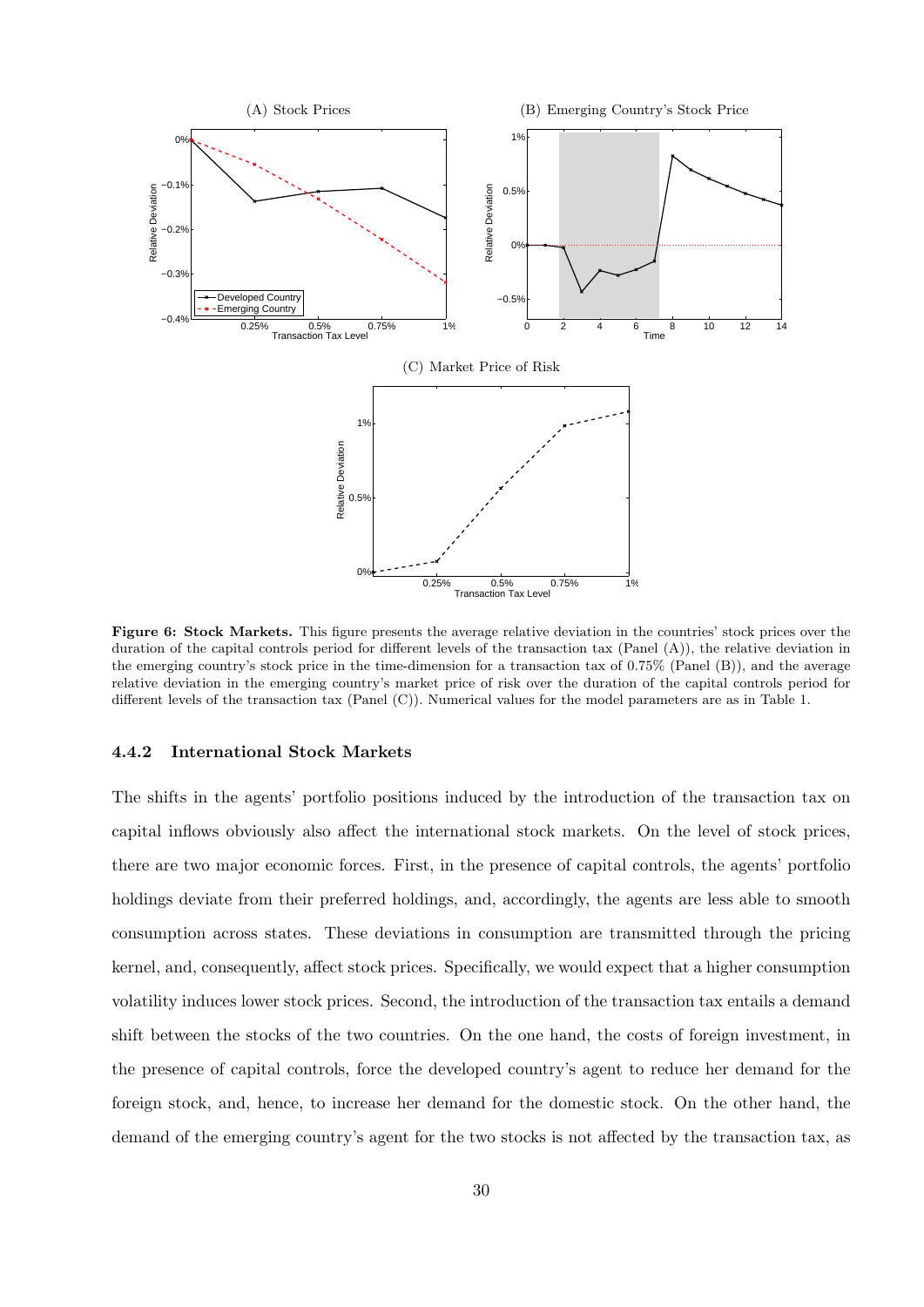she is not subject to the tax. That is, for financial stock markets to clear, the excess demand for the developed country's stock should lead to upward pressure on its stock price and the lower aggregate demand for the emerging country's stock should lead to downward pressure on its stock price.

One can thus summarize the two effects as follows: While for the emerging country's stock both components induce downward pressure on its stock price, the two components work in opposite directions for the developed country's stock price. The net effect for the developed country's stock price thus depends on the magnitude of the two components, and it is not easily predictable.

The effects of the transaction tax on the stock prices in our economy are presented in Panel (A) of Figure 6, averaged over the full capital controls period. For the emerging country we observe, as predicted, a monotone decreasing stock price in the level of the transaction tax. For example, for a transaction tax of  $1\%$ , the average reduction in the emerging country's stock price amounts to about 0.35%. For the developed country we find an even higher impact on the stock price for low levels of the tax. However, after this initial decrease, higher tax levels do not have much of a further impact on the country's stock price. These results can be explained as follows: A small transaction tax already substantially reduces capital flows to the emerging country, and, accordingly, affects the portfolio holdings of the developed country's agent. Consequently, the agent's consumption volatility increases, dominating the demand effect and reducing the price of the stock. For higher levels of the tax, the additional impact on capital streams and, hence, consumption volatility, is small, such that the demand effect and the pricing kernel effect almost cancel out, leaving the stock price unaffected.

Supplementary to these aggregate effects over the duration of the capital controls period, we show in Panel (B) of Figure 6 the evolution of the emerging country's stock price in the time-dimension for a 0.75% transaction tax. We can see that the reduction in the stock price is strongest for the first couple of years of the introduction of the controls. For instance, we can observe a reduction in the stock price of up to 0.5%—about half of the size of the transaction tax. During these years the reduction in the developed country's agent demand for the emerging country's stock is strongest, putting downward pressure on the stock. However, as discussed above, the reduction in capital inflows and, accordingly, the reduction in demand weakens as time proceeds, such that the reduction in the stock price is smaller for the later years. Moreover, at the time of the removal of the controls, the agents' demand for the emerging country's stock spikes up, creating upward pressure on the stock price. Namely, the stock price increases by about 1%, i.e., the same order of magnitude as the tax, and only slowly converges back to the level in the economy without capital controls.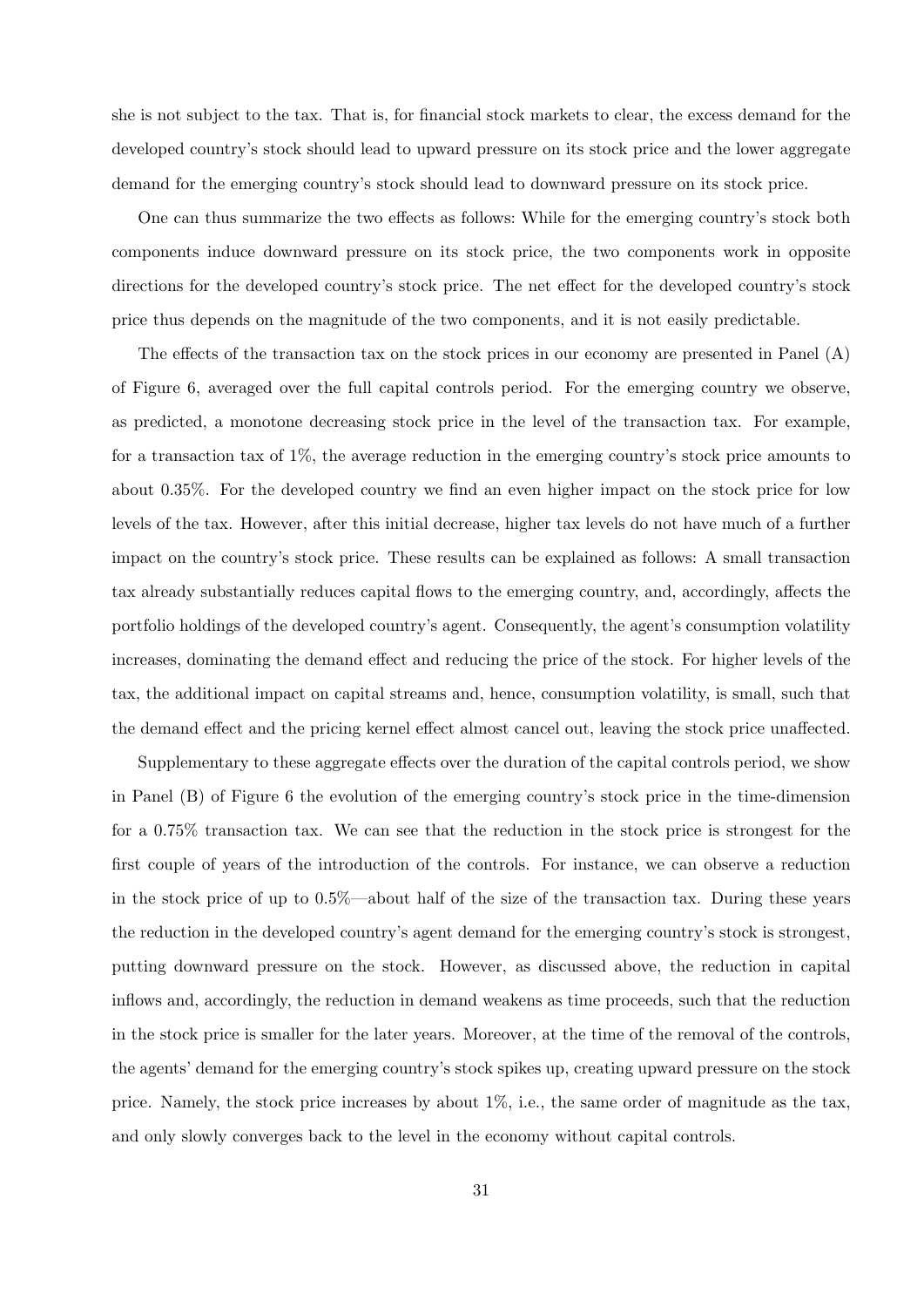In addition to affecting the stock prices, we would also expect that the introduction of a transaction tax on capital flows to the emerging country affects the price of equity risk, defined as the ratio of the excess return of a country's stock and the volatility of the stock returns:

$$
MPR_j(t) = \frac{E_t \left[ r_j^S(t+1) - r_j^B(t+1) \right]}{Vol_t \left( r_j^S(t+1) \right)},
$$
\n(32)

where  $E_t\left[r_j^S(t+1)-r_j^B(t+1)\right]$  denotes the conditional expectation of the stock's return  $r_j^S(t+1)$  in excess of the one-period bond return  $r_j^B(t+1)$ , and  $Vol_t\left(r_j^S(t+1)\right)$  denotes the conditional volatility of the stock returns—for country  $j$ .

Specifically, both—the shift in the demand for the stocks and the fact that trading in the emerging country's assets induces trading costs—may influence the market price of risk. For example, a lower demand for a specific stock should lead in equilibrium to an increase in the agent's required compensation for holding the stock and, accordingly, increase the price of equity risk. Similarly, the developed country's agent will require compensation for the costs incurred in buying the foreign stock, which should also increase the price of risk in the emerging country.

Panel (C) of Figure 6 depicts the quantitative implications of the transaction tax on the market price of risk in the emerging country, averaged over the capital controls period. We can observe that the introduction of a transaction tax on capital inflows leads to an increase in the market price of risk, increasing the cost of financing for firms in the country—by more than 1%.

#### 4.5 Welfare

Unilateral capital controls on inflows, as in our model, exhibit two forms of asymmetry. The first is the fact that the controls discourage capital inflows but do not pose any restrictions on capital outflows. The second asymmetry relates to the investment opportunity sets of the agents.

In particular, in the presence of the transaction tax, the developed country's agent is constrained in her investment in the emerging country's bond and stock market, leading to strong deviations in her portfolio holdings. Accordingly, the portfolio of the agent is less diversified. In contrast, the emerging country's agent is not constrained in her investment decision—neither in her domestic nor in the foreign asset market. She is only indirectly affected through the changes in portfolio holdings that the developed country's agent conducts.

To cleanly analyze the effects of the transaction tax on the welfare of the agents, we take only the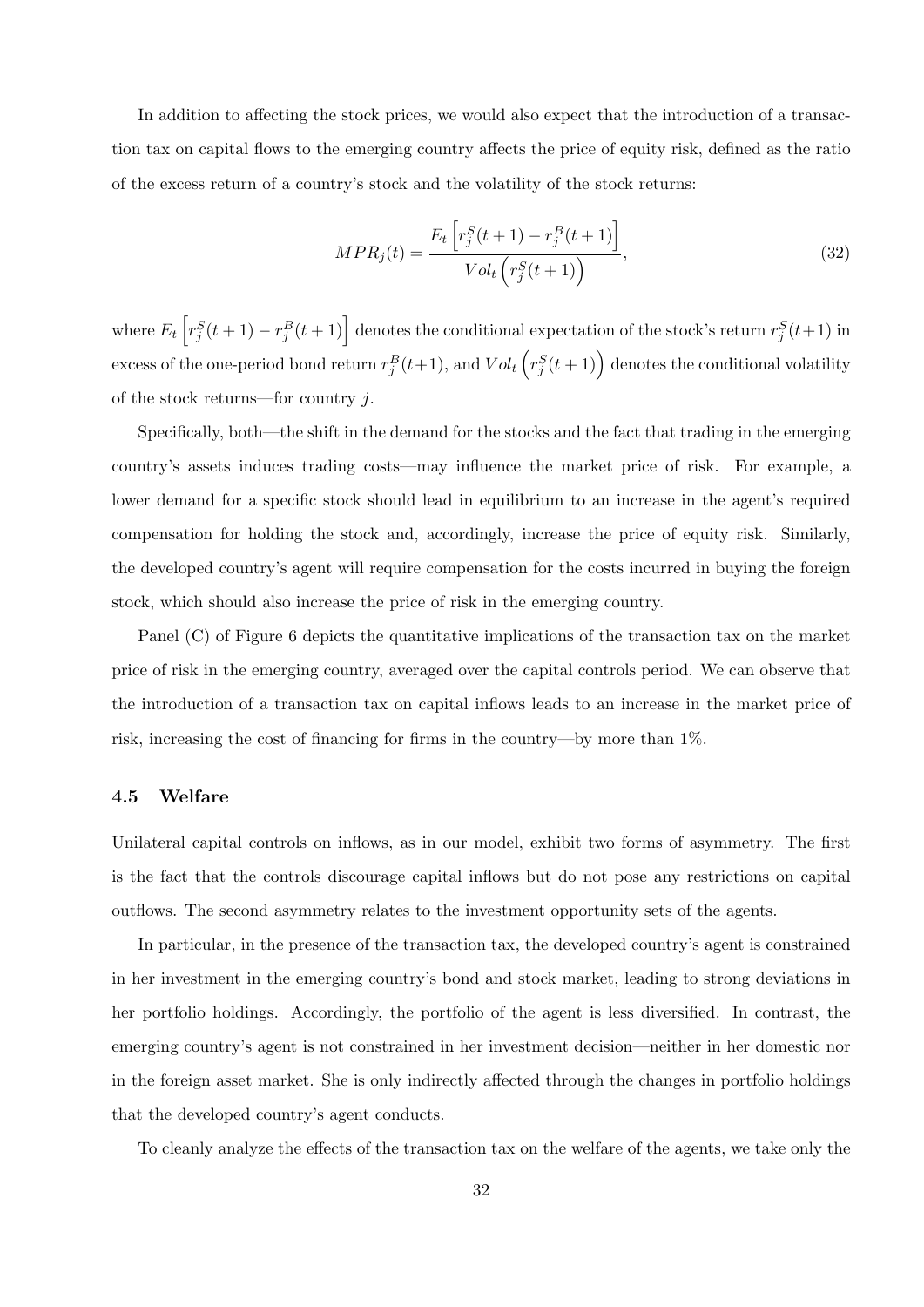

Figure 7: Welfare Emerging Country. This figure presents the average relative deviation in the developed and the emerging country's representative agent welfare over the duration of the capital controls period for different levels of the transaction tax. Numerical values for the model parameters are as in Table 1.

consumption decisions within the capital controls period into account. That is, we compute for all dates within the capital controls period the effect of the transaction tax on the period utility function  $u_{\ell}(t)$ , defined as:

$$
u_{\ell}(t) = C_{\ell}(t)^{1-\psi_{\ell}} = \left[\sum_{j=1}^{N+1} \alpha_{\ell,j}(t)^{\frac{1}{s_{\ell}}} \cdot c_{\ell,j}(t)^{\frac{s_{\ell}-1}{s_{\ell}}}\right]^{\frac{s_{\ell}}{s_{\ell}-1} \times (1-\psi_{\ell})}.
$$
 (33)

In Figure 7 we present the impact of the transaction tax on the level of the felicity function  $u_{\ell}(t)$  of the two representative agents, averaged over the capital controls period. We observe that the introduction of the transaction tax leads to a reduction in the welfare of the developed country's agent. That is, her insufficiently diversified portfolio causes welfare losses. In the case of the emerging country's agent the introduction of the tax has no effect on welfare. Taken together, this implies that the emerging country's agent welfare relative to the developed country's agent welfare improves.

## 5 Conclusion and Avenues for Future Research

Capital controls have been adopted by several emerging countries in the last few years as a reaction to large capital inflows, with the goal of reducing the volatility in financial markets, specifically in currency and stock markets. However, a priori it is not clear whether the introduction of capital controls actually strengthens financial stability, and what the possible adverse consequences are.

In this paper, we develop an international asset pricing model in the presence of capital inflow controls and analyze their implications for international financial markets, with a major focus on financial stability. Our results show that a transaction tax on capital inflows has ambiguous implications for financial stability. Specifically, while it reduces the exchange rate volatility and a country's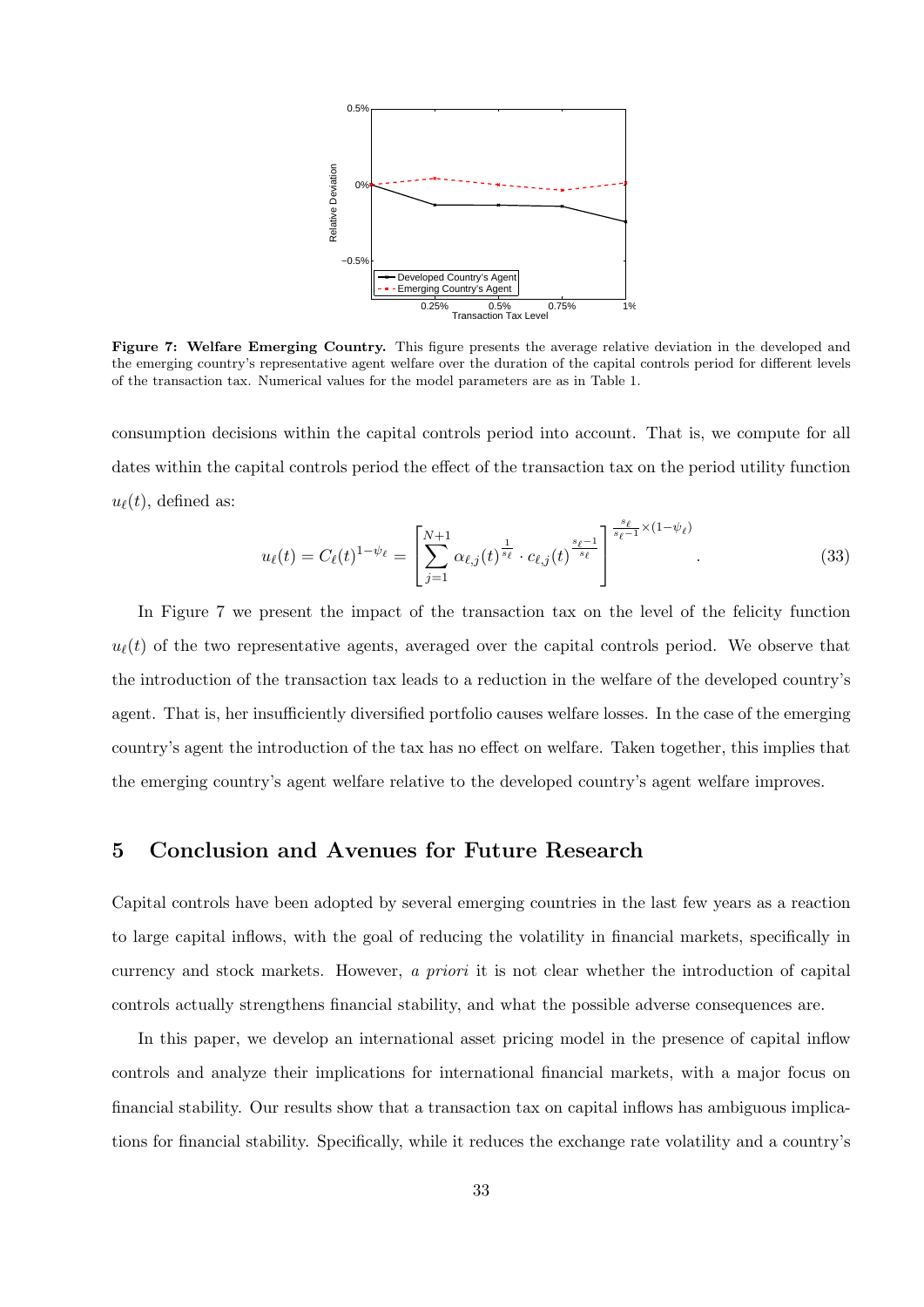vulnerability to external shocks, the stock market volatility increases. The underlying economic force driving these results is the Keynes (1929) wealth transfer.

Our model yields several empirical predictions about the behavior of financial markets in the presence of capital controls, that might be tested empirically. For example, the prediction of the model that capital inflow controls have essentially no effect on the level of the real exchange rate is a result that has been often discussed in the empirical literature. In cross-country studies, Montiel and Reinhart (1999) and Magud and Reinhart (2007) find only weak evidence for a reduction in exchange rate pressure by capital controls. Similarly, the prediction that capital controls increase the cost of capital is confirmed by Forbes (2007). However, several other predictions, especially the ones addressing financial stability, have not been tested yet.

A natural extension of the model would be to move from a pure-exchange economy to a production economy, such that we can also study the effects on the real side of the economy, e.g., output or labor supply. Another extension would be to include "money" into the model. We would then be able to make predictions about nominal quantities. Moreover, the controls in this paper are imposed exogeneously, while, ideally, one would like to know the properties of optimal capital controls.

Methodologically, the numerical algorithm proposed in this study allows us to study several other interesting international finance and financial regulation research questions. Specifically, the algorithm can handle various forms of financial market incompleteness, e.g., transaction costs, shortsale or borrowing constraints, but also leverage or value-at-risk constraints.

For example, one of the major puzzles in international finance is the "Equity Home Bias," i.e., the empirical observation that investors' portfolio positions are strongly tilted toward domestic stocks.<sup>20</sup> In this paper, we show that a small transaction tax already has a strong impact on the agents' portfolio positions. It may, therefore, be worthwhile to study an international economy in which stock trading entails asymmetric transactions costs—i.e., a model where transaction costs are slightly higher for foreign investors than for domestic ones, e.g., due to information acquisition costs (like in van Nieuwerburgh and Veldkamp (2010)). If small differences between the transaction costs for foreign and domestic investors, force them to substantially overweight their domestic stock, we might be able to resolve the puzzle—at least partially.

 $20$ Confer, among others, French and Poterba (1991) and Tesar and Werner (1995) for the empirical evidence.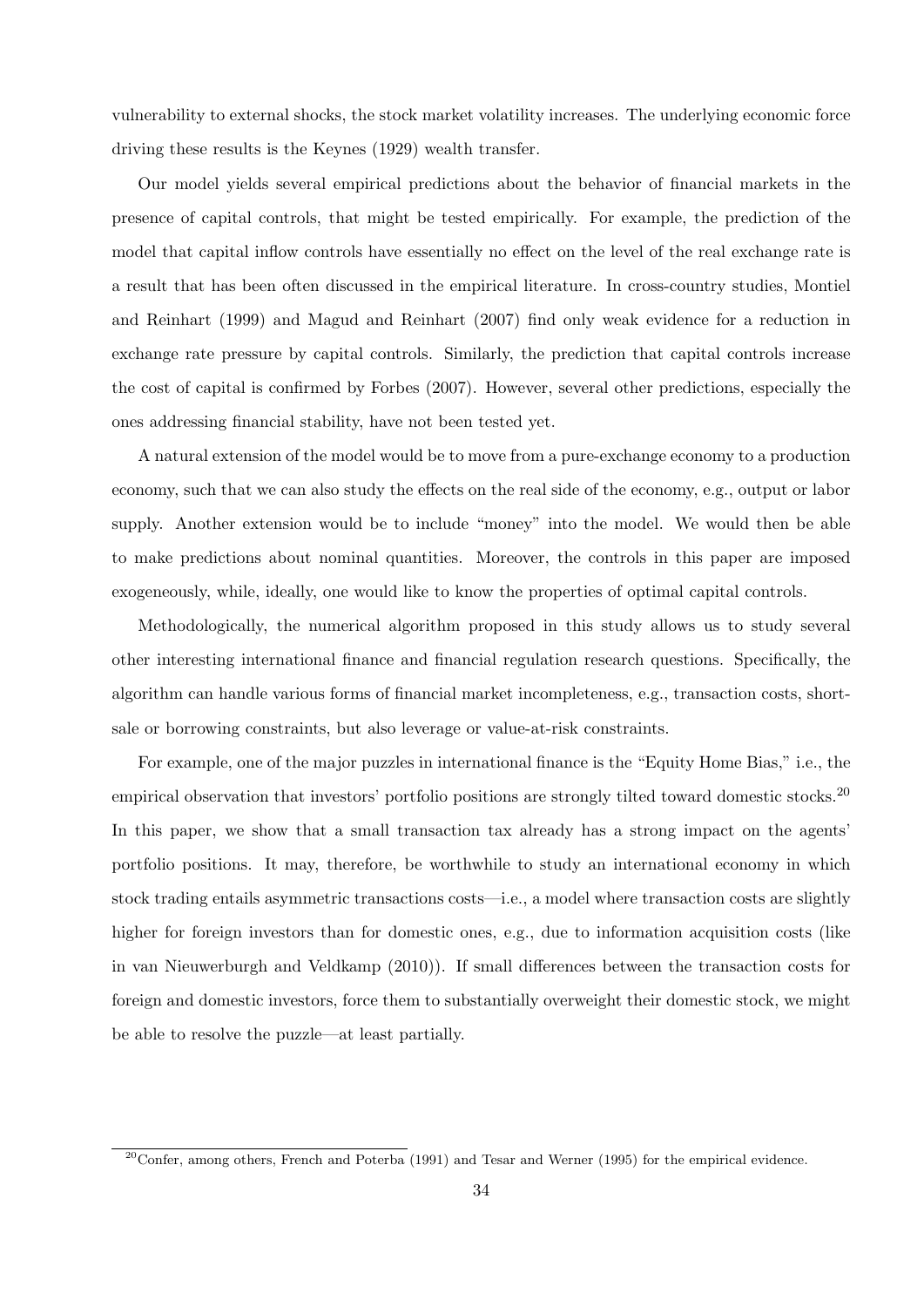## Appendix A Equilibrium Derivations

The Lagrangian  $\mathcal{L}_{\ell,t}(c_{\ell,j}(t); \theta_{\ell,j}^B(t); \theta_{\ell,j}^S(t); x_{\ell}(t); y_{\ell}(t); \phi_{\ell}(t); \varphi_{\ell}(t); \mu_{\ell,1}(t); \mu_{\ell,2}(t); \forall j)$  for the optimization problem stated in  $(6)$ ,  $(9)$ ,  $(10)$  and  $(11)$  can written as:

$$
\mathcal{L}_{\ell,t} = \left[ (1 - \beta_{\ell}) \cdot C_{\ell}(t)^{1 - \frac{1}{\psi_{\ell}}} + \beta_{\ell} \cdot E_{t} \left[ V_{\ell}(t+1)^{1 - \gamma_{\ell}} \right]^{\frac{1}{1 - \frac{1}{\psi_{\ell}}}} \right]^{\frac{1}{1 - \frac{1}{\psi_{\ell}}}} \n+ \phi_{\ell}(t) \cdot \left\{ \sum_{j=1}^{N+1} \theta_{\ell,j}^{S}(t-1) \cdot (S_{j}(t) + p_{j}(t) \cdot Y_{j}(t)) + \sum_{j=1}^{N+1} \theta_{\ell,j}^{B}(t-1) \cdot p_{j}(t) + x_{\ell}(t) \cdot \kappa \right. \n- \sum_{j=1}^{N+1} p_{j}(t) \cdot c_{\ell,j}(t) - \sum_{j=1}^{N+1} \theta_{\ell,j}^{S}(t) \cdot S_{j}(t) - \sum_{j=1}^{N+1} \theta_{\ell,j}^{B}(t) \cdot B_{j}(t) \right\} \tag{A.1}
$$
\n
$$
+ \varphi_{\ell}(t) \cdot \left\{ \theta_{\ell,N+1}^{S}(t-1) \cdot S_{N+1}(t) + \theta_{\ell,N+1}^{B}(t-1) \cdot p_{N+1}(t) + x_{\ell}(t) \right. \n- \theta_{\ell,N+1}^{S}(t) \cdot S_{N+1}(t) - \theta_{\ell,N+1}^{B}(t) \cdot B_{N+1}(t) - y_{\ell}(t) \right\}
$$
\n
$$
+ \mu_{\ell,1}(t) \cdot x_{\ell}(t) + \mu_{\ell,2}(t) \cdot y_{\ell}(t),
$$

where  $\phi_{\ell}(t)$  denotes the Lagrange multiplier attached to budget equation (9),  $\varphi_{\ell}(t)$  denotes the Lagrange multiplier attached to definition (10),  $\mu_{\ell,1}(t)$  as well  $\mu_{\ell,2}(t)$  denote the Lagrange multipliers attached to inequality conditions (11) and the consumption index  $C_{\ell}(t)$  is defined in expression (3).

Define

$$
\eta_{\ell}(t) = \beta_{\ell} \cdot V(t)^{\frac{1}{\psi_{\ell}}} \cdot E_t \left[ V_{\ell}(t+1)^{1-\gamma_{\ell}} \right]^{\frac{\gamma_{\ell} - \frac{1}{\psi_{\ell}}}{1-\gamma_{\ell}}},\tag{A.2}
$$

then the Karush-Kuhn-Tucker first-order conditions for the Langragian  $(A.1)$  can be written as:

$$
\frac{\partial \mathcal{L}_{\ell,t}^{CFC}}{\partial c_{\ell,j}(t)} = V(t)^{\frac{1}{\psi_{\ell}}} \cdot (1 - \beta_{\ell}) \cdot C_{\ell}(t)^{\frac{1}{s_{\ell}} - \frac{1}{\psi_{\ell}}} \cdot \alpha_{\ell,j}(t)^{\frac{1}{s_{\ell}}} \cdot c_{\ell,j}(t)^{-\frac{1}{s_{\ell}}} - \phi_{\ell}(t) \cdot p_{j}(t) \doteq 0 \,\forall j; \tag{A.3}
$$

$$
\frac{\partial \mathcal{L}_{\ell,t}^{CFC}}{\partial \theta_{\ell,j}^B(t)} = \eta_{\ell}(t) \cdot E_t \left[ V_{\ell}(t+1)^{-\gamma_{\ell}} \cdot \frac{\partial V_{\ell}(t+1)(\cdot)}{\partial \theta_{\ell,j}^B(t)} \right] - \phi_{\ell}(t) B_j(t) = 0; \ \forall j \in \{1, ..., N\}
$$
(A.4)

$$
\frac{\partial \mathcal{L}_{\ell,t}^{CFC}}{\partial \theta_{\ell,j}^{S}(t)} = \eta_{\ell}(t) \cdot E_t \left[ V_{\ell}(t+1)^{-\gamma_{\ell}} \cdot \frac{\partial V_{\ell}(t+1)(\cdot)}{\partial \theta_{\ell,j}^{S}(t)} \right] - \phi_{\ell}(t) \cdot S_j(t) \doteq 0; \ \forall j \in \{1, ..., N\}
$$
(A.5)

$$
\frac{\partial \mathcal{L}_{\ell,t}^{CFC}}{\partial \theta_{\ell,N+1}^B(t)} = \eta_{\ell}(t) \cdot E_t \left[ V_{\ell}(t+1)^{-\gamma_{\ell}} \cdot \frac{\partial V_{\ell}(t+1)(\cdot)}{\partial \theta_{\ell,N+1}^B(t)} \right] - \phi_{\ell}(t) \cdot B_{N+1}(t) - \varphi_{\ell}(t) \cdot B_{N+1}(t) \doteq 0; \tag{A.6}
$$

$$
\frac{\partial \mathcal{L}_{\ell,t}^{CFC}}{\partial \theta_{\ell,N+1}^{S}(t)} = \eta_{\ell}(t) \cdot E_t \left[ V_{\ell}(t+1)^{-\gamma_{\ell}} \cdot \frac{\partial V_{\ell}(t+1)(\cdot)}{\partial \theta_{\ell,N+1}^{S}(t)} \right] - \phi_{\ell}(t) \cdot S_{N+1}(t) - \varphi_{\ell}(t) \cdot S_{N+1}(t) = 0; \tag{A.7}
$$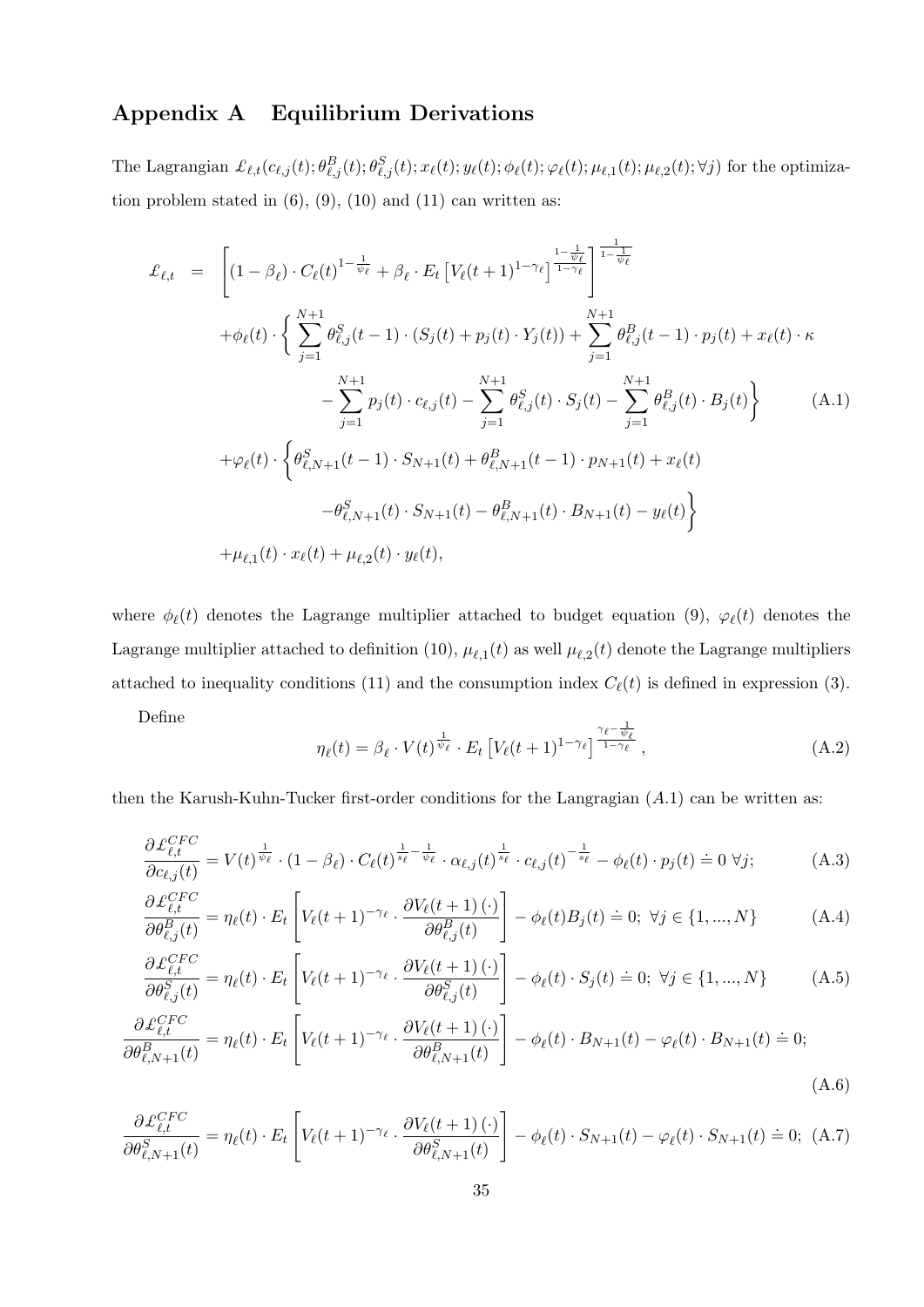$$
\frac{\partial \mathcal{L}_{\ell,t}^{CFC}}{\partial x_{\ell}(t)} = \eta_{\ell}(t) \cdot E_t \left[ V_{\ell}(t+1)^{-\gamma_{\ell}} \cdot \frac{\partial V_{\ell}(t+1)(\cdot)}{\partial x_{\ell}(t)} \right] - \phi_{\ell}(t) \cdot \kappa + \varphi_{\ell}(t) + \mu_{\ell,1}(t) \doteq 0; \tag{A.8}
$$

$$
\frac{\partial \mathcal{L}_{\ell,t}^{CFC}}{\partial y_{\ell}(t)} = \eta_{\ell}(t) \cdot E_t \left[ V_{\ell}(t+1)^{-\gamma_{\ell}} \cdot \frac{\partial V_{\ell}(t+1)(\cdot)}{\partial y_{\ell}(t)} \right] - \varphi_{\ell}(t) + \mu_{\ell,2}(t) \doteq 0; \tag{A.9}
$$

$$
\frac{\partial \mathcal{L}_{\ell,t}^{CFC}}{\partial \phi_{1,t}} = \sum_{j=1}^{N+1} \theta_{\ell,j}^{S}(t-1) \cdot (S_j(t) + p_j(t) \cdot Y_j(t)) + \sum_{j=1}^{N+1} \theta_{\ell,j}^{B}(t-1) \cdot p_j(t)
$$
\n(A.10)

$$
-\sum_{j=1}^{N+1} p_j(t) \cdot c_{\ell,j}(t) - \sum_{j=1}^{N+1} \theta_{\ell,j}^S(t) \cdot S_j(t) - \sum_{j=1}^{N+1} \theta_{\ell,j}^B(t) \cdot B_j(t) - x_{\ell}(t) \cdot \kappa \doteq 0; \quad (A.11)
$$

$$
\frac{\partial \mathcal{L}_{\ell,t}^{CFC}}{\partial \varphi_{\ell}(t)} = \theta_{\ell,N+1}^{S}(t-1) \cdot S_{N+1}(t) + \theta_{\ell,N+1}^{B}(t-1) \cdot p_{N+1}(t) + x_{\ell}(t) \n- \theta_{\ell,N+1}^{S}(t) \cdot S_{N+1}(t) - \theta_{\ell,N+1}^{B}(t) \cdot B_{N+1}(t) - y_{\ell}(t) \doteq 0,
$$
\n(A.12)

with complementary slackness and inequality conditions:

$$
\mu_{\ell,1}(t) \cdot x_{\ell}(t) \doteq 0; \qquad \mu_{\ell,2}(t) \cdot y_{\ell}(t) \doteq 0; \tag{A.13}
$$

$$
x_{\ell}(t) \ge 0; \ y_{\ell}(t) \ge 0; \qquad \mu_{\ell,1}(t) \ge 0; \ \mu_{\ell,2}(t) \ge 0. \tag{A.14}
$$

Applying the envelope theorem we get:

$$
\frac{\partial V_{\ell}(t) (\cdot)}{\partial \theta_{\ell,j}^{B}(t-1)} = \frac{\partial \mathcal{L}_{\ell,t}}{\partial \theta_{\ell,j}^{B}(t-1)} = \phi_{\ell}(t) \cdot p_{j}(t); \ \forall j \in \{1, ..., N\}
$$
\n(A.15)

$$
\frac{\partial V_{\ell}(t) \left( \cdot \right)}{\partial \theta_{\ell,j}^{S}(t-1)} = \frac{\partial \mathcal{L}_{\ell,t}}{\partial \theta_{\ell,j}^{S}(t-1)} = \phi_{\ell}(t) \cdot (S_j(t) + Y_j(t) \cdot p_j(t)); \ \forall j \in \{1, ..., N\} \tag{A.16}
$$

$$
\frac{\partial V_{\ell}(t) (\cdot)}{\partial \theta_{\ell,N+1}^B(t-1)} = \frac{\partial \mathcal{L}_{\ell,t}}{\partial \theta_{\ell,N+1}^B(t-1)} = (\phi_{\ell}(t) + \varphi_{\ell}(t)) \cdot p_{N+1}(t); \tag{A.17}
$$

$$
\frac{\partial V_{\ell}(t) (\cdot)}{\partial \theta_{\ell,N+1}^{S}(t-1)} = \frac{\partial \mathcal{L}_{\ell,t}}{\partial \theta_{\ell,N+1}^{S}(t-1)} = (\phi_{\ell}(t) + \varphi_{\ell}(t)) S_{N+1}(t) + \phi_{\ell}(t) Y_{N+1}(t) p_{N+1}(t); \text{ (A.18)}
$$

$$
\frac{\partial V_{\ell}(t) (\cdot)}{\partial x_{\ell}(t-1)} = \frac{\partial \mathcal{L}_{\ell,t}}{\partial x_{\ell}(t-1)} = 0; \tag{A.19}
$$

$$
\frac{\partial V_{\ell}(t)(\cdot)}{\partial y_{\ell}(t-1)} = \frac{\partial \mathcal{L}_{\ell,t}}{\partial y_{\ell}(t-1)} = 0.
$$
\n(A.20)

Equations  $(A.8)$  and  $(A.9)$ , together with  $(A.19)$  and  $(A.20)$ , imply:

$$
\varphi_{\ell}(t) = \phi_{\ell}(t) \cdot \kappa - \mu_{\ell,1}(t); \tag{A.21}
$$

$$
\varphi_{\ell}(t) = \mu_{\ell,2}(t), \tag{A.22}
$$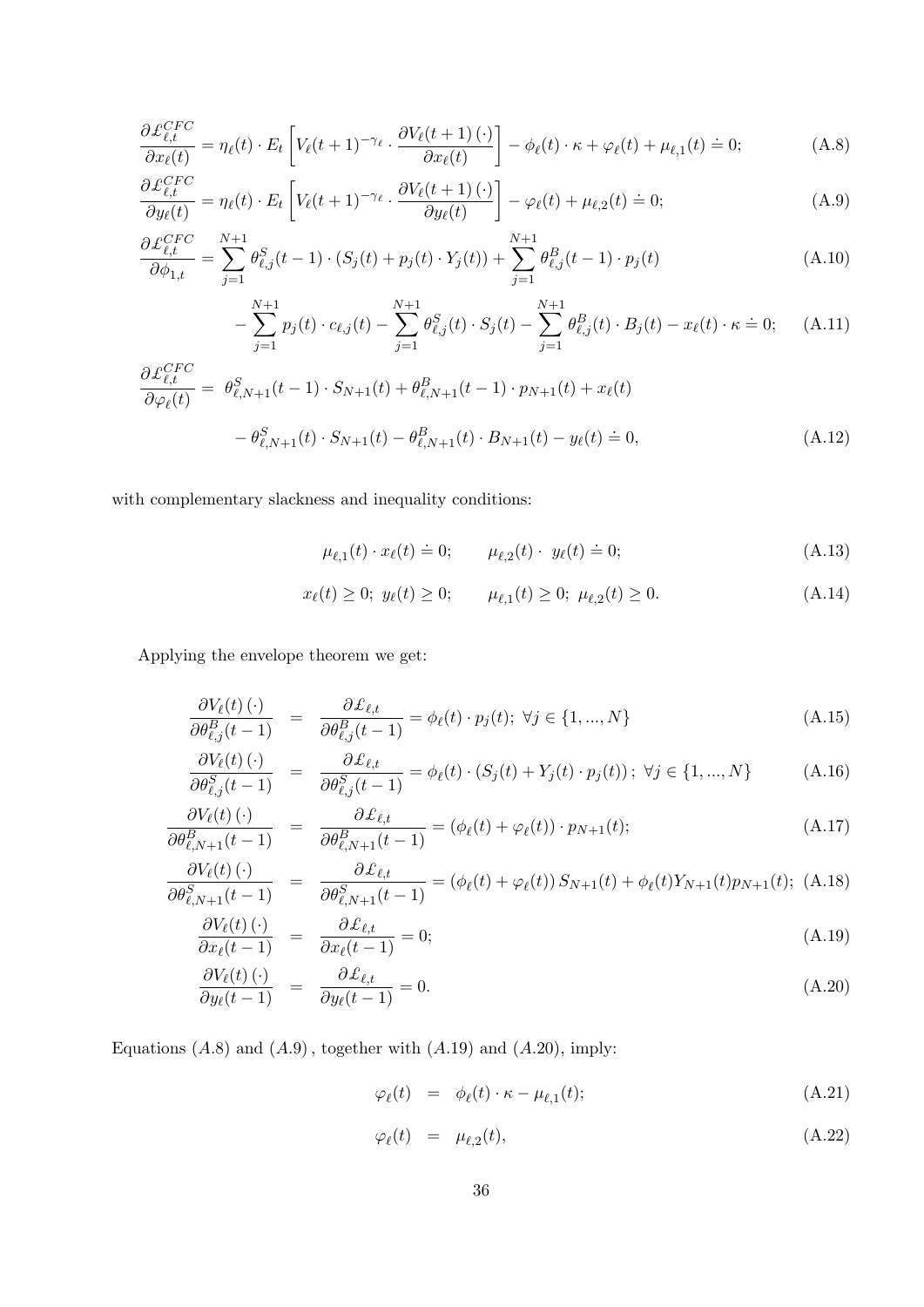such that we can merge two Lagrange multiplier  $\mu_{\ell,1}(t)$ ,  $\mu_{\ell,2}(t)$  into one multiplier  $R_{\ell}(t)$ , defined as:

$$
\phi_{\ell}(t) (R_{\ell}(t) - 1) \triangleq \phi_{\ell}(t) \cdot \kappa - \mu_{\ell,1}(t) = \mu_{\ell,2}(t) \quad (= \varphi_{\ell}(t)). \tag{A.23}
$$

With this definition we can rewrite:

$$
\phi_{\ell}(t) + \varphi_{\ell}(t) = \phi_{\ell}(t) + \phi_{\ell}(t) \cdot (R_{\ell}(t) - 1) = \phi_{\ell}(t) \cdot R_{\ell}(t), \tag{A.24}
$$

and use this in the first-order conditions  $(A.6)$  and  $(A.7)$  to get:

$$
\eta_{\ell}(t) \cdot E_t \left[ V_{\ell}(t+1)^{-\gamma_{\ell}} \cdot \frac{\partial V_{\ell}(t+1)(\cdot)}{\partial \theta_{\ell,N+1}^B(t)} \right] - \phi_{\ell}(t) \cdot R_{\ell}(t) \cdot B_{N+1}(t) \quad \dot{=} \quad 0; \tag{A.25}
$$

$$
\eta_{\ell}(t) \cdot E_t \left[ V_{\ell}(t+1)^{-\gamma_{\ell}} \cdot \frac{\partial V_{\ell}(t+1)(\cdot)}{\partial \theta_{\ell,N+1}^S(t)} \right] - \phi_{\ell}(t) \cdot R_{\ell}(t) \cdot S_{N+1}(t) \quad \dot{=} \quad 0; \tag{A.26}
$$

Moreover, from definition  $(A.23)$  it follows:

$$
\mu_{\ell,1}(t) = \phi_{\ell}(t) \cdot (1 + \kappa - R_{\ell}(t)); \tag{A.27}
$$

$$
\mu_{\ell,2}(t) = \phi_{\ell}(t) \cdot (R_{\ell}(t) - 1); \tag{A.28}
$$

$$
R_{\ell}(t) = (1 + \kappa) - \frac{\mu_{\ell,1}(t)}{\phi_{\ell}(t)};
$$
\n(A.29)

$$
R_{\ell}(t) = 1 + \frac{\mu_{\ell,2}(t)}{\phi_{\ell}(t)},
$$
\n(A.30)

such that we can rewrite the complementary slackness and inequality conditions  $(A.13)$  and  $(A.14)$  as:

$$
(1 + \kappa - R_{\ell}(t)) \cdot x_{\ell}(t) = 0; \ (1 - R_{\ell}(t)) \cdot y_{\ell}(t) = 0; \tag{A.31}
$$

$$
1 \le R_{\ell}(t) \le (1 + \kappa); \ x_{\ell}(t) \ge 0; \ y_{\ell}(t) \ge 0. \tag{A.32}
$$

Defining the pricing kernel

$$
\frac{M_{\ell}(t+1)}{M_{\ell}(t)} = \beta_{\ell} \cdot \frac{p_{N+1}(t+1)}{p_{N+1}(t)} \cdot \left(\frac{\alpha_{\ell,N+1}(t+1)}{\alpha_{\ell,N+1}(t)}\right)^{\frac{1}{s_{\ell}}} \cdot \left(\frac{c_{\ell,N+1}(t+1)}{c_{\ell,N+1}(t)}\right)^{-\frac{1}{s_{\ell}}}
$$

$$
\cdot \left(\frac{C_{\ell}(t+1)}{C_{\ell}(t)}\right)^{\frac{1}{s_{\ell}} - \frac{1}{\psi_{\ell}}} \cdot \left(\frac{V_{\ell}(t+1)^{1-\gamma_{\ell}}}{E_{t}\left[V_{\ell}(t+1)^{1-\gamma_{\ell}}\right]}\right)^{\frac{\gamma_{\ell} - \frac{1}{\psi_{\ell}}}{1-\gamma_{\ell}}},\tag{A.33}
$$

the final set of first-order conditions are given by:

$$
\frac{p_j(t)}{p_1(t)} = \left(\frac{\alpha_{\ell,j}(t)}{\alpha_{\ell,1}(t)}\right)^{\frac{1}{s_{\ell}}} \cdot \left(\frac{c_{\ell,j}(t)}{c_{\ell,1}(t)}\right)^{-\frac{1}{s_{\ell}}}; \ \forall j \in \{2, ..., N+1\}
$$
\n(A.34)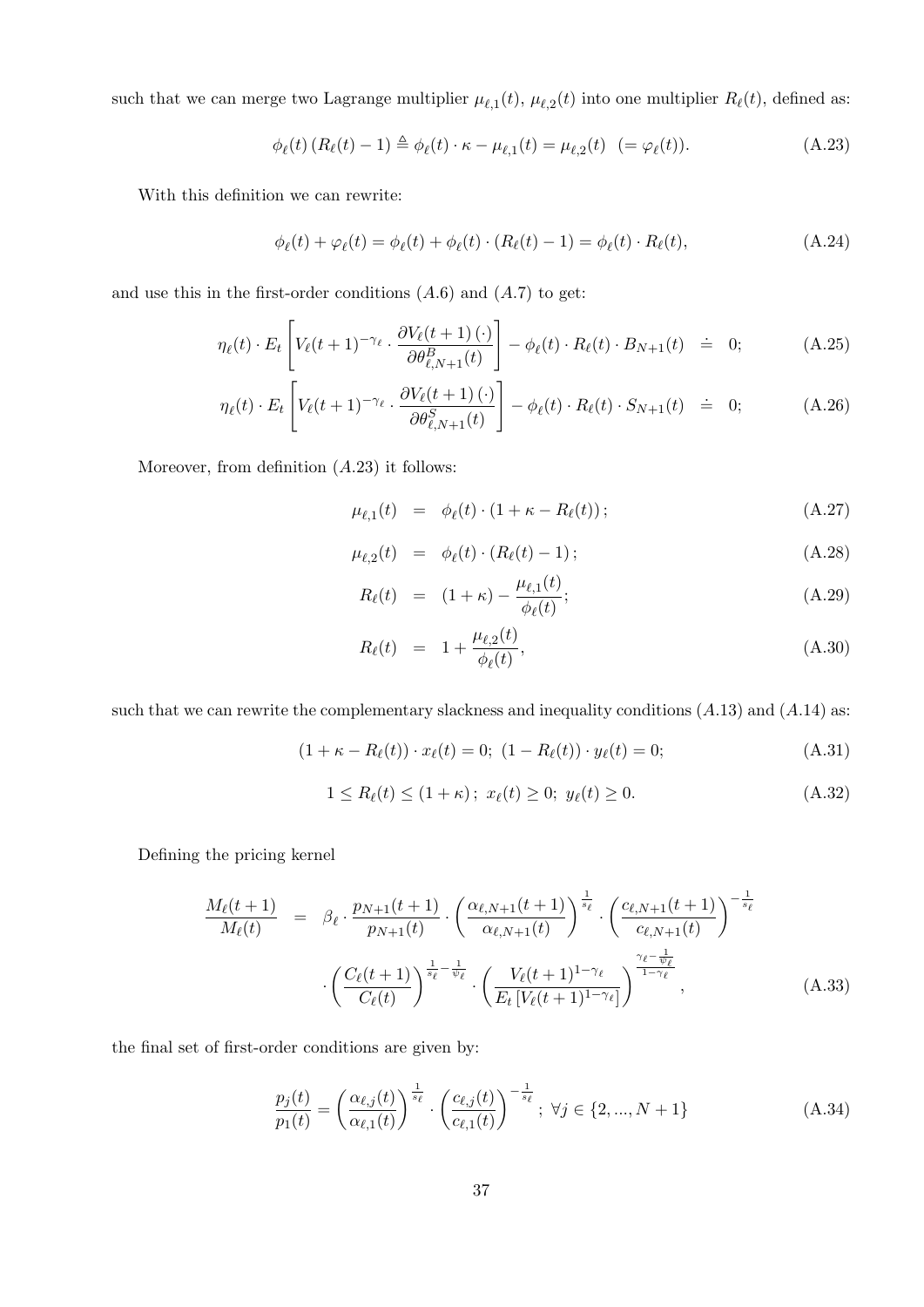$$
B_j(t) = E_t \left[ \frac{M_\ell(t+1)}{M_\ell(t)} \cdot p_j(t+1) \right]; \ \forall j \in \{1, ..., N\}
$$
 (A.35)

$$
S_j(t) = E_t \left[ \frac{M_\ell(t+1)}{M_\ell(t)} \cdot (S_j(t+1) + Y_j(t+1) \cdot p_j(t+1)) \right]; \ \forall j \in \{1, ..., N\} \tag{A.36}
$$

$$
B_{N+1}(t) = \frac{1}{R_{\ell}(t)} E_t \left[ \frac{M_{\ell}(t+1)}{M_{\ell}(t)} \cdot R_{\ell}(t+1) \cdot p_j(t+1) \right]; \tag{A.37}
$$

$$
S_{N+1}(t) = \frac{1}{R_{\ell}(t)} E_t \left[ \frac{M_{\ell}(t+1)}{M_{\ell}(t)} \left( R_{\ell}(t+1) S_{N+1}(t+1) + Y_{N+1}(t+1) p_{N+1}(t+1) \right) \right]; \text{(A.38)}
$$

$$
\sum_{j=1}^{N+1} \theta_{\ell,j}^{S}(t-1) \cdot (S_j(t) + p_j(t) \cdot Y_j(t)) + \sum_{j=1}^{N+1} \theta_{\ell,j}^{B}(t-1) \cdot p_j(t)
$$
\n
$$
= \sum_{j=1}^{N+1} p_j(t) \cdot c_{\ell,j}(t) + \sum_{j=1}^{N+1} \theta_{\ell,j}^{S}(t) \cdot S_j(t) + \sum_{j=1}^{N+1} \theta_{\ell,j}^{B}(t) \cdot B_j(t) + x_{\ell}(t) \cdot \kappa; \tag{A.39}
$$

$$
\theta_{\ell,N+1}^{S}(t-1) \cdot S_{N+1}(t) + \theta_{\ell,N+1}^{B}(t-1) \cdot p_{N+1}(t) + x_{\ell}(t)
$$
\n
$$
= \theta_{\ell,N+1}^{S}(t) \cdot S_{N+1}(t) + \theta_{\ell,N+1}^{B}(t) \cdot B_{N+1}(t) + y_{\ell}(t); \tag{A.40}
$$

$$
(1 + \kappa - R_{\ell}(t)) \cdot x_{\ell}(t) = 0; \ (1 - R_{\ell}(t)) \cdot y_{\ell}(t) = 0; \tag{A.41}
$$

$$
1 \le R_{\ell}(t) \le (1 + \kappa); \ x_{\ell}(t) \ge 0; \ y_{\ell}(t) \ge 0.
$$
 (A.42)

We can now aggregate the individual agent's optimality conditions to characterize the equilibrium in our economy, i.e., impose the market-clearing and aggregate resource constraints. The full set of equation characterizing the equilibrium is presented in expressions (12) to (24) in the main part of the paper.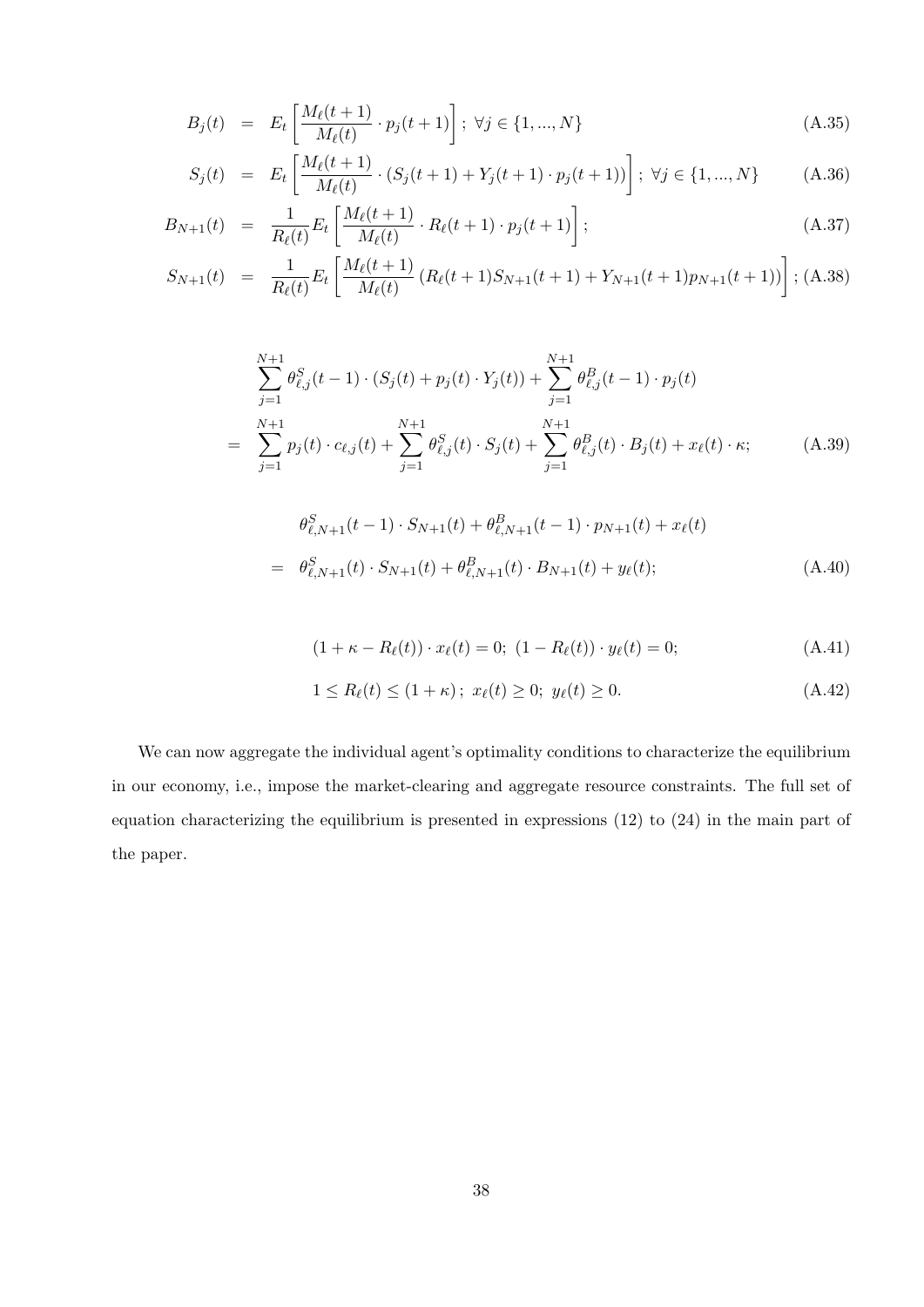## Appendix B Numerical Solution Technique

## B.1 System of Equations

To render the system of equations backward only and to be able to solve recursively for the equilibrium on an event tree, Dumas and Lyasoff (2010) suggest to shift all equations, except the kernel conditions and market clearing conditions one period ahead. Applying this transformation to equation system  $(12)$  to  $(24)$ , we get the following "shifted system" of equations, where for a specific time t node in the tree we index the  $K_{t+1}$  subsequent nodes by  $i = 1, ..., K_{t+1}$  and the transition probabilities by  $\pi_t(t+1, i)$ .

First, the dynamic flow budget equations for agents  $\ell \in \{1, \ldots, N\}$ ,  $\forall i$ :

$$
\sum_{j=1}^{N+1} p_j(t+1,i)c_{\ell,j}(t+1,i) + \sum_{j=1}^{N+1} \theta_{\ell,j}^S(t+1,i)S_j(t+1,i) + \sum_{j=1}^{N+1} \theta_{\ell,j}^B(t+1,i)B_j(t+1,i)
$$
  
= 
$$
\sum_{j=1}^{N+1} \theta_{\ell,j}^S(t) (S_j(t+1,i) + p_j(t+1,i)Y_j(t+1,i)) + \sum_{j=1}^{N+1} \theta_{\ell,j}^B(t)p_j(t+1,i) - TT_{\ell}(t+1,i)(B.1)
$$

where  $TT_{\ell}(t + 1)$  is defined in expression (5).

Second, the kernel conditions for bonds and stocks from countries  $j \in \{1, ..., N\}$ ,  $\forall \ell \in \{1, ..., N\}$ :

$$
\sum_{i=1}^{K_{t+1}} \left[ \pi_t(t+1,i) \cdot \frac{M_{N+1}(t+1,i)}{M_{N+1}(t)} \cdot p_j(t+1,i) \right]
$$
\n
$$
= \sum_{i=1}^{K_{t+1}} \left[ \pi_t(t+1,i) \cdot \frac{M_{\ell}(t+1,i)}{M_{\ell}(t)} \cdot p_j(t+1,i) \right],
$$
\n(B.2)\n
$$
\sum_{i=1}^{K_{t+1}} \left[ \pi_t(t+1,i) \cdot \frac{M_{N+1}(t+1,i)}{M_{N+1}(t)} \cdot (S_j(t+1,i) + Y_j(t+1,i) \cdot p_j(t+1,i)) \right]
$$
\n
$$
= \sum_{i=1}^{K_{t+1}} \left[ \pi_t(t+1,i) \cdot \frac{M_{\ell}(t+1,i)}{M_{\ell}(t)} \cdot (S_j(t+1,i) + Y_j(t+1,i) \cdot p_j(t+1,i)) \right],
$$
\n(B.3)

as well as the kernel conditions for the bond and stock from country  $j = N + 1, \forall \ell \in \{1, ..., N\}$ :

$$
\sum_{i=1}^{K_{t+1}} \left[ \pi_t(t+1,i) \cdot \frac{M_{N+1}(t+1,i)}{M_{N+1}(t)} \cdot p_{N+1}(t+1,i) \right]
$$
\n
$$
= \frac{1}{R_{\ell}(t)} \cdot \sum_{i=1}^{K_{t+1}} \left[ \pi_t(t+1,i) \cdot \frac{M_{\ell}(t+1,i)}{M_{\ell}(t)} \cdot R_{\ell}(t+1,i) \cdot p_{N+1}(t+1,i) \right].
$$
\n(B.4)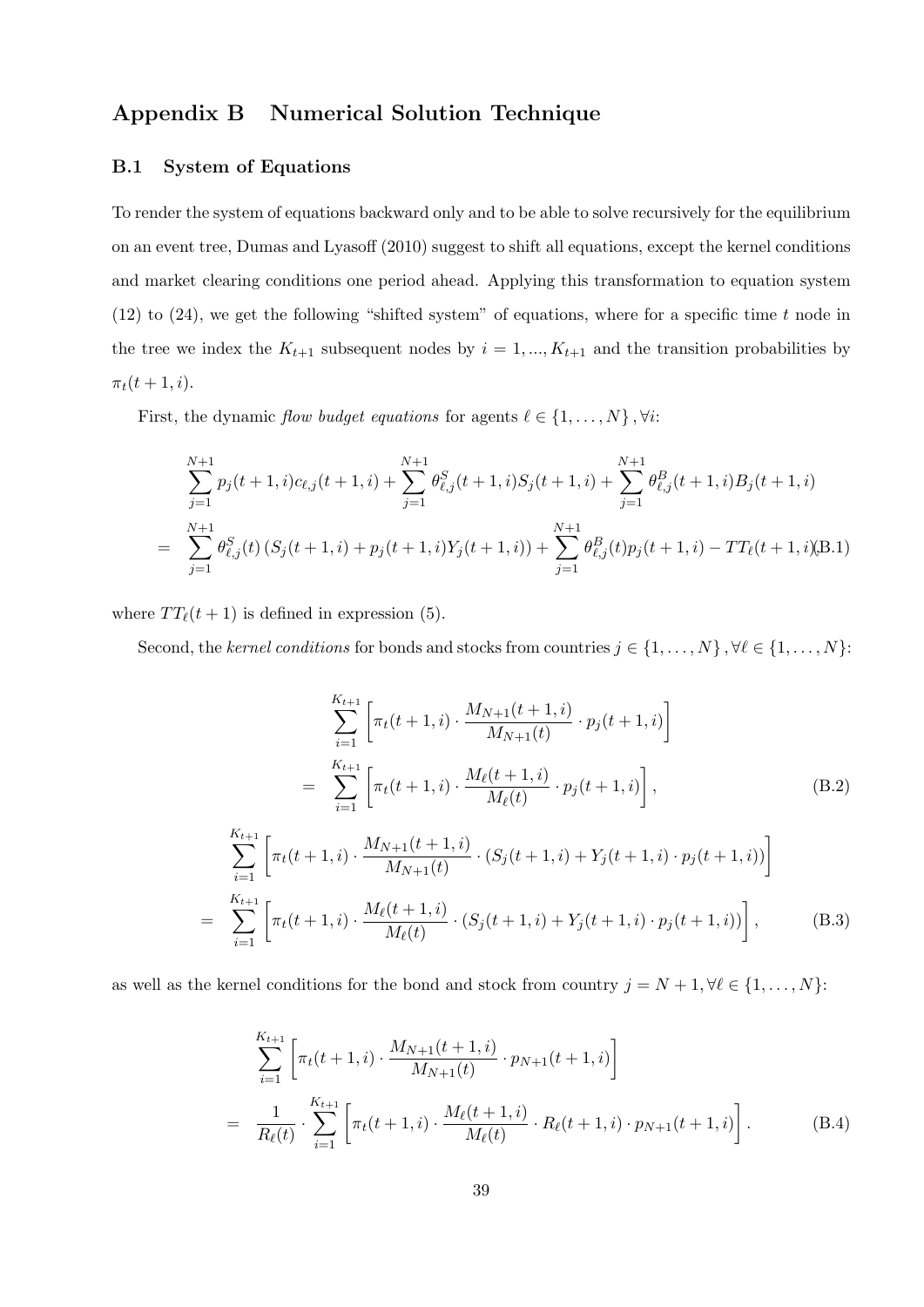$$
\sum_{i=1}^{K_{t+1}} \left[ \pi_t(t+1,i) \cdot \frac{M_{N+1}(t+1,i)}{M_{N+1}(t)} \cdot (S_{N+1}(t+1,i) + Y_{N+1}(t+1,i) \cdot p_{N+1}(t+1,i)) \right]
$$
(B.5)

$$
= \frac{1}{R_{\ell}(t)} \cdot \sum_{i=1}^{K_{t+1}} \left[ \pi_t(t+1,i) \cdot \frac{M_{\ell}(t+1,i)}{M_{\ell}(t)} \cdot (R_{\ell}(t+1,i) \cdot S_{N+1}(t+1,i) + Y_{N+1}(t+1,i) \cdot p_{N+1}(t+1,i)) \right]
$$

Third, the consumption good pricing conditions,  $\forall \ell \in \{1, ..., N\}$ ,  $\forall j \in \{2, ..., N + 1\}$ ,  $\forall i$ :

$$
\left(\frac{\alpha_{N+1,j}(t+1,i)}{\alpha_{N+1,1}(t+1,i)}\right)^{\frac{1}{s_{N+1}}} \cdot \left(\frac{c_{N+1,j}(t+1,i)}{c_{N+1,1}(t+1,i)}\right)^{-\frac{1}{s_{N+1}}} = \left(\frac{\alpha_{\ell,j}(t+1,i)}{\alpha_{\ell,1}(t+1,i)}\right)^{\frac{1}{s_{\ell}}}\cdot \left(\frac{c_{\ell,j}(t+1,i)}{c_{\ell,1}(t+1,i)}\right)^{-\frac{1}{s_{\ell}}}. (B.6)
$$

Fourth, the market clearing conditions,  $\forall j \in \{1, ..., N + 1\}$ :

$$
\sum_{\ell=1}^{N+1} \theta_{\ell,j}^B(t) = 0; \sum_{\ell=1}^{N+1} \theta_{\ell,j}^S(t) = 1.
$$
 (B.7)

.

Fifth, the *aggregate ressource constraints*,  $\forall i$ :

$$
\sum_{\ell=1}^{N+1} c_{\ell,j}(t+1,i) + \sum_{\ell=1}^{N} \frac{x_j(t+1,i) \cdot \kappa}{p_j(t+1,i)} = Y_j(t+1,i), \, j \in \{1, \dots, N\},\tag{B.8}
$$

$$
\sum_{\ell=1}^{N+1} c_{\ell,N+1}(t+1,i) = Y_{N+1}(t+1,i). \tag{B.9}
$$

Sixth, the *buying/selling definitions*,  $\forall \ell \in \{1, \ldots, N\}, \forall i$ :

$$
\theta_{\ell,N+1}^{S}(t) \cdot S_{N+1}(t+1,i) + \theta_{\ell,N+1}^{B}(t) \cdot p_{N+1}(t+1,i) + x_{\ell}(t+1,i)
$$
\n
$$
= \theta_{\ell,N+1}^{S}(t+1,i) \cdot S_{N+1}(t+1,i) + \theta_{\ell,N+1}^{B}(t+1,i) \cdot B_{N+1}(t+1,i) + y_{\ell}(t+1,i). \quad (B.10)
$$

Finally, the *complementary slackness conditions*,  $\forall \ell \in \{1, \ldots, N\}, \forall i$ :

$$
(-R_{\ell}(t+1,i) + (1+\kappa)) \cdot x_{\ell}(t+1,i) = 0;
$$
 (B.11)

$$
(-R_{\ell}(t+1,i)+1)\cdot y_{\ell}(t+1,i) = 0, \qquad (B.12)
$$

with accompanying *inequality conditions*,  $\forall \ell \in \{1, \ldots, N\}, \forall i$ :

$$
1 \le R_{\ell}(t+1, i) \le (1+\kappa); \ x_{\ell}(t+1, i) \ge 0; \ y_{\ell}(t+1, i) \ge 0.
$$
 (B.13)

In total, we have  $2(N+1) + K_{t+1}(N^2 + 6N + 2)$  equations (not counting the inequalities) with variables  $\left\{c_{\ell,j}(t+1,i); \theta_{\ell,j}^B(t); \theta_{\ell,j}^S(t); \forall \ell \forall i\right\}$  and  $\left\{x_\ell(t+1,i); y_\ell(t+1,i); R_\ell(t+1,i); \forall \ell \in \{1,\ldots,N\} \forall i\right\}$ i.e., in total  $2(N + 1) + K_{t+1}(N^2 + 6N + 1)$  variables.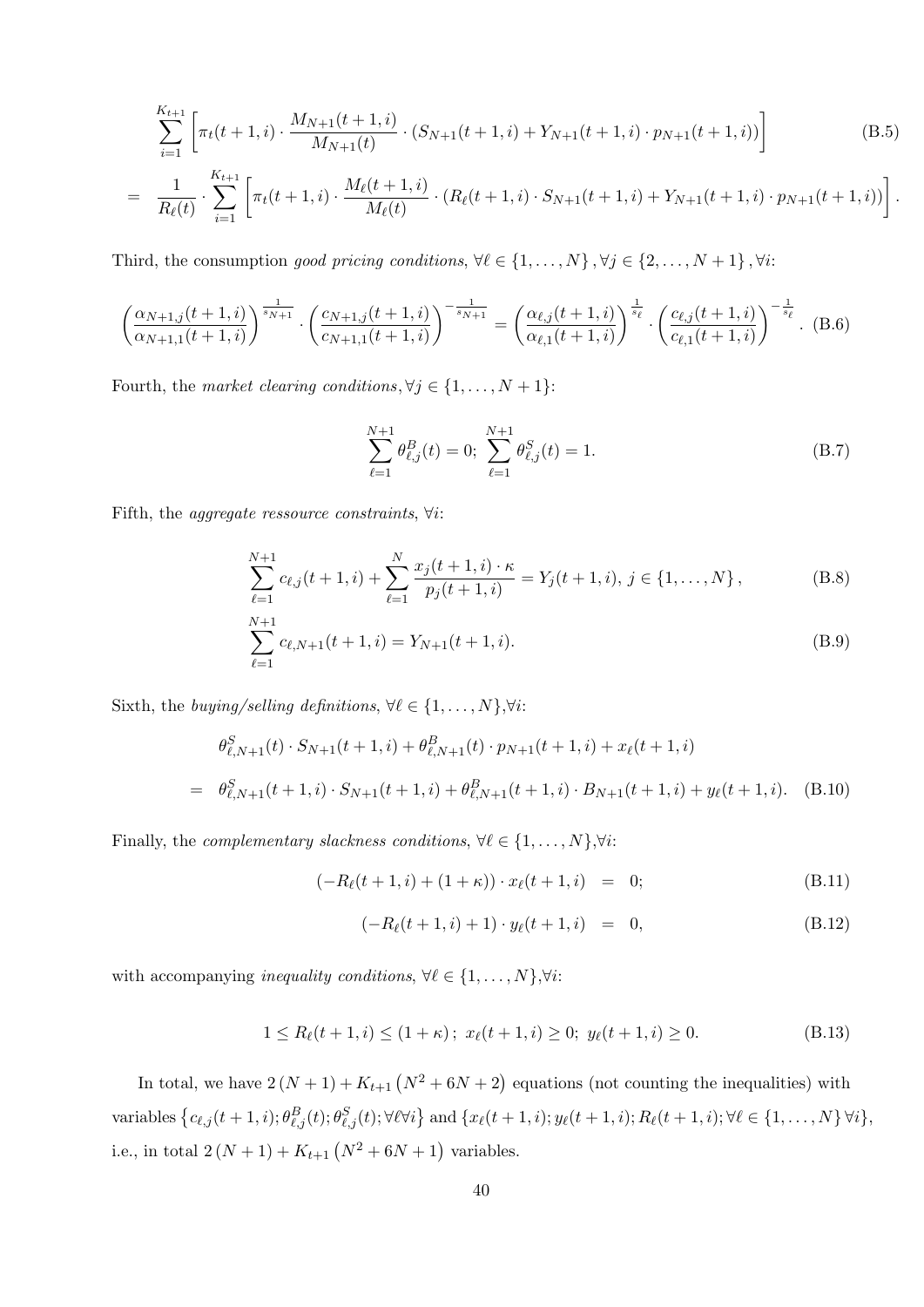## B.2 Redundancy Equations

However, one can show that  $K_{t+1}$  budget equations are redundant. Summing up the budget equations (B.1) of all agents  $\forall \ell \in \{1, ..., N + 1\}$ , we get:<sup>21</sup>

$$
\sum_{\ell=1}^{N+1} \left[ \sum_{j=1}^{N+1} p_j(t+1)c_{\ell,j}(t+1) + \sum_{j=1}^{N+1} \left( \theta_{\ell,j}^S(t+1) - \theta_{\ell,j}^S(t) \right) \cdot S_j(t+1) + \sum_{j=1}^{N+1} \theta_{\ell,j}^B(t+1) S_j(t+1) \right]
$$

$$
= \sum_{\ell=1}^{N+1} \left[ \sum_{j=1}^{N+1} \theta_{\ell,j}^S(t) \cdot p_j(t+1) \cdot Y_j(t+1) + \sum_{j=1}^{N+1} \theta_{\ell,j}^B(t) \cdot p_j(t+1) + x_\ell(t+1) \cdot \kappa \right]
$$
(B.14)

$$
\Leftrightarrow \sum_{j=1}^{N} p_j(t+1) \sum_{\ell=1}^{N+1} \left[ c_{\ell,j}(t+1) + \frac{x_{\ell}(t+1) \cdot \kappa}{p_j(t+1)} \right] + \sum_{\ell=1}^{N+1} p_{N+1}(t+1) \cdot c_{\ell,N+1}(t+1) \n+ \sum_{j=1}^{N+1} S_j(t+1) \sum_{\ell=1}^{N+1} (\theta_{\ell,j}^S(t+1) - \theta_{\ell,j}^S(t)) + \sum_{j=1}^{N+1} B_j(t+1) \sum_{\ell=1}^{N+1} \theta_{\ell,j}^B(t+1) \n= \sum_{j=1}^{N+1} p_j(t+1) \cdot Y_j(t+1) \sum_{\ell=1}^{N+1} \theta_{\ell,j}^S(t) + \sum_{j=1}^{N+1} p_j(t+1) \sum_{\ell=1}^{N+1} \theta_{\ell,j}^B(t) \n\Leftrightarrow \sum_{j=1}^{N} p_j(t+1) Y_j(t+1) + \sum_{\ell=1}^{N+1} p_{N+1}(t+1) \cdot c_{\ell,N+1}(t+1) \n= \sum_{j=1}^{N+1} p_j(t+1) Y_j(t+1)
$$
\n(B.16)

$$
\Leftrightarrow \sum_{\ell=1}^{N+1} c_{\ell,N+1}(t+1) = Y_{N+1}(t+1), \tag{B.17}
$$

where we used in the second-to-last step the resource constraints  $(B.8)$  as well as the market clearing conditions  $(B.7)$ . The final equation  $(B.17)$  is equivalent to the aggregate resource constraint  $(B.9)$ for country  $N + 1$ , implying that one can eliminate  $K_{t+1}$  equations from the system of equations.

## B.3 Prices

After solving the system of equations at time  $t$ , we can compute asset and relative good prices as:

$$
B_j(t) = \sum_{i=1}^{K_{t+1}} \left[ \pi_t(t+1,i) \cdot \frac{M_{N+1}(t+1,i)}{M_{N+1}(t)} \cdot p_j(t+1,i) \right], \forall j;
$$
 (B.18)

$$
S_j(t) = \sum_{i=1}^{K_{t+1}} \left[ \pi_t(t+1,i) \cdot \frac{M_{N+1}(t+1,i)}{M_{N+1}(t)} \cdot (S_j(t+1,i) + Y_j(t+1,i) \cdot p_j(t+1,i)) \right], \forall j \text{(B.19)}
$$

$$
\frac{p_j(t)}{p_1(t)} = \left(\frac{\alpha_{N+1,j}(t,i)}{\alpha_{N+1,1}(t)}\right)^{\frac{1}{s_{N+1}}} \cdot \left(\frac{c_{N+1,j}(t,i)}{c_{N+1,1}(t)}\right)^{-\frac{1}{s_{N+1}}}, \forall j > 1.
$$
\n(B.20)

 $^{21}$ For ease of exposition we omit the the indexation i for future nodes.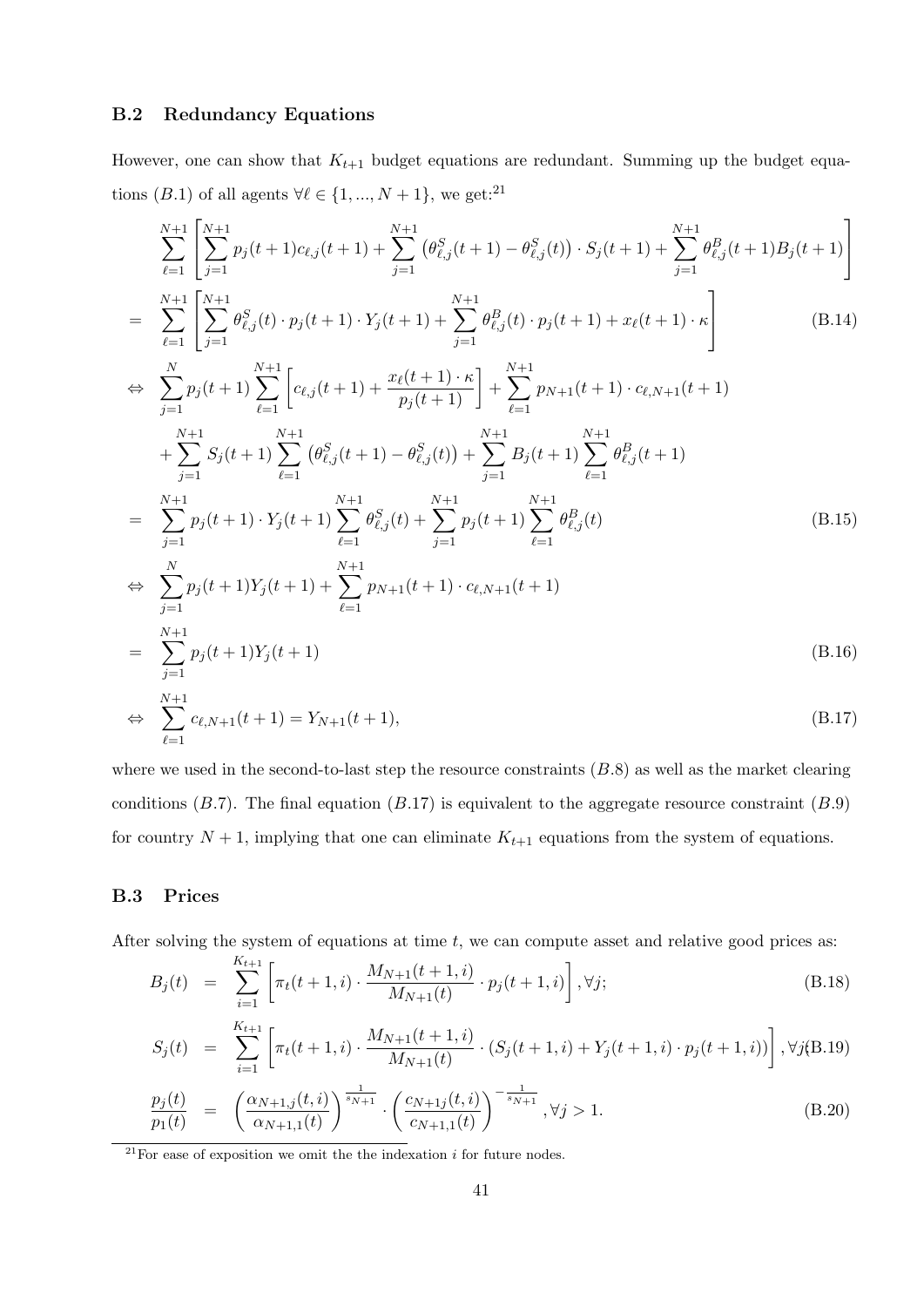## B.4 Time 0 (Initial Node) Equation System

By solving the *shifted* system of equations recursively on the event tree, one solves all equations from the corresponding "global system," except the initial budget equations, the initial pricing equation for the consumption goods, the initial aggregate ressource constraints, the initial "buying/selling" definitions and the initial complementary slackness conditions with accompanying inequality conditions. That is, after the backward steps we have to solve at the initial node the following, remaining equations:

$$
\sum_{j=1}^{N+1} p_j(0) \cdot c_{\ell,j}(0) + \sum_{j=1}^{N+1} \theta_{\ell,j}^S(0) \cdot S_j(0) + \sum_{j=1}^{N+1} \theta_{\ell,j}^B(1) \cdot B_j(0) + TT_{\ell}(0)
$$
  
= 
$$
\sum_{j=1}^{N+1} \theta_{\ell,j}^S(-1) \cdot (S_j(0) + p_j(0) \cdot Y_j(0)) + \sum_{j=1}^{N+1} \theta_{\ell,j}^B(-1) \cdot p_j(0); \ \forall \ell \in \{1, ..., N+1\} \quad (B.21)
$$

where  $TT_{\ell}(0)$  is defined in equation (5).

$$
\left(\frac{\alpha_{N+1,j}(0)}{\alpha_{N+1,1}(0)}\right)^{\frac{1}{s_{N+1}}} \cdot \left(\frac{c_{N+1,j}(0)}{c_{N+1,1}(0)}\right)^{-\frac{1}{s_{N+1}}} = \left(\frac{\alpha_{\ell,j}(0)}{\alpha_{\ell,1}(0)}\right)^{\frac{1}{s_{\ell}}}\cdot \left(\frac{c_{\ell,j}(0)}{c_{\ell,1}(0)}\right)^{-\frac{1}{s_{\ell}}}; \ \forall \ell \in \{1,\ldots,N\} \tag{B.22}
$$

$$
\sum_{\ell=1}^{N+1} c_{\ell,j}(0) + \sum_{\ell=1}^{N} \frac{x_{\ell}(0) \cdot \kappa}{p_j(0)} = Y_j(0); \ \forall j \in \{1, ..., N\};
$$
 (B.23)

$$
\sum_{\ell=1}^{N+1} c_{\ell,N+1}(0) = Y_{N+1}(0);
$$
\n(B.24)

$$
\theta_{\ell,N+1}^{S}(-1) \cdot S_{N+1}(0) + \theta_{\ell,N+1}^{B}(-1) \cdot p_{N+1}(0) + x_{\ell}(0)
$$
\n
$$
= \theta_{\ell,N+1}^{S}(0) \cdot S_{N+1}(0) + \theta_{\ell,N+1}^{B}(0) \cdot B_{N+1}(0) + y_{\ell}(0); \ \forall j \in \{1, ..., N\};
$$
\n(B.25)

$$
(-R_{\ell}(0) + (1 + \kappa)) \cdot x_{\ell}(0) = 0; (-R_{\ell}(0) + 1) \cdot y_{\ell}(0) = 0; \ \forall \ell \in \{1, ..., N\};
$$
 (B.26)

$$
1 \le R_{\ell}(0) \le (1 + \kappa); \ x_{\ell}(0) \ge 0; \ y_{\ell}(0) \ge 0, \ \forall \ell \in \{1, ..., N\}.
$$
 (B.27)

In total we have  $(N + 1)^2 + 3N+1$  equations (not counting inequalities) with  $(N + 1)^2 + 3N$  unknowns:  ${c_{\ell,j}(0)}; \forall \ell, j \in \{1, ..., N + 1\}$  and  ${x_\ell(0); y_\ell(0); R_\ell(0); \forall \ell \in \{1, ..., N\}$ . One can show, using the same lines of reasoning as in Appendix B.2 that one equation is redundant.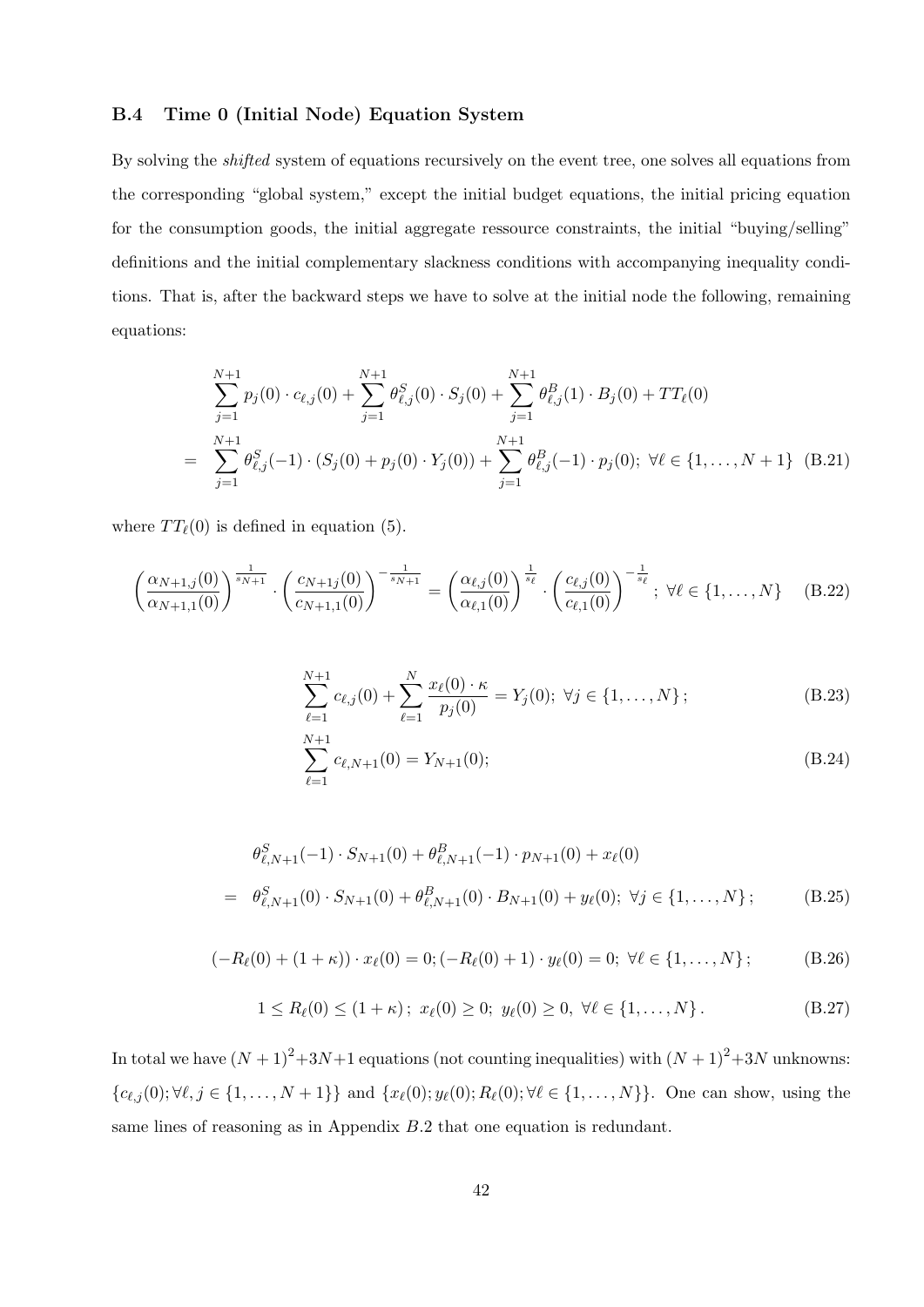## B.5 Implementation

To create the recombining event tree, capturing the evolution of the exogenous variables output shocks and demand shocks, given in (1) and (4), we utilize the approach outlined in He (1990).

As endogenous variables, we use the consumption of the agents in the  $N+1st$  consumption good:  $c_{\ell,N+1}(t)$  and the current consumption basket  $C_{\ell}(t)$  of the agents. In addition to the endogenous and exogenous state variables, future stock prices  $S_j(t + 1)$ , future exiting wealth  $X_\ell(t + 1)$  as well as future good prices  $p_j(t+1)$  are needed to solve the system of equations. While the exiting wealth and stock prices are obtained by backward interpolation, subject to terminal conditions  $X_{\ell}(T) = 0$ , as well as  $S_i(T) = 0$ , good prices follow from  $(A.34)$ .

The implementation itself is done in MATLAB, using the NAG Toolbox for MATLAB for interpolation as well as solving the system of equations.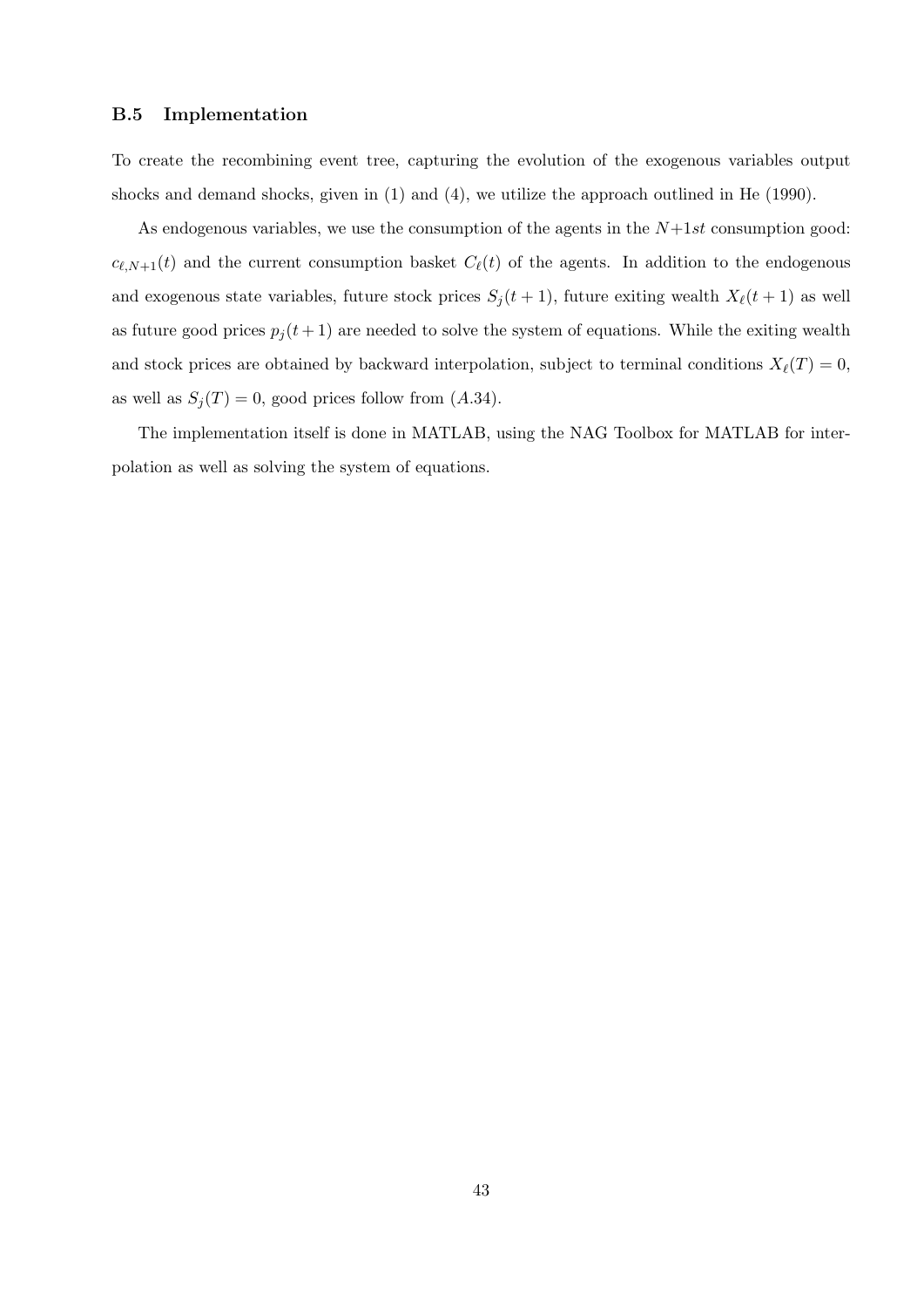## References

- Acharya, V. V., L. H. Pedersen, T. Philippon, and M. Richardson, 2010, "Measuring Systemic Risk," Working Paper.
- Alchian, A. A., 1950, "Uncertainty, Evolution, and Economic Theory," Journal of Political Economy, 58, 211.
- Anufriev, M., and J. Tuinstra, 2010, "The Impact of Short-Selling Constraints on Financial Market Stability in a Model with Heterogeneous Agents," Working Paper.
- Backus, D. K., P. J. Kehoe, and F. E. Kydland, 1994, "Dynamics of the Trade Balance and the Terms of Trade: The J-Curve?," American Economic Review, 84(1), 84–103.
- Barro, R. J., 2009, "Rare Disasters, Asset Prices, and Welfare Costs," American Economic Review, 99(1), 243–264.
- Bergström, C., K. Rydqvist, and P. Sellin, 1993, "Asset Pricing with In- and Outflow Constraints: Theory and Empirical Evidence from Sweden," Journal of Business Finance and Accounting, 20(6), 865–879.
- Bhagwati, J., 1998, "The Capital Myth: The Difference between Trade in Widgets and Dollars," Foreign Affairs,  $77(3)$ ,  $7-12$ .
- Bianchi, J., 2011, "Overborrowing and Systemic Externalities in the Business Cycle," American Economic Review.
- Black, F., 1974, "International Capital Market Equilibrium with Investment Barriers," Journal of Financial Economics, 1(4), 337–352.
- Buss, A., and B. Dumas, 2011, "The Equilibrium Dynamics of Liquidity and Illiquid Asset Prices," Working Paper.
- Buss, A., R. Uppal, and G. Vilkov, 2011, "Asset Prices in General Equilibrium with Transactions Costs and Recursive Utility," Working Paper.
- Chwieroth, J. M., 2009, Capital Ideas: The IMF and the Rise of Financial Liberalization. Princeton University Press, Princeton, NJ.
- Coeurdacier, N., 2009, "Do Trade Costs in Goods Market Lead to Home Bias in Equities?," Journal of International Economics, 77(1), 86–100.
- Colacito, R., and M. M. Croce, 2011, "Risks for the Long Run and the Real Exchange Rate," Journal of Political Economy, 119(1), 153–181.
- Cole, H. L., and M. Obstfeld, 1991, "Commodity Trade and International Risk Sharing: How Much Do Financial Markets Matter?," Journal of Monetary Economics, 28(1), 3–24.
- Dornbusch, R., 1998, "Capital Controls: An idea whose Time is Past," in *Should the IMF pursue* capital account convertibility?, ed. by P. E. in International Finance. Princeton University Press, Princeton, no. 207, pp. 20–27.
- Dornbusch, R., S. Fischer, and P. A. Samuelson, 1977, "Comparative Advantage, Trade, and Payments in a Ricardian Model with a Continuum of Goods," American Economic Review, 67(5), 823–839.
- Drechsler, I., and A. Yaron, 2011, "What's Vol Got to Do with It," Review of Financial Studies.
- Dumas, B., 1992, "Dynamic Equilibrium and the Real Exchange Rate in a Spatially Separated World," Review of Financial Studies, 5(2), 153–180.
- Dumas, B., and A. Lyasoff, 2010, "Incomplete-Market Equilibria Solved Recursively on an Event Tree," Working Paper.
- ECB Financial Stability Review, 2010, "Financial Stability Review," European Central Bank.
- Epstein, L. G., and S. E. Zin, 1989, "Substitution, Risk Aversion, and the Temporal Behavior of Consumption and Asset Returns: A Theoretical Framework," Econometrica, 57(4), 937–969.
- Errunza, V., and E. Losq, 1989, "Capital Flow Controls, International Asset Pricing, and Investors' Welfare: A Multi-Country Framework," Journal of Finance, 44(4), 1025–1037.
- Fernández-Villaverde, J., P. Guerrón-Quintana, J. F. Rubio-Ramírex, and M. Uribe, 2011, "Risk Matters: The Real Effects of Volatility Shocks," American Economic Review, 101(6).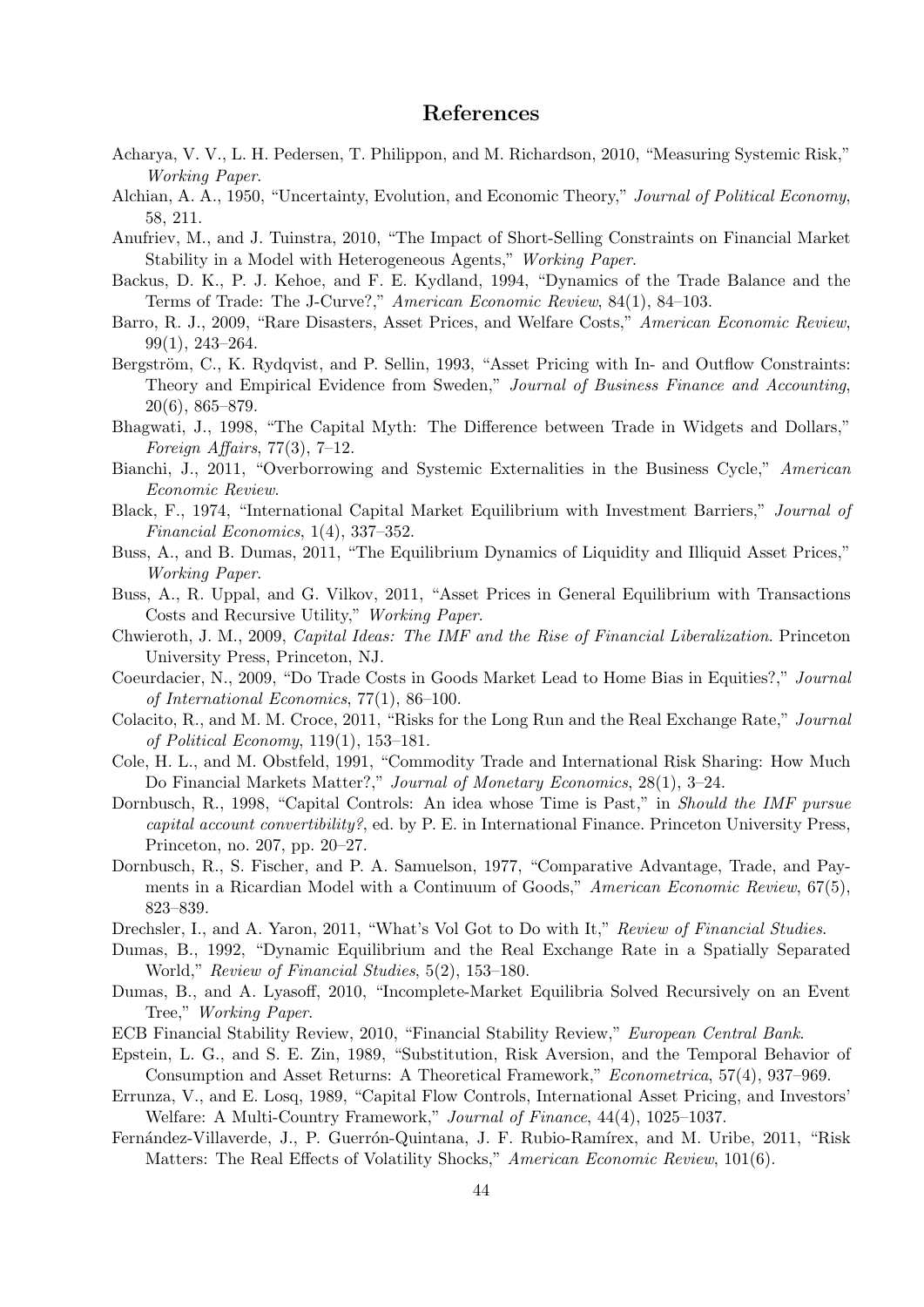- Fischer, S., 1998, "Capital account liberalization and the role of the IMF," in Should the IMF pursue capital account convertibility?, ed. by P. E. in International Finance. Princeton University Press, Princeton, no. 207, pp. 1–10.
- Forbes, K. J., 2007, "One cost of the Chilean capital controls: Increased financial constraints for smaller traded firms," Journal of International Economics, 71(2), 294–323.
- Fostel, A., and J. Geanakoplos, 2008, "Collateral restrictions and liquidity under-supply: a simple model," Economic Theory, 35(3), 441–467.
- Frankel, J., 2011, "Monetary Policy in Emerging Markets: A Survey," in Handbook of Monetary Economics, ed. by B. Friedman, and M. Woodford. Elsevier, Amsterdam.
- French, K. R., and J. M. Poterba, 1991, "Investor Diversification and International Equity Markets," American Economic Review, 81(2), 222–26.
- Friedman, M., 1953, Essays in Positive Economics. Chicago Press, Chicago.
- He, H., 1990, "Convergence from Discrete to Continuous Time Contingent Claims Prices," Review of Financial Studies, 3(4), 523–546.
- Heaton, J., and D. J. Lucas, 1996, "Evaluating the Effects of Incomplete Markets on Risk Sharing and Asset Pricing," Journal of Political Economy, 104(3), 443–487.
- Helpman, E., and A. Razin, 1978, A Theory of International Trade under Uncertainty. Academic Press, New York/London.
- Heyerdahl-Larsen, C., 2010, "Asset Prices and Real Exchange Rates with Deep Habits," Working Paper.
- Hollifield, B., and R. Uppal, 1997, "An Examination of Uncovered Interest Rate Parity in Segmented International Commodity Markets," Journal of Finance, 52(5), 2145–2170.
- Keynes, J. M., 1929, "The German Transfer Problem," The Economic Journal, 39(153), 1–7.
- $\overline{\phantom{a}}$ , 1941, "Proposals for an International Currency Union," in The Collected Writings of John Maynard Keynes, Volume XXV: Activities, 1940-44 - Shaping the Post-war World: The Clearing Union, ed. by D. Moggridge. The Macmillan Press Ltd., Basingstoke.
- Korinek, A., 2010, "Regulating Capital Flows to Emerging Markets: An Externality View," Working Paper.
	- $\longrightarrow$ , 2011, "The New Economics of Prudential Capital Controls," *IMF Economic Review.*
- Kose, M. A., E. Prasad, K. Rogoff, and S.-J. Wei, 2010, "Financial Globalization and Economic Policies," in Development Economics, ed. by D. Rodrik, and M. Rosenzweig. Noth-Holland, The Netherlands, vol. 5, pp. 4283–4362.
- Lucas, Robert E., J., 1978, "Asset Prices in an Exchange Economy," Econometrica, 46(6), 1429–1445.  $-$ , 1982, "Interest Rates and Currency Prices in a Two-Country World," *Journal of Monetary* Economics, 10(3), 335–359.
- Magud, N., and C. M. Reinhart, 2007, "Capital Controls: An Evaluation," in Capital Controls and Capital Flows in Emerging Economies: Policies, Practices and Consequences. University of Chicago Press, Chicago, pp. 645–674.
- Magud, N. E., C. E. Reinhart, and K. S. Rogoff, 2011, "Capital Controls: Myth and Reality A Portfolio Balance Approach," Peterson Institute for International Economics Working Paper Series.
- McCulloch, N., and G. Pacillo, 2010, "The Tobin Tax A Review of The Evidence," Working Paper.
- Mehra, R., and E. C. Prescott, 1985, "The equity premium: A puzzle," Journal of Monetary Economics, 15(2), 145–161.
- Mendoza, E. G., 2002, Credit, Prices, and Crashes: Business Cycles with a Sudden StopUniversity of Chicago Press, Chicago, pp. 335–392.
- , 2010, "Sudden Stops, Financial Crises, and Leverage," American Economic Review, 100(5), 1941–1966.
- Montiel, P., and C. M. Reinhart, 1999, "Do Capital Controls and Macroeconomic Policies Influence the Volume and Composition of Capital Flows? Evidence from the 1990s," Journal of International Money and Finance, 18(4), 619–635.